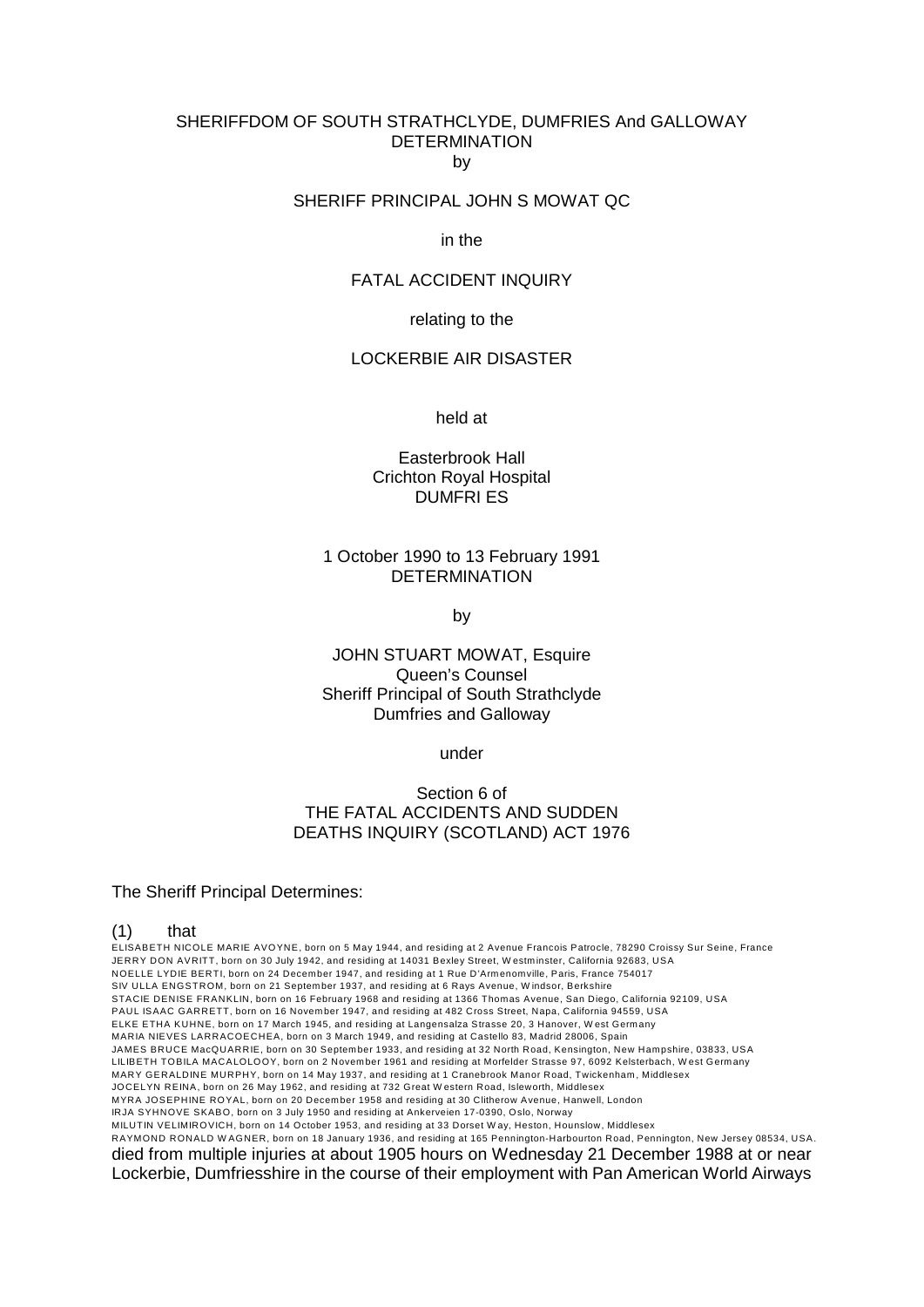## as members of the flight crew of Pan American World Airways Flight 103 on Boeing 747-121 Registration N739PA en route from London Heathrow Airport to John F Kennedy Airport, New York.

#### (2) That

JOHN MICHAEL GERARD AHERN, born on 16 April 1962, and residing at 127 Sherm an Avenue, Rockville Centre, New York 11570, USA SARAH MARGARET AICHER, born on 9 February 1959, and residing at 30E Stanhope Gardens, London JOHN DAVID AKERSTROM, born on 20 May 1954, and residing at 6822 Ryan Road, Medina, Ohio 44256, USA RONALD ELY ALEXANDER, born on 15 July 1942, and residing at 425 East 58th Street, New York, New York 10022, USA THOMAS JOSEPH AMMERMAN, born on 6 August 1952, and residing at 2 Forrest Avenue, Old Tappan, New Jersey 07676, USA MARTIN LEW IS APFELBAUM, born on 16 August 1929, and residing at 2505 18th Street, Philadelphia, Pennsylvania 19103, USA RACHEL MARIE ASRELSKY, born on 26 November 1967, and residing at 605 W ater Street, New York, New York 10002, USA JUDITH ELLEN BERNSTEIN or ATKINSON, born on 18 January 1951, and residing at Flat 3, 32 Cranley Gardens, South Kensington, London W ILLIAM GARRETSON ATKINSON III, born on 18 August 1955, and residing at Flat 3, 32 Cranley Gardens, South Kensington, London CLARE LOUISE BACCIOCHI, born on 15 March 1969, and residing at 21 Hillside, Kingsbury, Tam worth, W arwickshire HARRY MICHAEL BAINBRIDGE, born on 16 Novem ber 1954 and residing at 9 Marisa Court, Montrose, New York 10548, USA STUART MURRAY BARCLAY, born on 28 November 1959, and residing at Honey Hill Farm, Barnard, Vermont 05031, USA JEAN MARY CRISPIN or BELL, born on 16 March 1944, and residing at The Silver Suite, Mellor House, Charles Street, W indsor, Berkshire JULIAN MacBAIN BENELLO, born on 28 Decem ber 1962, and residing at 143 Longwood Avenue, Apartm ent 4, Brookline, Massachusetts 02146, USA LAW RENCE RAY BENNETT, born on 5 Novem ber 1947 and residing at 2828 McKinley Street, Chelsea, Michigan 48118, USA PHILIP VERNON BERGSTROM, born on 21 December 1966, and residing at 400 South Lake Street, Apartm ent 9, CMA Forest Lake, Minnesota 55025, USA ALISTAIR DAVID BERKLEY, born on 11 April 1959, and residing at 30 Sutton Square, London MICHAEL STUART BERNSTEIN, born on 3 July 1952, and residing at 6012 Cairn Terrace, Bethesda, Maryland 20817, USA STEVEN RUSSELL BERRELL, born on 19 June 1968, and residing at 1216 South Ninth Street, Fargo, North Dakota 58103, USA SURINDER MOHAN BHATIA, born on 21 May 1937, and residing at 810 Cam ino Real Road, 202 Redondo Beach, Los Angeles, California 90277, USA KENNETH JOHN BISSETT, born on 19 Decem ber 1967, and residing at 120 East Hartsdale Avenue, Apartm ent 1K, Hartsdale, New York 10530, USA DIANE ANN BOATMAN-FULLER, born on 8 January 1953, and residing at 58 Swinburn Court, Blanchedowne Road, Denmark Hill, London STEPHEN JOHN BOLAND, born on 28 September 1968, and residing at 4 Century Road, Nashua, New Hampshire 03060, USA GLENN JOHN BOUCKLEY, born on 24 February 1961, and residing at 7300 Cedarpost Road, Apartm ent Cl, Liverpool, New York 13088, USA PAULA MARIE ALDERMAN or BOUCKLEY, born on 14 October 1959 and residing at 7300 Cedarpost Road, Apartment Cl, Liverpool, New York 13088, USA NICOLE ELISE BOULANGER, born on 28 October 1967, and residing at 46 W orthington Avenue, Shrewsbury, Massachusetts 01545, USA FRANCIS BOYER, born on 22 June 1945, and residing at 4 Place De L'Eperon, Lotissem ent, Auzeville, Toulosane 31320, France NICHOLAS BRIGHT, born on 29 August 1956, and residing at 7 Beals Street, Brookline, Massachusetts 02146, USA DANIEL SOLOMON BROW NER, (BEER), born on 20 August 1965 and residing at Kibbutz, Parod, Northern Israel COLLEEN RENEE BRUNNER, born on 4 January 1968 and residing at 7164 Parkside Drive, Ham burg, New York 14075, USA TIMOTHY GUY BURMAN, born on 9 October 1964, and residing at 49A Hotham Road, London MICHAEL W ARREN BUSER, born on 10 August 1954, and residing at 99 Teaneck Road, Ridgefield Park, New Jersey 07660, USA WARREN MAX BUSER, born on 22 September 1926, and residing at 169 Hillman Avenue, Glenrock, New Jersey 07452, USA STEVEN LEE BUTLER, born on 30 August 1953, and residing at 1141 South Clarkson Street, Denver, Colorado 80210, USA W ILLIAM MARTIN CADMAN, born on 10 Septem ber 1956, and residing at 13 Surrendale Place, London FABIANA BENVENUTO or CAFFARONE, born on 30 Septem ber 1960, and residing at 21 Donne Place, London HERMAN LUIS CAFFARONE, born on 14 December 1960, and residing at 21 Donne Place, London VALERIE CANADY, born on 29 June 1963, and residing at 127 Jackson Avenue, South Park, Morgantown, W est Virginia 3 26505-6567, USA GREGORY JOSEPH CAPASSO, born on 12 Decem ber 1967, and residing at 1841 East 33rd Street, Brooklyn, New York 11234, USA TIMOTHY MICHAEL CARDW ELL, born on 5 July 1967, and residing at RD1, Box 203, Cresco, Pennsylvania 18326, USA BERNT W ILMAR CARLSSON, born on 21 November 1938 and residing at Apartment 30, 207 W est 106th Street, New York, New York 10025, USA RICHARD ANTHONY CAW LEY, born on 9 July 1945, and residing at 241 Central Park W est, New York, New York 10024, USA FRANK CIULLA, born on 6 August 1943, and residing at 29 Clifford Drive, Parkridge, New Jersey 97656, USA THEODORA EUGENIA COHEN, born on 10 September 1968, and residing at 67 W isconsin, Long Island, New York 11561,USA ERIC MICHAEL COKER, born on 23 April 1968, and residing at 137 Hilltop Road, Mendham , New Jersey 07945, USA JASON MICHAEL COKER, born on 23 April 1968, and residing at 137 Hilltop Road, Mendham , New Jersey 07945, USA GARY LEONARD COLASANTI, born on 1 August 1968, and residing at 60 Garfield Road, Melrose, Massachusetts 02176, USA BRIDGET MULROY or CONCANNON, born on 13 July 1935, and residing at 20 Nuffield Drive, Banbury, Oxfordshire SEAN CONCANNON, born on 18 February 1972, and residing at 20 Nuffield Drive, Banbury, Oxfordshire THOMAS CONCANNON, born on 21 November 1937, and residing at 20 Nuffield Drive, Banbury, Oxfordshire TRACEY JANE CORNER, born on 4 May 1971, and residing at 12 Springfield Avenue, Millhouses, Sheffield SCOTT MARSH CORY, born on 27 Septem ber 1968, and residing at 25 Chadwick Drive, Old Lym e Court, Connecticut 06371, USA W ILLIS LARRY COURSEY, born on 25 August 1948, and residing at 307 Cresham Drive, San Antonio, Texas 78218, USA PATRICIA MARY COYLE, born on 4 June 1968, and residing at 62 Seiter Hill Road, W allingford, Connecticut 06492, USA JOHN BINNING CUMMOCK, born on 31 May 1950, and residing at 271 Vistalm ar Street, Coral Gables, Florida 33143, USA JOSEPH PATRICK CURRY, born on 21 March 1957, and residing at 885B Beach Street, Fort Devens, Massachusetts 01433, USA W ILLIAM ALAN DANIELS, born on 28 March 1948, and residing at 20 Sweet Briar Court, Belle Mead, New Jersey 08502, USA GRETCHEN JOYCE DATER, born on 17 May 1968, and residing at 27 Mohawk Drive, Ram sey, New Jersey 07446, USA SHANNON DAVIS, born on 19 February 1969, and residing at 32 Isinglass Road, Shelton, Connecticut 06484, USA GABRIELE DELLA-RIPA, born on 3 April 1942, and residing at 406 Plainfield Avenue, Floral Park, New York 11001, USA OM DIKSHIT, born on 29 Decem ber 1933, and residing at 2955 W ylie Drive, Fairborn, Ohio 45324, USA JOYCE CHRISTINE DIMAURO, born on 9 May 1956, and residing at 352 East 18th Street, New York, New York 10003, USA GIANFRANCA DINARDO, born on 14 October 1962, and residing at Flat 4, 24 Cranley Gardens, South Kensington, London PETER THOMAS STANLEY DIX, born on 6 May 1953, and residing at 52 Coborn Road, Bow, London SHANTI DEVI or DIXIT, born on 14 Decem ber 1934, and residing at 2955 W ylie Drive, Fairborn, Ohio 45324, USA DAVID SCOTT DORNSTEIN, born on 3 April 1963, and residing at 7703 Sem inole Avenue, Philadelphia, Pennsylvania 19126, USA MICHAEL JOSEPH DOYLE, born on 21 May 1958, and residing at 17 Arcadia Drive, Voorhees, New Jersey 08043, USA EDGAR HOW ARD EGGLESTON III, born on 13 October 1964, and residing at RD4, Box 296A, Glen Falls, New York 12801, USA TURHAN ERGIN, born on 14 May 1966, and residing at 97 Cliffmore Road, W est Hartford, Connecticut 06105, USA CHARLES THOMAS FISHER IV, born on 24 December 1953, and residing at 19 Beaufort Gardens, Flat 4, Chelsea, London CLAYTON LEE FLICK, born on 23 February 1963, and residing at 68 Rugby Road, Binley W oods, Coventry JOHN PATRICK FLYNN, born on 24 November 1967, and residing at 10 W est Lake Drive, Montville, New Jersey 07045, USA ARTHUR JAY FONDILER, born on 12 Decem ber 1955, and residing at 9 Seym our Place, W est Arm onk, New York 10504, USA ROBERT GERARD FORTUNE, born on 24 July 1948, and residing at 34-05 80th Street, Jackson Heights, New York 11372, USA PAUL MATTHEW STEPHEN FREEMAN, born on 2 April 1963, and residing at 19 Manor Mansions, Belsize Grove, London JAMES RALPH FULLER, born on 17 September 1938, and residing at 351 Lonepine Court, Bloomf ield Hills, Michigan 48013, USA IBOLYA ROBERTNE DRUCKER or GABOR, born on 14 June 1909 and residing at W esselenyi 6, Budapest, Hungary AMY BETH GALLAGHER, born on 30 August 1966, and residing at 246 Vista, Pointe Claire, Quebec, Canada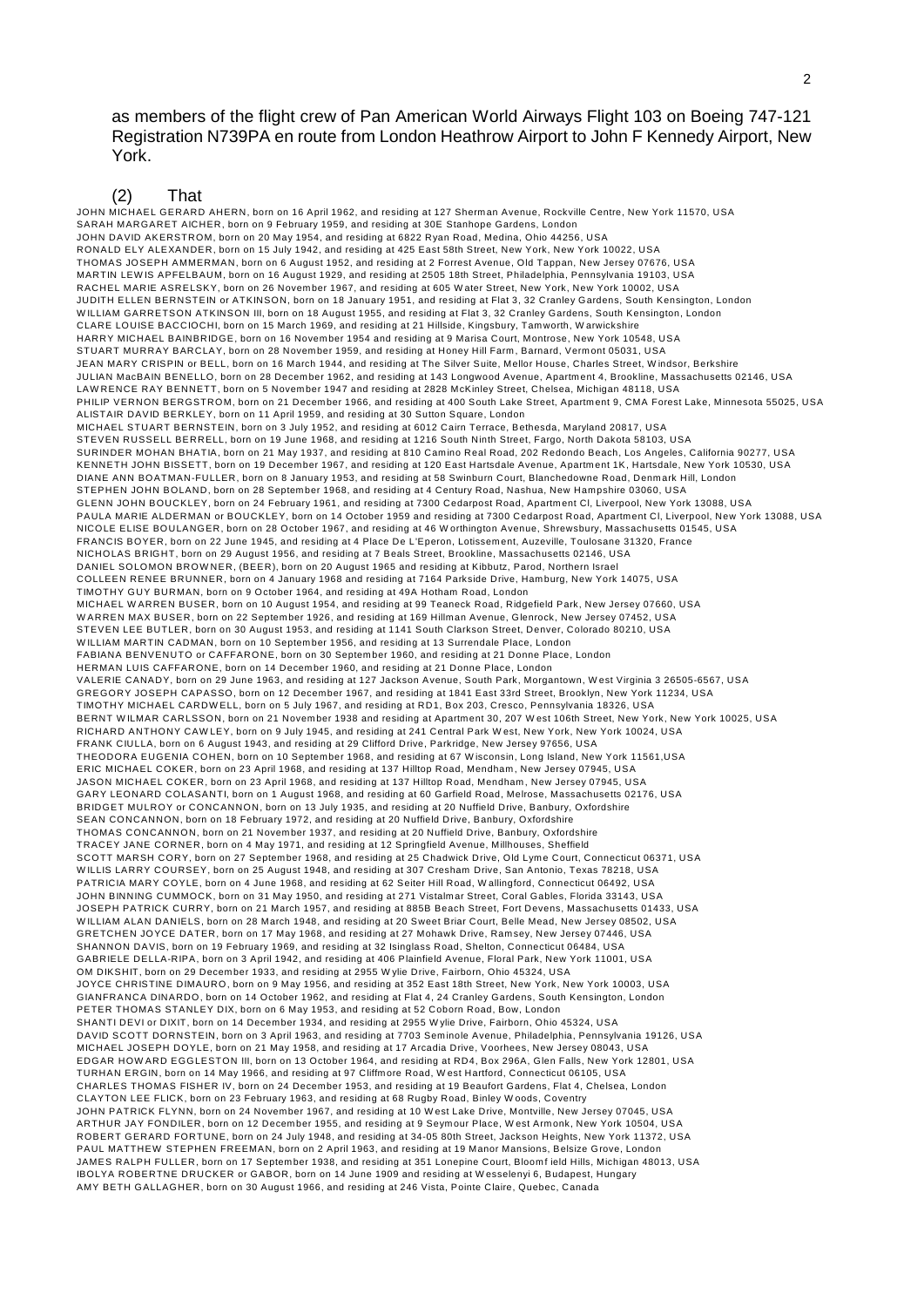KENNETH RAYMOND GARCZYNSKI, born on 17 October 1951, and residing at 1673 Hudson Avenue, North Brunswick, New Jersey 08902, USA KENNETH JAMES GIBSON, born on 16 February 1968, and residing at 6/502 Infantry Arm y Post Office, New York, New York 09742, USA W ILLIAM DAVID GIEBLER, born on 8 July 1959, and residing at 52 Radcliffe Square, London ANDREW CHRISTOPHER GILLIES-W RIGHT, born on 2 May 1964, and residing at 5 Esher Mews, Mitcham , Surrey OLIVE LEONORA GORDON, born on 9 March 1963, and residing at 182 W illiam Bonney Estate, London LINDA SUSAN GORDON-GORGACZ, born on 15 Septem ber 1949, and residing at 5 Devere Gardens, Kensington, London ANNE MADELENE CHABACK or GORGACZ, born on 27 Septem ber 1912 and residing at 5 East W allace Avenue, Apartm ent 201, Newcastle, Pennsylvania 16101, USA LORETTA ANNE GORGACZ, born on 15 March 1941, and residing at 5 East Wallace Avenue, Apartment 201, Newcastle, Pennsylvania 16101, USA DAVID JAY GOULD, born on 3 January 1943, and residing at 5883 Bartlett Street, Pittsburg, Pennsylvania 15217, USA ANDRE NIKOLAI GUEVORGIAN, born on 11 November 1956, and residing at 8 Carrpenter Place, Sea Cliff, Long Island, New York 11579, USA NICOLA JANE HALL, born on 3 February 1965, and residing at 34 Second Avenue, Illovo, Sandton 2196, South Africa LORRAINE FRANCES BUSER or HALSCH, born on 6 Novem ber 1957, and residing at 24 Cam borne Circle, Fairport, New York 14450, USA LYNNE CAROL HARTUNIAN, born on 13 March 1967, and residing at 5 Tam arack Lane, Schenectady, New York 12309, USA ANTHONY LACEY HAW KINS, born on 13 Novem ber 1931, and residing at 805 East 21st Street, Brooklyn, New York 11210, USA PAMELA ELAINE HERBERT, born on 27 March 1969, and residing at 378 Parkway Drive, Battle Creek, Michigan 49017, USA RODNEY PETER HILBERT, born on 19 July 1948, and residing at 117 South Congress Street, Newtown, Pennsylvania 18940, USA ALFRED HILL, born on 29 June 1959, and residing at Heimenhofenstrasse 3, 8972 Sonthofen, W est Germ any KATHERINE AUGUSTA HOLLISTER, born on 26 August 1968, and residing at 64-11 99th Street, Apartm ent 604, Rego Park, New York 11374, USA JOSEPHINE LISA HUDSON, born on 14 May 1966, and residing at Flat 4, Arton W ilson House, North W ing, Roeham pton Lane, London MELINA KRISTINA HUDSON, born on 25 January 1972, and residing at 124 Lancaster Street, Albany, New York 12210, USA SOPHIE AILETTE MIRIAM HUDSON, born on 22 Septem ber 1962, and residing at 14 Rue Therese, Paris 75001, France KAREN LEE HUNT, born on 7 January 1968, and residing at 477 Maplewoods Lane, W ebster, New York 14580, USA ROGER ELW OOD HURST, born on 12 July 1950 and residing at 43 Lake Riconda Drive, Ringwood, New Jersey 07456, USA ELIZABETH SOPHIE IVELL, born on 21 April 1969, and residing at 24 High Street, Roberts Bridge, East Sussex KHALED NAZIR JAAFAR, born on 1 May 1968, and residing at 6519 Manor Street, Dearborn, Michigan 48126, USA ROBERT VAN HOUTEN JECK, born on 8 October 1931, and residing at 145 Lake Drive, Montain Lakes, New Jersey 07046, USA PAUL AVRON JEFFREYS, born on 13 February 1952, and residing at 8 Orchard Cottages, Clifton Road, Kingston-Upon-Thames, Surrey RACHEL MARY ELIZABETH JONES or JEFFREYS born on 29 April 1965, and residing at 8 Orchard Cottages, Clifton Road, Kingston-Upon-Tham es, Surrey KATHLEEN MARY JERMYN, born on 27 Decem ber 1967, and residing at 35 Sheridan Place, Staten Island, New York 10312, USA BETH ANN JOHNSON, born on 24 March 1967, and residing at 226 W ren Drive, Greensburg, Pennsylvania 15601, USA MARY LINCOLN JOHNSON, born on 14 June 1963, and residing at 18 Adam s Lane, W ayland, Massachusetts 01778, USA TIMOTHY BARON JOHNSON, born on 30 Novem ber 1967, and residing at 2024 W est Lake Avenue, Neptune Township, New Jersey 07753, USA CHRISTOPHER ANDREW JONES, born on 4 March 1968, and residing at Courts Lane, Claverack, New York 12513, USA JULIANNE FRANCES KELLY, born on 27 June 1968, and residing at 31 Massachusetts Avenue, Dedham , Massachusetts 02026, USA JAY JOSEPH KINGHAM, born on 3 March 1944, and residing at 10821 Stanm ore Drive, Potomac, Maryland 20854, USA PATRICIA ANN KLEIN, born on 16 June 1953, and residing at 1108 Ham ilton Avenue, Trenton, New Jersey 08629, USA GREGORY KOSMOW SKI, born on 8 October 1948, and residing at 3253 Tipisco Lake Road, Milford, Michigan 48042, USA MINAS CHRISTOPHER KULUKUNDIS, born on 17 December 1950, and residing at 6 Shalcomb Street, London RONALD ALBERT LARIVIERE, born on 19 Novem ber 1955, and residing at 200 North Pickett Street, Apartm ent 903, Alexandria, Virginia 22304, USA ROBERT MILTON LECKBURG, born on 12 October 1958, and residing at 601 Plainfield Avenue, Piscatawa, New Jersey 08854, USA W ILLIAM CHASE LEYRER, born on 24 August 1942, and residing at 52 Maple Avenue, Bayshore, New York 11706, USA W ENDY ANNE LINCOLN, born on 21 January 1965, and residing at 294 Notch Road, North Adams, Massachusetts 01247, USA ALEXANDER LOW ENSTEIN, born on 25 February 1967, and residing at 24 Old Orchard Road, Mendham Township, Morristown, New Jersey 07960, USA LLOYD DAVID LUDLOW , born on 6 February 1947, and residing at Headquarters HQ Company, 4th Brigade, Arm y Post Office, New York, New York 09185, USA MARIA THERESIA LURBKE, born on 26 Novem ber 1963, and residing at Arnsberger Strasse 47, 5983Balve-Beckum , W est Germany W ILLIAM JOHN McALLISTER, born on 18 October 1962, and residing at 124 Peregrine Road, Sunbury on Thames, Middlesex DANIEL EMMET McCARTHY, born on 2 Novem ber 1957, and residing at 127 92nd Street, Brooklyn, New York 11209, USA ROBERT EUGENE McCOLLUM, born on 12 May 1927, and residing at 1248 Thom as Road, W ayne, Pennsylvania 19087, USA CHARLES DENNIS McKEE, born on 3 December 1948, and residing at HOS USA Intelligence Section Com mand, Arlington Hall Station, Virginia 22212, USA BERNARD JOSEPH McLAUGHLIN, born on 2 Decem ber 1958, and residing at 108 Norwood Avenue, Cranston, Rhode Island 02905, USA W ILLIAM EDW ARD MACK, born on 24 April 1958, and residing at 202 East 92nd Street, New York, New York 10128, USA DOUGLAS EUGENE MALICOTE, born on 31 August 1966, and residing at 97th Signal Battalion, Arm y Post Office, New York, New York 02028, USA W ENDY GAY FORSYTH or MALICOTE, born on 31 July 1967, and residing at 97th Signal Platoon, US Arm y Base, Mannheim , W est Germany ELIZABETH LILLIAN MAREK, born on 17 February 1958, and residing at 202 W est 92nd Street, New York, New York 10025, USA LOUIS ANTHONY MARENGO, born on 9 February 1955, and residing at 1579 Stoney Creek Drive, Rochester, Michigan 48063, USA NOEL GEORGE MARTIN, also known as Joseph Emmanuel Barzey, born on 31 May 1961, and residing at 1 Ashdon House, North Old Road, Clapton, Gloucestershire DIANE MARIE MASLOW SKI, born on 10 August 1958, and residing at 130 Prospect Road, Haddonfield, New Jersey 08033, USA JANE SUSAN MELBER, born on 1 January 1961, and residing at 17 Melrose Gardens, Burnt Oak, Middlesex JOHN MERRILL, born on 11 July 1953, and residing at 1 Heath Hall, High Street, Baldock, Hertfordshire SUZANNE MARIE MIAZGA, born on 31 July 1966, and residing at RDl, Box 221, Benton Road, Marcy, New York 13403, USA JOSEPH KENNETH MILLER, born on 27 May 1932, and residing at 381 W estwood Road, W oodm ere, New York 11598, USA JEW EL COURTNEY MITCHELL, born on 14 June 1956, and residing at 1154 Union Street, Brooklyn, New York 11225, USA RICHARD PAUL MONETTI, born on 11 Septem ber 1968, and residing at 1615 Longfellow Drive, Cherry Hill, New Jersey 08003, USA JANE ANN MORGAN, born on 19 March 1951, and residing at Flat 1, 10 Brom pton Square, London EVA INGEBORG FUCHS or MORSON, born on 29 April 1940, and residing at 185 East 85th Street, New York, New York 10028, USA HELGA RACHAEL MOSEY, born on 21 Septem ber 1969, and residing at 42 Titford Road, Oldbury, W arley, W est Midlands INGRID ELISABETH SVENSSON or MULROY, born on 22 April 1963, and residing at Kam narsvagen 9L126, 22246 Lund, Sweden JOHN MULROY, born on 1 April 1929, and residing at 35 Cherrywood Drive, East North Port, New York 11731, USA SEAN KEVIN MULROY, born on 3 May 1963, and residing at Kam narsvagen, 9L126, 22246 Lund, Sweden KAREN ELIZABETH NOONAN, born on 26 Decem ber 1967, and residing at 11901 Glenm ill Road, Potomac, Maryland 20854, USA DANIEL EMMETT O'CONNOR, born on 22 Septem ber 1957, and residing at 17 Lawley Street, Dorchester, Massachusetts 02122, USA MARY DENICE O'NEILL, born on 2 April 1967, and residing at 1675 Metropolitan Avenue, Bronx, New York 10462, USA ANNE LINDSEY OTENASEK, born on 13 January 1967, and residing at 110 Tunbridge Road, Baltim ore, Maryland 21212, USA BRYONY ELISE OW EN, born on 29 April 1987, and residing at 59 Chelsea Park, Easton, Bristol GW YNETH YVONNE MARGARET OW EN, born on 3 May 1959, and residing at 59 Chelsea Park, Easton, Bristol LAURA ABIGAIL OW ENS, born on 8 January 1980, and residing at 101 Rockingham Road, Cherry Hill, New Jersey 08034, USA MARTHA IVES or OW ENS, born on 2 June 1944, and residing at 101 Rockingham Road, Cherry Hill, New Jersey 08034, USA ROBERT PLACK OW ENS, born on 5 March 1943, and residing at 101Rockingham Road, Cherry Hill, New Jersey 08034, USA SARAH REBECCA OW ENS, born on 9 December 1974, and residing at 101 Rockingham Road, Cherry Hill, New Jersey 08034, USA ROBERT ITALO PAGNUCCO, born on 20 October 1937, and residing at Oscaleta Road, South Salem , New York 10590, USA CHRISTOS MICHAEL PAPADOPOULOS, born on 11 Novem ber 1943, and residing at 217 Harborview, North Lawrence, New York 12938, USA PETER RAYMOND PEIRCE, born on 28 Septem ber 1948, and residing at 860 East Boundry Street, Perrysburg, Ohio 43551, USA

MATTHEW KEVIN GANNON, born on 11 August 1954, and residing at 611 North Ardm ore, Los Angeles, California 90004, USA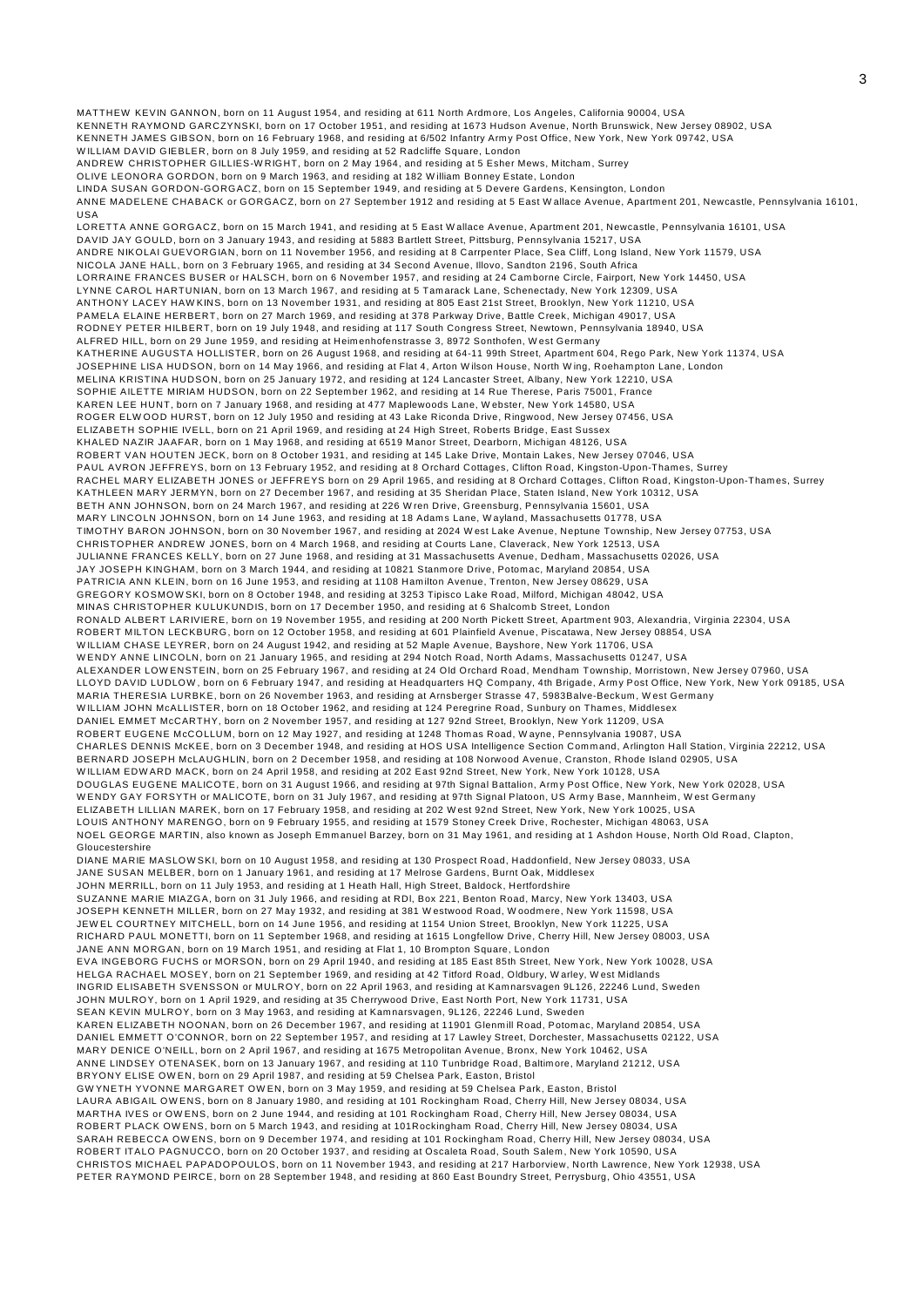SARAH SUSANNAN BUCHANAN PHILIPPS, born on 15 August 1968, and residing at 78 Hull Street, Newtonville, Massachusetts 02160, USA FREDERICK SANDFORD PHILLIPS, born on 8 May 1961, and residing at 12 Van Lee Drive, Little Rock, Arkansas 72205, USA JAMES ANDREW CAMPBELL PITT, born on 6 Novem ber 1964, and residing at 96 College Street, South Hadley, Massachusetts 01075, USA DAVID PLATT, born on 13 Decem ber 1955, and residing at 76 Belfast Avenue, Staten Island, New York 10306, USA W ALTER LEONARD PORTER, born on 10 March 1953, and residing at 85, Remsen Avenue, Brooklyn, New York 11212, USA PAMELA LYNN POSEN, born on 30 January 1968, and residing at 88 Haviland Road, Harrison, New York 10528, USA W ILLIAM PUGH, born on 29 February 1932, and residing at 103 South Claremont Avenue, Margate City, New Jersey 08402, USA CRISOSTOMO ESTRELLA QUIGUYAN, born on 16March 1945, and residing at 37 Park View, Monks Park, W em bley, London RAJESH TARSIS PRISKEL RAMSES, born on 26 May 1953, and residing at 10 Eastfield Court, Eastile Road, Leicester ANMOL RATTAN, born on 24 Septem ber 1986, and residing at 24301 Panama, W arren, Michigan 48091, USA GARIMA DIXIT or RATTAN, born on 15 July 1959, and residing at 24301 Panam a, W arren, Michigan 48091, USA SURUCHI RATTAN, born on 20 June 1985, and residing at 24301 Panama, W arren, Michigan 48091, USA ANITA LYNN REEVES, born on 3 September 1964, and residing at 801 Fairlawn Avenue, Apartment 4, Laurel, Maryland 20707, USA MARK ALAN REIN, born on 12 February 1944, and residing at 220 East 63rd Street, New York, New York 10021, USA DIANE MARIE RENCEVICZ, born on 13 July 1967, and residing at 325 W est Union Street, Burlington, New Jersey 08016, USA LOUISE ANN ROGERS, born on 13 February 1967, and residing at 3508 Sundown Farms Way, Olney, Maryland 20832, USA EDINA ROLLER, born on 24 Novem ber 1983, and residing at Vac, Koto Utca 7, H-2600, Hungary JANOS GABOR ROLLER, born on 26 March 1959, and residing at Vac, Koto Utca 7, H-2600, Hungary ZSUZSANNA PISAK or ROLLER, born on 21 Decem ber 1961, and residing at Vac, Koto Utca 7, H-2600, Hungary HANNE MARIA MAIJALA or ROOT, born on 15 Decem ber 1962, and residing at 20 W est 72nd Street, Apartment 609, New York, New York 10023, USA SAUL MARK ROSEN, born on 24 November 1953, and residing at 116 Burnham Road, Morris Plains, New Jersey 07950, USA ANDREA VICTORIA ROSENTHAL, born on 5 February 1966, and residing at 784 Park Avenue, New York, New York 10021, USA DANIEL PETER ROSENTHAL, born on 2 June 1968, and residing at 36 Ham ilton Avenue, Staten Island, New York 10301, USA ARNAUD DAVID RUBIN, born on 18 May 1960, and residing at 68 Avenue Des Croix Du Feu, W aterloo 1410, Belgium ELYSE JEANNE SARACENI, born on 1 June 1968, and residing at Mews Room 17, 1 Park Crescent Mews East, London SCOTT CHRISTOPHER SAUNDERS, born on 20 May 1967, and residing at 2996 Macungie Road, Macungie, Pennsylvania 18062, USA; TERESA ELIZABETH JANE W ILSON or SAUNDERS, born on 24 October 1960, and residing at 124 Peregrine Road, Sunbury on Tham es, Middlesex JOHANNES OTTO SCHAEUBLE, born on 8 August 1947, and residing at Kappellenweg 6, 7407 Rottenburg, W urm lingen, W est Germ any ROBERT THOMAS SCHLAGETER, born on August 1968, and residing at 814 W est Shore Road, W arwick, Rhode Island 02889, USA THOMAS BRITTON SCHULTZ, born on 5 January 1968, and residing at 142 W ilton Road, Ridgefield, Connecticut 06877, USA SALLY ELIZABETH SCOTT, born on 17 January 1966, and residing at 4 W oodvale Lane, Hungtingston, New York 11743, USA AMY ELIZABETH SHAPIRO, born on 28 October 1967, and residing at 77 Brook Run Lane, Stam ford, Connecticut 06905, USA MRIDULA SHASTRI, born on 12 February 1964, and residing at Room 1, St Johns College, 11 St Johns Street, Oxford JOAN LICHTENSTEIN or SHEANSHANG, born on 16 December 1942, and residing at 4 East 89th Street, New York, New York 10128, USA IRVING STANLEY SIGAL, born on 23 May 1953, and residing at 120 East Delaware Avenue, Pennington, New Jersey 08574, USA MARTIN BERNARD CARRUTHERS SIMPSON, born on 25 October 1936, and residing at 249 Garfield Place, Brooklyn, New York 11215, USA CYNTHIA JOAN SMITH, born on 6 October 1967, and residing at 340 Brook Road, Milton, Massachusetts 02186, USA INGRID ANITA LEADGARD or SMITH, born on 12 Novem ber 1957, and residing at Malthouse Cottage, Church Lane, Bray, Berkshire JAMES ALVIN SMITH, bornon 11 March 1933, and residing at 139 East 35th Street, New York, New York 10016, USA MARY EDNA HALL or SMITH, born on 14 July 1954, and residing at 97th Signal Battalion, Army Post Office, New York, New York 09028, USA GERALDINE ANNE O'GARA or STEVENSON, born on 31 March 1951, and residing at 44 Manor Road, South Hinchley W ood, Esher, Surrey HANNAH LOUISE STEVENSON, born on 23 Septem ber 1978, and residing at 44 Manor Road, South Hinchley W ood, Esher, Surrey JOHN CHARLES STEVENSON, born on13 Septem ber 1950, and residing at 44 Manor Road, South Hinchley W ood, Esher, Surrey RACHAEL STEVENSON, born on 1 Septem ber 1980, and residing at 44 Manor Road, South Hinchley W ood, Esher, Surrey CHARLOTTE ANN McGUIRE or STINNETT, born on 7 February 1952, and residing at 1526 Lime Leaf Lane, Duncanville, Texas 75137, USA MICHAEL GARY STINNETT, born on 27 May 1962, and residing at 1526 Lime Leaf Lane, Duncanville, Texas 75137, USA STACEY LEANNE STINNETT, born on 30 July 1979, and residing at 1526 Lim e Leaf Lane, Duncanville, Texas 75137, USA JAMES RALPH STOW , born on 18 July 1939, and residing at 205 East 95th Street, Apartm ent 31D, New York, New York 10128, USA ELlA G STRATIS, born on 17 June 1945, and residing at 57 Longridge Road, Montvale, New Jersey 07645, USA ANTHONY SELW YN SW AN, born on 15 May 1959, and residing at 41 Halsey Street, Brooklyn, New York 11216, USA FLORA MacDONALD MARGARET SW IRE, born on 22 Decem ber 1964, and residing at W illiam Goodenough House, Mecklenburgh Square, Bloom sbury, London MARC ALEX TAGER, born on 3 August 1966, and residing at 3 Cedars Close, Hendon, London HIDEKAZU TANAKA, born on 13 May 1962, and residing at Flat 6, 110 Gloucester Terrace, London ANDREW ALEXANDER TERAN, born on 31 August 1968, and residing at Pearson College, Yale University, New Haven, Connecticut 06520, USA ARVA ANTHONY THOMAS, born on 26 April 1971, and residing at 14075 Marlowe, Detroit, Michigan 48227, USA JONATHAN RYAN THOMAS, born on 29 Septem ber 1988, and residing at 15838 Harden Circle, Southf ield, Michigan 48075, USA LAW ANDA COLEMAN or THOMAS, born on 17 February 1967, and residing at 15838 Harden Circle, Southfield, Michigan 48075, USA MARK LAW RENCE TOBIN, born on 4 April 1967, and residing at 36 St Paul's Road, North Hem pstead, New York 11550, USA DAVID W ILLIAM TRIMMER-SMITH, born on 26 April 1937, and residing at 222 East 56th Street, Apartment SA, New York, New York 10022, USA ALEXIA KATHRYN TSAIRIS, born on 6 July 1968, and residing at 379 Vance Avenue, Franklyn Lakes, New Jersey 07417, USA BARRY JOSEPH VALENTINO, born on 25 February 1960, and residing at 119 Haight Street, Apartm ent 16, San Francisco, California 94102, USA TOMAS FLORO VAN TIENHOVEN, born on 30 May 1943, and residing at Jose C Paz, 738 Accassuso, Buenos Aires, Argentina and also at 11 Argylle Road, London ASAAD EIDI VEJDANY, born on 24 February 1942, and residing at 32 Somerset Drive South, Great Neck, New York 11020, USA NICHOLAS ANDREAS VRENIOS, born on 20 August 1968, and residing at 6628 32nd Street, NW W ashington DC 20015, USA PETER VULCU, born on 1 August 1967, and residing at 1541 Overlook, Alliance, Ohio 44601, USA JANINA JOZEFA RUSNIAK or MITKA or W AlDO, born on 19 March 1927, and residing at 2257 North Lavergne Avenue, Chicago, Illinois 60639, USA THOMAS EDW IN W ALKER, born on 11 Decem ber 1941, and residing at 192 Taylor Street, W allaston, Quincy, Massachusetts 02170, USA KESHA W EEDON, born on 2 October 1968, and residing at 2525 Aqueduct Avenue, Bronx, New York 10468, USA JEROME LEE W ESTON, born on 11 Novem ber 1943, and residing at 3134 Eastern Parkway, Baldwin, Long Island, New York 11510, USA JONATHAN W HITE, born on 14 July 1955, and residing at 11229 Blix Street, North Hollywood, California 91620, USA BONNIE LEIGH RAFFERTY or WILLIAMS, born on 12 January 1967 and residing at 516th Engineer Company, Army Post Office, New York, New York 09165, USA BRITTANY LEIGH W ILLIAMS, born on 13 October 1988, and residing at 516th Engineer Com pany, Arm y Post Office, New York, New York 09165, USA ERIC JON W ILLIAMS, born on 15 August 1964, and residing at 516th Engineer Company, Army Post Office, New York, New York 09165, USA GEORGE W ATERSON W ILLIAMS, born on 17 May 1964, and residing at 305 Garnett Road, Joppa, Maryland 21085, USA STEPHANIE LEIGH W ILLIAMS, born on 23 May 1987, and residing at 516th Engineer Company, Army Post Office, New York, New York 09165, USA MIRIAM LUBY W OLFE, born on 26 Septem ber 1968, and residing at 120 Kennedy Drive, Severna Park, Maryland 21146, USA CHELSEA MARIE W OODS, born on 6 February 1988, and residing at Apartment 1151, 6750 Vogelweh Housing, W est Germ any DEDERA LYNN COPELAND or WOODS, born on 4 February 1961, and residing at Apartment 1151, 6750 Vogelweh Housing, West Germany JOE NATHAN WOODS, born on 5 March 1960, and residing at Apartment 1151, 6750 Vogelweh Housing, West Germany JOE NATHAN WOODS, JNR, born on 24 September 1986, and residing at Apartment 1151, 6750 Vogelweh Housing, West Germany MARK JAMES ZW YNENBURG, born on 14 October 1959, and residing at 151 Foxwood Road, W est Nyack, New York 10994, USA, who were passengers on said aircraft, died from multiple injuries at about 1905 hours on

MICHAEL COSIMO PESCATORE, born on 6 Septem ber 1955, and residing at 5482 Banbery Drive, Medina, Solon, Ohio 44139, USA

# Wednesday 21 December 1988 at or near Lockerbie, Dumfriesshire,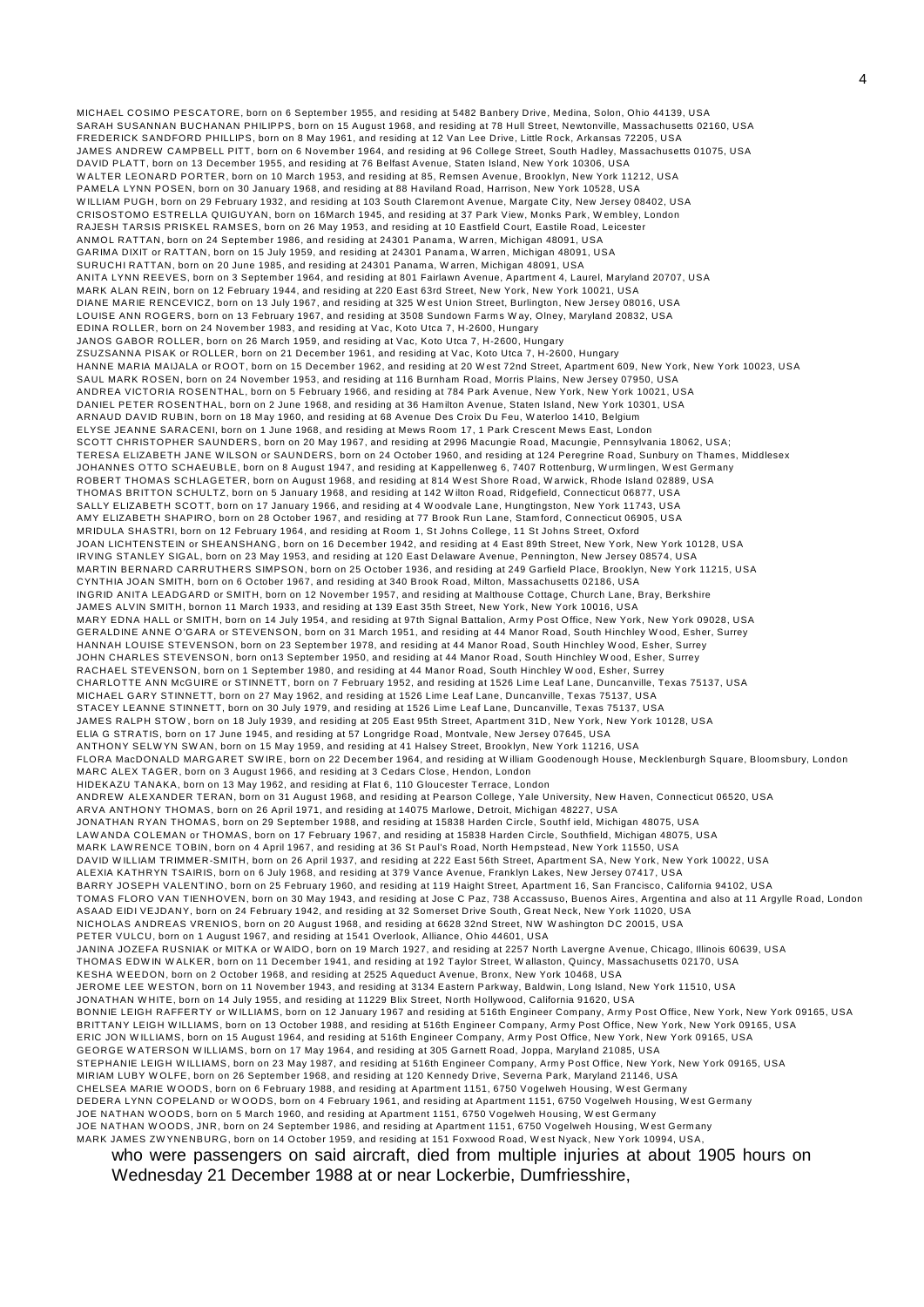#### (3) That

JOANNE FLANNIGAN, born on 13 June 1978,

KATHLEEN MARY DOOLAN or FLANNIGAN, born on 26 January 1947, and

THOMAS BROW N FLANNIGAN, born on 20 Decem ber 1944, all residing at 16 Sherwood Crescent, Lockerbie, Dum friesshire; DORA HENRIETTA MOFFAT or HENRY, born on 27 March 1932 and

MAURICE PETER HENRY, born on 18 July 1925, both residing at Arranmore, 13 Sherwood Crescent, Lockerbie, Dum friesshire;

MARY BROW ELL or LANCASTER, born on 12 January 1907, and residing at 11 Sherwood Crescent, Lockerbie, Dum friesshire;

JEAN AITKEN MURRAY, born on 29 November 1906, and residing at Westerly, 14 Sherwood Crescent, Lockerbie, Dumfriesshire; and

JOHN SOMERVILLE, born on 25 March 1948, LYNSEY ANNE SOMERVILLE, born on 13 July 1978,

PAUL SOMERVILLE, born on 21 January 1975, and

ROSALEEN LEITER HANNAY or SOMERVILLE born on 31 May 1948, all residing at 15 Sherwood Crescent, Lockerbie, Dumfriesshire,

all died from multiple injuries and/or severe burning at about 1905 hours on Wednesday 21 December 1988 at Sherwood Crescent, Lockerbie, Dumfriesshire.

(4) That the cause of all the said deaths was the detonation of an improvised explosive device located in luggage container AVE 4041 situated on the left side of the forward hold of said aircraft Registration N739PA. The detonation caused the nose and flight deck of the aircraft to become detached and the rest of the aircraft to descend out of control and to break up, eventually crashing into the ground at or near Lockerbie. The wing and centre fuselage section crashed in the Sherwood Crescent area of the town and caused the deaths referred to in Finding (3) hereof. The deaths referred to in Findings (1) and (2) hereof resulted from injuries sustained either as a direct result of the explosion and the disintegration of the aircraft or from impact with the ground.

(5) That the said device consisted of Semtex-type plastic explosive concealed in a Toshiba radio-cassette player contained in a Samsonite suitcase which was one of the pieces of baggage placed in the said luggage container by employees of Pan American World Airways at Heathrow Airport, London. The contents of said container consisted of six or seven pieces of baggage collected from the interline shed and about thirty five pieces of baggage which had been unloaded from Pan American flight 103A from Frankfurt to Heathrow and were labelled as destined for airports in the United States, including JFK Airport New York and Detroit. The bags from the interline shed had been checked in by passengers booked on flights into Heathrow on airlines other than Pan American World Airways to connect with Pan American Flight 103 to New York.

(6) That the primary cause of the said deaths was a criminal act of murder.

(7) That the aircraft involved arrived at Heathrow at about 1210 hours on 21 December 1988 from San Francisco and was under constant guard until it left Heathrow as Flight 103 that evening. The aircraft was fully airworthy when it took off from Heathrow at 1825 hours.

(8) That the bags transferred from Pan American Flight 103A were taken directly from that aircraft in the said baggage container to Pan American Flight 103. They were not counted or weighed so as to check that they corresponded to the baggage checked in at Frankfurt by passengers proceeding to New York or reconciled in any other way with such passengers. They were not x-rayed at Heathrow.

(9) That the suitcase containing the said explosive device was among the said pieces of baggage transferred from Pan American Flight 103A and was unaccompanied both on the flight from Frankfurt to Heathrow and on the flight from Heathrow.

(10) That the said suitcase probably arrived at Frankfurt on a flight or an airline other than Pan American and so was interlined to Pan American there. It was loaded on to and allowed to fly on Flight 103A without being identified as an unaccompanied bag.

(11) That bags interlined to Pan American at Heathrow were subjected to x-ray screening but there was no reconciliation procedure there to ensure that interline passengers and their baggage travelled on the same aircraft. The same procedure probably applied at Frankfurt.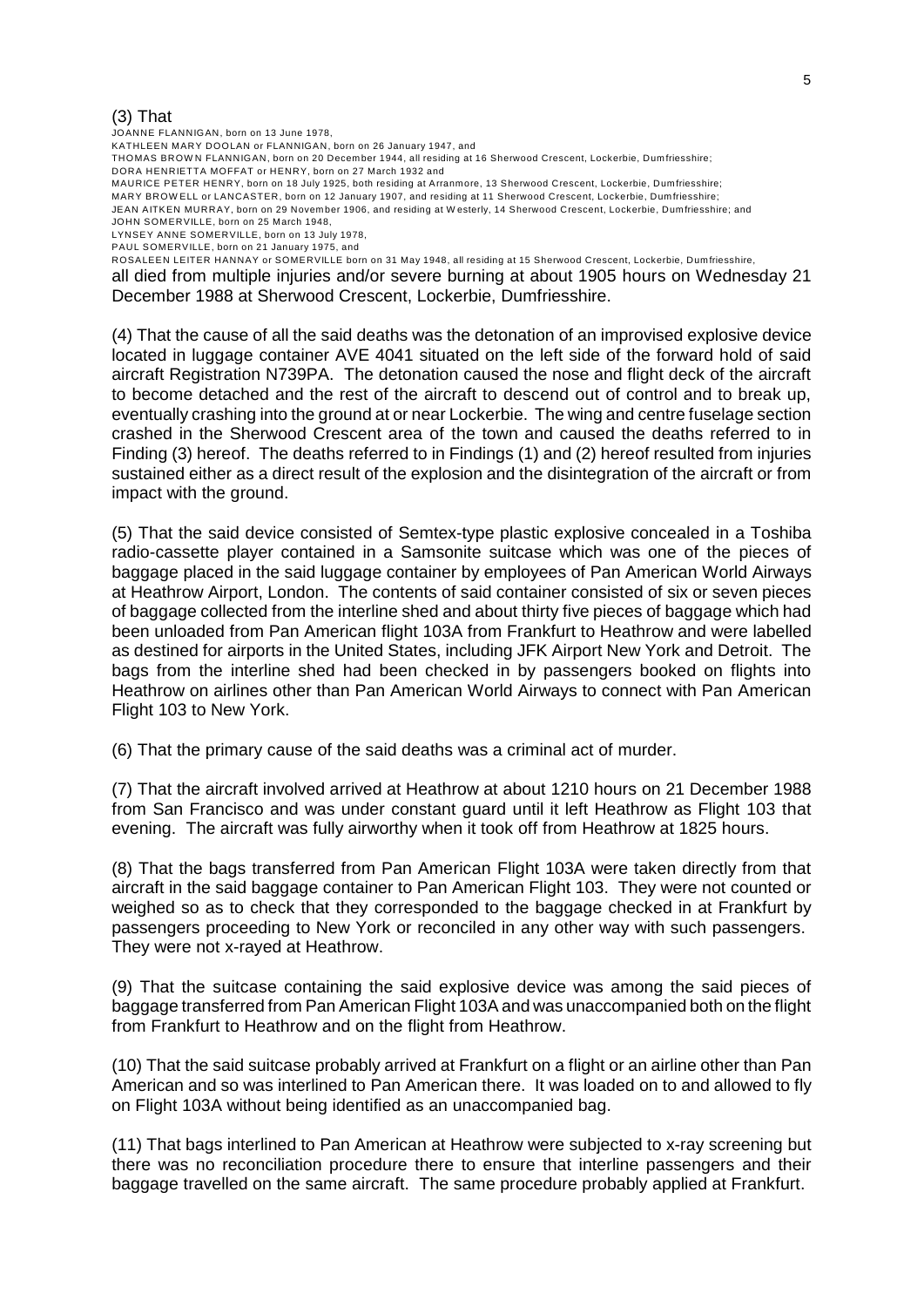(12) That Khaled Nazir Jaafar originated as a passenger at Frankfurt. He checked in two bags, neither of which was the suitcase containing the device and neither of which contained any traces of illegal drugs. There was nothing to connect him with the said suitcase containing the device.

(13) That in 1988 it was accepted (a) that there was a danger of an explosive device being concealed in a piece of baggage and loaded on to an aircraft; (b) that such a piece of baggage was likely to be unaccompanied; and (c) that such a bag was likely to be introduced by being interlined at a particular airport from another airline and that the person introducing it would not check in as a passenger at that airport.

(14) That positive passenger/baggage reconciliation was recognised as an important element in any system designed to prevent the carriage of an unaccompanied bag on an aircraft.

(15) That the limitations of x-ray screening as a means of detecting plastic explosives contained in electronic equipment were generally recognised as at December 1988.

(16) That in all the circumstances the procedure of transferring baggage from Flight 103A to Flight 103 without any security check involved a substantial risk that an unaccompanied bag containing an explosive device would be so transferred.

(17) That it would have been a reasonable precaution to have instituted or reverted to a positive passenger/baggage reconciliation procedure in relation to interline baggage at Frankfurt designed to detect the presence of any unaccompanied bag. Such a precaution might have avoided the deaths.

(18) That in the absence of such a procedure at Frankfurt, it would have been a reasonable precaution to have instituted a positive passenger/baggage reconciliation procedure in relation to bags transferred from Flight 103A to Flight 103, either by counting the bags so transferred or by a physical match. Such a precaution might have prevented the deaths.

(19) That reliance on x-ray screening alone in relation to interline baggage at Heathrow and Frankfurt was a defect in a system of working which contributed to the deaths.

(20) That the Department of Transport's direction (Production71) and the Circulars (Productions 21/1 and 64), as interpreted by the Department, afforded insufficient protection against the possibility that an undetected unaccompanied bag would be transferred from Flight 103A to Flight 103.

#### SHERIFF PRINCIPAL'S CHAMBERS AIRDRIE: 18 March 1991. **NOTE**

This is a Fatal Accident Inquiry which was ordered by me on the application of the Procurator Fiscal for the District of Dumfries in terms of Section 1(1) of the Fatal Accidents and Sudden Deaths Inquiry (Scotland) Act 1976. It has been a very unusual example of an Inquiry of this type. While Section 1(3)(c) of the Act provides that an application for an Inquiry may relate to more than one death, an Inquiry into 270 deaths is unprecedented. Again, the application was made on two separate grounds. In relation to the crew members of Pan American Flight 103 who died in the course of their employment an Inquiry required to be held in terms of Section 1(1)(a) of the Act. In relation to the other deaths, it appeared to the Lord Advocate to be expedient in the public interest that an Inquiry under the Act should be held.

In terms of Section 3 of the Act, I was bound to answer the application by making an order fixing a time and place for the Inquiry. At that stage, I had to contemplate the possibility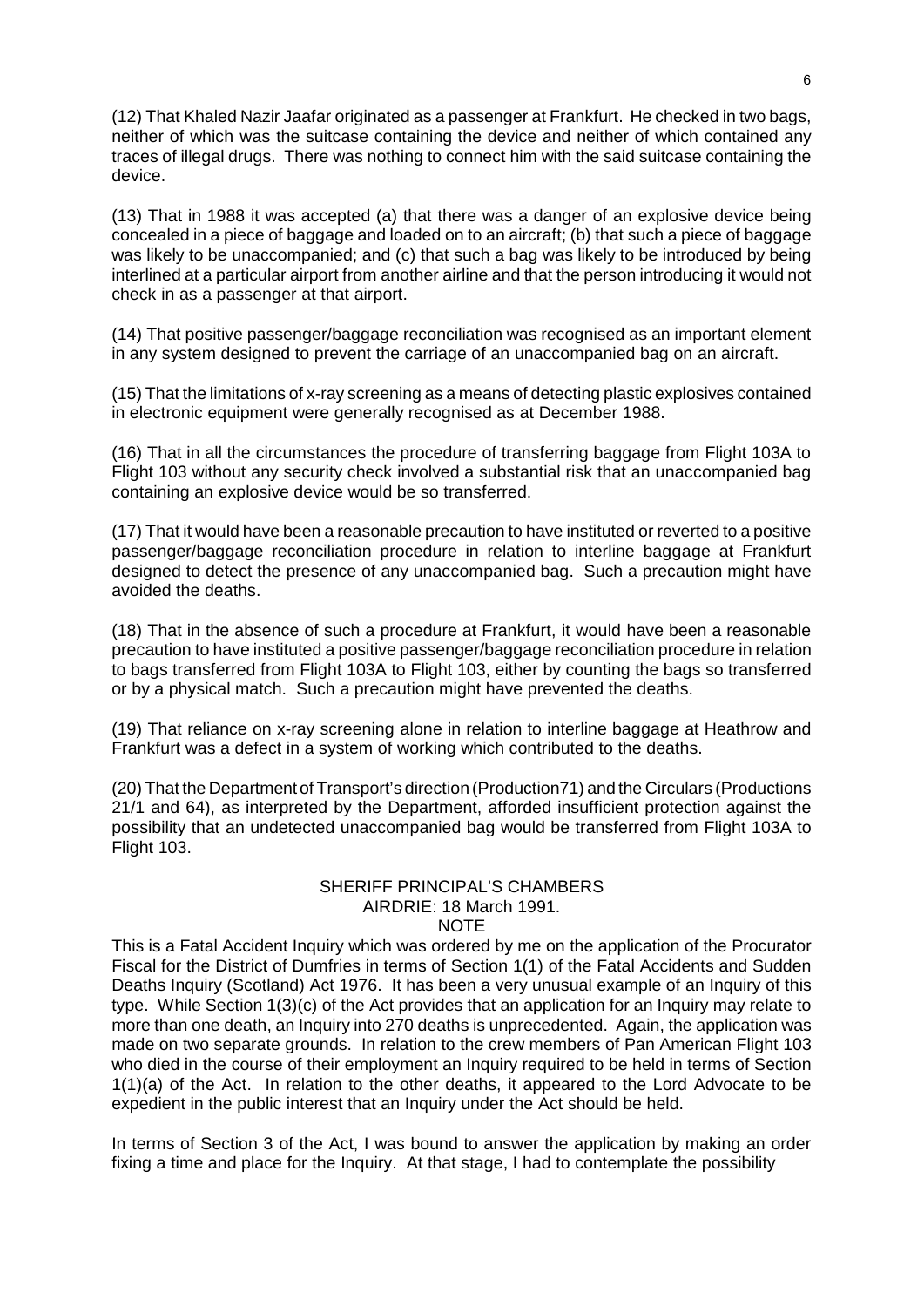(1) that the next-of-kin of all the deceased would exercise their right to appear or be represented; (2) that large numbers of the public might have to be accommodated and (3) that an unusual amount of space would have to be allocated to the Press. For these reasons, I decided that none of the courthouses in the Sheriffdom would be a suitable place and I am grateful to the Dumfries and Galloway Health Board for making available the premises and facilities at Easterbrook Hall and to the Scottish Courts Administration for adapting the Hall for use as a court-room and equipping it in such a way as to make the proceedings readily available to the public. In the end of the day most of the relatives of the deceased were served by two teams of representatives and the well of the court was less crowded than had been feared. I should express my appreciation of the contribution made by the late Mr Michael Hughes in keeping the Clerk to the Inquiry and myself informed of the arrangements being made for the representation of the majority of the relatives resident in the United States of America.

I heard evidence from 131 witnesses in the course of 55 days and then heard submissions from the Crown, from those representing the next of kin of the deceased, and on behalf of Pan American Corporation and its associated companies, the British Airports Authority, and the Department of Transport as to the form and content of my determination under Section 6(1) of the Act. There was general agreement as to the findings I should make in terms of sub paragraphs (a) and (b) of that Section. It was inevitable that some of the submissions in relation to sub paragraph (c) of the Act proposed findings which would, in my view, have constituted a determination that certain persons or organisations had been negligent in some respect. I have, therefore, had to consider how far it is proper for the presiding Sheriff to make such findings in a Fatal Accident Inquiry.

It is generally recognised that such an Inquiry is not the proper forum for the determination of questions of criminal or civil liability. This was reaffirmed in the case of Black v Scott Lithgow Ltd 1990 SLT 612. The reasons for such a decision are clear. In a criminal case, or in a civil action based on delict, the accused or the defender is given full notice of the allegations made against him either in the form of a complaint or an indictment or by the written pleadings. In the vast majority of cases he is entitled to hear all the evidence against him before putting forward his defence. In a Fatal Accident Inquiry no such notice is given and the bulk of the evidence, indeed in most cases all the evidence, is led by the Crown with a view to eliciting the facts of the situation surrounding the death or deaths. It is true that one of the recognised purposes of the Inquiry is to ascertain the facts in such a way as to enable the relatives of the deceased to consider whether they provide a basis for a civil action but it is not for the presiding sheriff to make a judgment on that question in his determination. The present Inquiry is, as I have said, a very unusual one and one special feature is that it has taken place some two years after the deaths to which it relates and that one of the organisations represented is the defendant in a civil action elsewhere and so has had some notice of what was likely to be the line of any attack made upon it in the proceedings before me. That does not, to my mind, alter the fact that the procedure of this Inquiry is not designed to enable a proper defence to be mounted against such an attack. Section  $6(1)(c)$  of the Act allows the Sheriff to make findings relating to "reasonable precautions, if any, whereby the death or any accident resulting in the death, might have been avoided". Section 6(1)(d) relates to "the defect, if any, in any system of working which contributed to the death or any accident resulting in the death99. It is clear that in some cases a statement that a reasonable precaution might have prevented the deaths carries with it the implication that a certain person or organisation owed a duty to take that precaution and so was negligent. The same situation applies even more clearly to a finding under sub paragraph (d). It is for that reason, it seems to me, that Section 6(3) of the Act provides that the sheriff's determination in a Fatal Accident Inquiry may not be founded upon in any other judicial proceedings.

In that situation, I have come to the view that any finding under Section  $6(1)(c)$  should avoid, so far as possible, any connotation of negligence. Accordingly, it should not contain any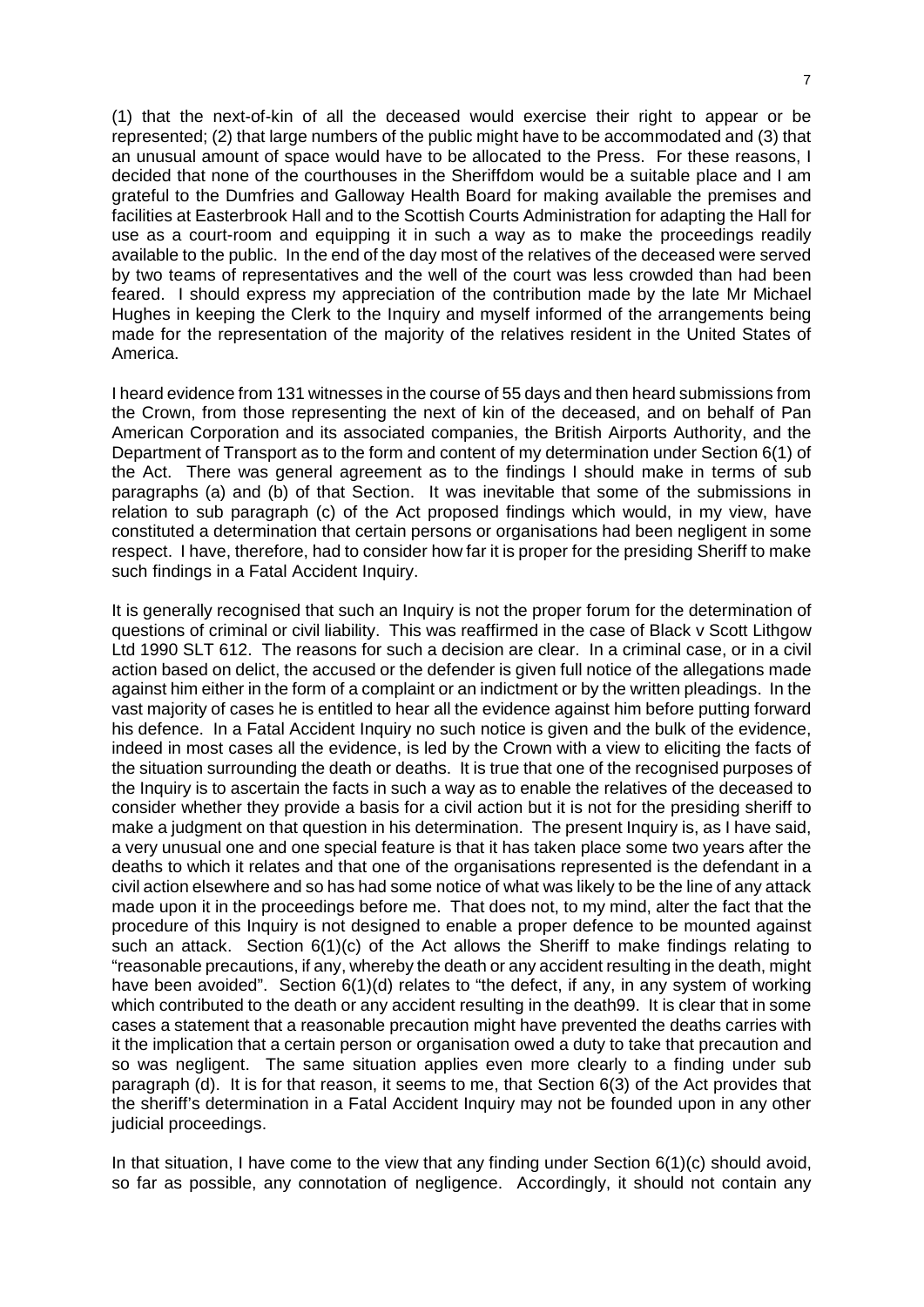indication as to whether any person was under a duty either at common law or under statute, to take the precaution identified in the finding. The same consideration applies to any finding under Section 6(1)(e) of the Act which can relate to "any other facts which are relevant to the circumstances of the death". I recognise on the other hand that it will be impossible in this Note, in which I try to explain how I have dealt with the submissions made to me, to avoid giving some indication of my view as to how far the evidence appears to point towards the existence of a duty to take certain precautions.

While on the subject of limitations to the scope of the Inquiry I should say that I had no hesitation in accepting the objections of the Crown to the leading of evidence the publication of which might, in the view of the Lord Advocate, impede the criminal investigation which is still continuing or, perhaps, more importantly, render it impossible to bring the criminals to trial if they were discovered. Equally, I had no hesitation in upholding the objection of Mr McEachran, for the Department of Transport, to any evidence relating to the operation of the intelligence agencies of the United Kingdom, as being contrary to the national interest. On the other hand, I did allow Dr Swire, who appeared on his own behalf, to elicit in cross-examination and to lead evidence in relation to the part which the Government should be expected to play in promoting aviation security. This was tenuously linked to the state of technology in relation to the detection of explosive substances at the time of the disaster and how far the Government was responsible, through the Department of Transport, for the lack of research and development in that field. I should say now that I have no intention of making any findings or comment on these matters which to my mind lie, and should remain, in the field of politics. I did not, however, allow him to lead evidence, at a very late stage of the Inquiry, into the state of airport security at Heathrow. This was because no questions in relation to any specific deficiencies had been put to airport officials who had given evidence earlier in the Inquiry.

# **SUBMISSIONS**

The submissions made as to the findings I should make were supported by argument and detailed reference to the evidence but I find it convenient to list the submissions themselves at this stage and to deal with the arguments and the evidence in relation only to those which were controversial. I had circulated draft findings in relation to matters which I considered were unlikely to be controversial before submissions were made to me, and after some amendment, these now form findings (1) to (5) of my determination.

For the Crown, Mr Hardie submitted firstly that the aircraft had been proved to have been airworthy when it took off from Heathrow and that it had been under guard continuously during its time on the ground there, so that there had been no opportunity to plant an explosive device on the aircraft before it was loaded with baggage. He concurred, with one reservation, in the draft findings which had been circulated and went on to submit that three additional findings under Section 6(1)(e) of the Act should be made.

- (1) The Samsonite suitcase in which the device was contained was unaccompanied.
- (2) It was among the bags from Flight 103A which arrived at Heathrow from Frankfurt and which were loaded into container 4041 and transferred to Flight 103.
- (3) There was no reconciliation of the bags so transferred with passengers booked to fly to New York.

Turning to the question of precautions which might have prevented the accident or deaths, he submitted that no deficiency in the response to the disaster of the people of Lockerbie, the emergency services or the voluntary organisations could be said to have contributed to any of the deaths. He then submitted that Pan American Airways had failed to comply with Section 15 of the Air Carrier Standard Security Program (ACSSP) which set out the requirements of the Federal Aviation Administration in relation to special risk airports such as Frankfurt and Heathrow and, in particular, with Section 15C (1) (a) which required baggage/passenger reconciliation. Pan American had used x-ray in place of reconciliation in respect of interline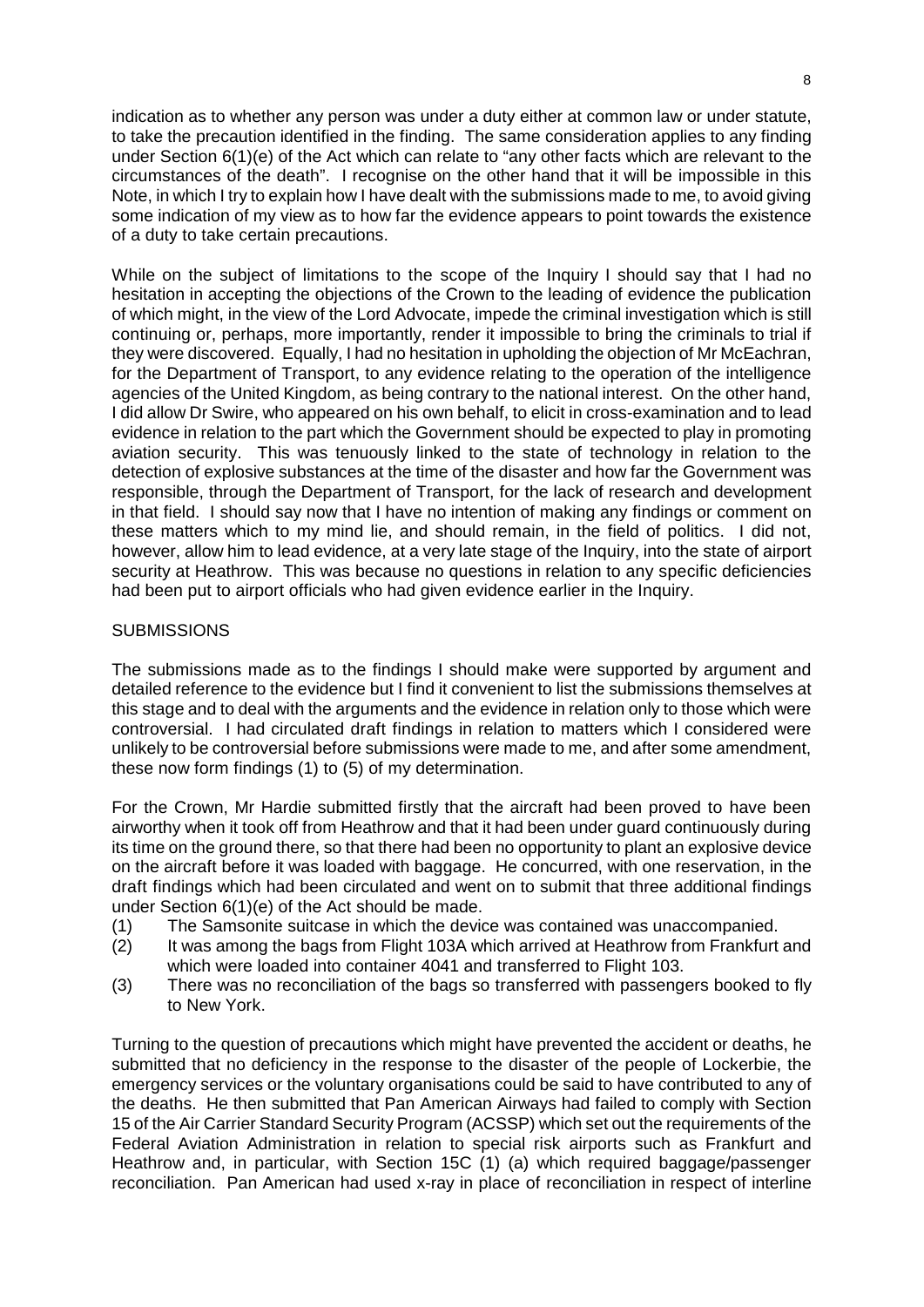baggage. They suggested that they had been allowed to do so by a waiver from Mr Salazar, then director of FAA, but Mr Hardie submitted that on the evidence, any decision as to an exemption had no bearing on the requirements of Section 15. Had Section 15C (1)(a) been complied with in relation to interline baggage, the unaccompanied bag containing the device should have been detected and the accident might have been prevented. He then submitted that Pan American Airways had failed to comply with the requirements of the Department of Transport in relation to the arrival of Flight 103A from Frankfurt and the departure of Flight 103 from Heathrow. He maintained that the circular issued by the Department in September 1985 (Production 12/1) recommended that there should be a reconciliation between baggage to be conveyed aboard Flight 103 and passengers who boarded the aircraft. Had Pan American sought to make such a reconciliation in relation to the baggage being transferred, the unaccompanied bag containing the device might have been identified.

Mr Hardie said that while the Crown made no submission that the bag containing the device came to Frankfurt as an interline bag it would not "seek to discourage" such a finding. That would indicate that Alert employees at Frankfurt had failed to identify the radio cassette player under x-ray and might raise questions as to the training and competence of these employees and the desirability of relying on x-ray alone. It might justify a finding that had Pan American not relied on x-ray alone, the accident might not have occurred. There might also be room for a finding that the Alert management failed to pass on significant information to their employees.

Mr Hardie then considered the position of the Department of Transport. He submitted firstly that there was insufficient evidence to justify a finding that there was available at the material time equipment which, had it been installed at Heathrow, might have prevented the disaster. He went on to submit that if the Department's view of their directive and circulars was correct and they did not provide measures which would identify an unaccompanied bag in the absence of a "no show" passenger, the issuing of a circular containing such measures would have been a reasonable precaution which might have prevented the accident. If the circular (21/1 of Process) did recommend such a measure, it would have been a reasonable precaution for the Department to check whether the recommendation had been followed by operators and, if not, to issue and enforce a direction to the same effect.

Mr Hardie had made it clear that the Crown was anxious that if I were concerned about any aspect of aviation security but felt unable to make a finding that it was "relevant to the circumstances of the deaths" I should bring it to the attention of the authorities in the public interest by way of comment in this Note. He suggested that I might consider (a) whether the establishment of a properly funded inspectorate within the Department might have avoided the disaster and (b) the inordinate delay between the initial telex to UK operators relating to the "Toshiba warning" and the ultimate circular dated 19 December 1988 but not issued until January. In this connection he suggested that it would not be appropriate to say that had the photographs been produced immediately the accident might have been avoided.

Mr Gill, appearing on behalf of a group of bereaved relatives known as the Lockerbie Air Disaster Group, summarised his submissions as follows:

(1) Pan American Airways, knowing the dangers involved, risked the lives of their passengers and crew by abandoning passenger/baggage reconciliation procedures in relation to interline baggage for reasons of commercial advantage.

(2) The Department of Transport failed effectively to inspect and supervise the operation of the airline, to implement and enforce their own security requirements and to appreciate the risks involved in Pan American's continuation of an x-ray only policy in regard to interline baggage and the tarmac transfer procedure. He concurred with Mr Hardie in accepting the draft findings which had been circulated but considered that it should be made plain that the likeliest explosive to have been used in the device was of the Semtex type. He submitted that three further conclusions could be drawn in relation to the suitcase; (i) It was unaccompanied; (ii) It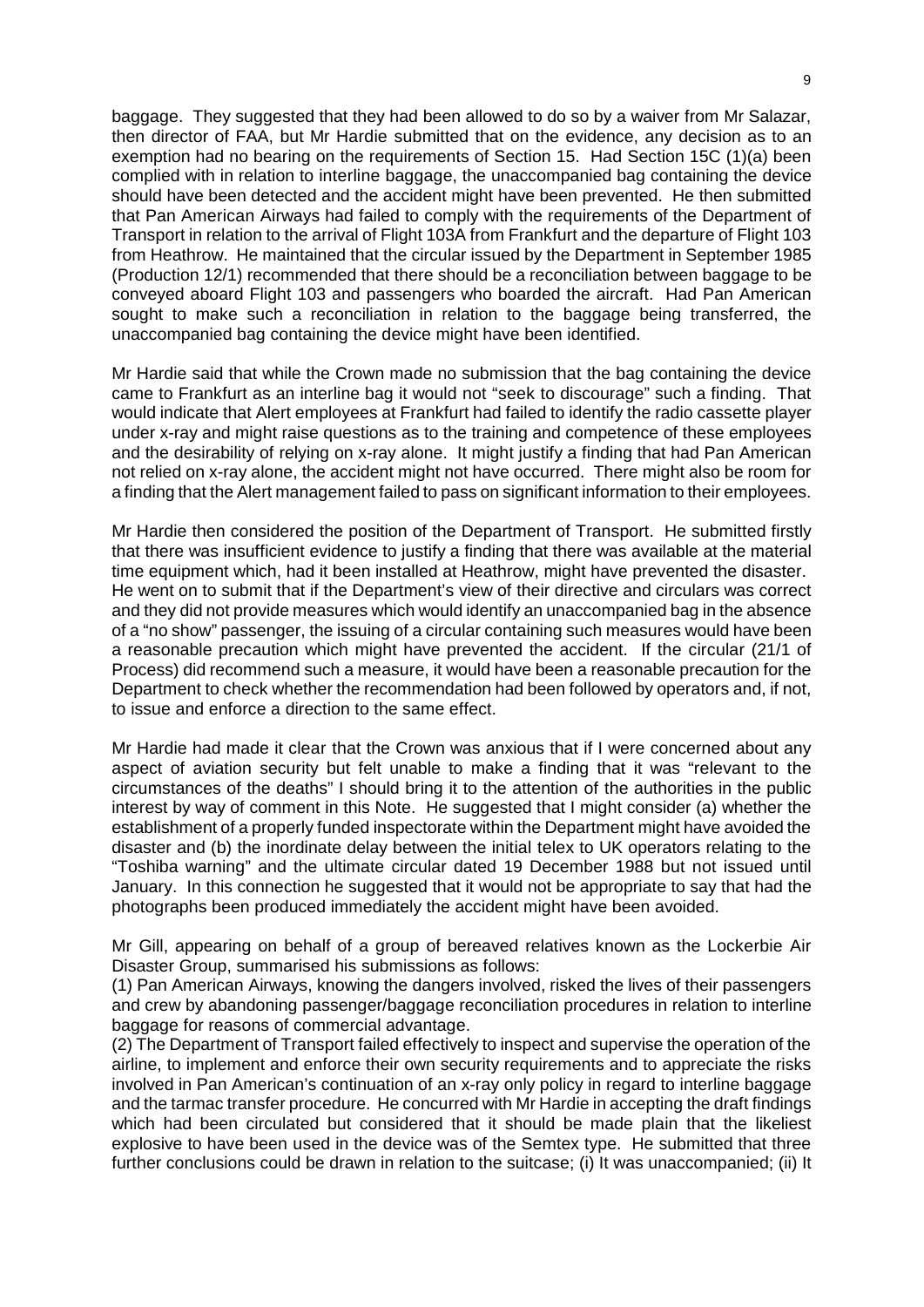came on to Flight 103 from the feeder flight from Frankfurt; and (iii) On a balance of probabilities it was interlined into the Pan American system at Frankfurt.

He submitted that on a balance of probabilities the quality of Alert security at Frankfurt was unsatisfactory. He then submitted that on all the evidence, Pan American's decision to rely on x-ray alone in relation to interline baggage was reckless and dangerous as was the failure to review it in the latter half of 1988. In the absence of any waiver it clearly breached Section 15C(1)(a) of the ACSSP. He submitted that the evidence in support of a waiver which effectively excluded the provisions of Section 15 was virtually non-existent. In any event, if xray only was a dangerous procedure the airline was not entitled to rely on any such waiver, which was overtaken by subsequent events. The tarmac transfer procedure at Heathrow was in breach of the Department of Transport's requirement that hold baggage be reconciled with passengers. In these circumstances, Mr Gill submitted that I should make a finding under Section 16(1)(c) of the Act to the following effect: That the deaths might have been avoided had Pan American implemented a proper system of passenger/baggage reconciliation at Frankfurt and Heathrow and if they had not followed the practice of x-ray only of interline baggage at these stations and the practice at Heathrow of tarmac transfer of hold baggage without any security checks. He invited me to consider whether any of the background matters to which he had referred might be the subject of findings under Section 6(1)(e) of the Act.

In relation to the Department of Transport, Mr Gill submitted that I should consider making a finding under Section 6(1)(c) to the following effect: The deaths might have been avoided if (a) the Department had carried out an effective system of inspection of Pan America's operations at Heathrow; (b) the Department had enforced the security principles set out in its own circulars and directions; (3) the Department had stopped the practice of tarmac transfer of baggage between flights such as 103A and 103; and (d) the Department had taken effective action to enforce passenger/baggage reconciliation of all hold baggage on Heathrow-originating flights in response to the warnings they received in November and December 1988.

Finally, Mr Gill referred to the position of his clients in relation to the aftermath of the disaster and the future. He stated that he did not submit that any of the policy decisions taken as to the recovery of bodies, the access by relatives to those bodies, and the methods of identification to be applied were unreasonable per se. There was, however, a question as to whether they were effectively communicated and explained to those affected by them. For the future, he suggested that consideration might be given to the earliest possible establishment of lines of communication with the next of kin and to the appointment of a representative for all the relatives who would have official status. He should have the fullest access possible to available information and authority to disclose it to those relatives whom it concerned. Relatives should be spared having to deal with a multiplicity of officials, particularly in relation to the repeated requests for intimate details of the deceased. Further consideration should be given to the question of access to the bodies in the light of the recommendations of Professor Rosser.

Dr Swire, who appeared in the latter stages of the Inquiry on his own behalf, was mainly concerned with his regrets that certain matters had not been covered more fully. As I understood him, his main submission was that I should find that had the British Government given a reasonable degree of financial and scientific support to the development of technology in the field of aviation security, such techniques as back-scatter x-ray and CT scan could have been developed to such an extent that the explosive device which caused the disaster could have been discovered in December 1988 and the disaster could have been prevented. He relied on the evidence of Professor Wilkinson, who had challenged the evidence of Mr Doney, the scientific adviser to the aviation security branch of the Department of Transport, on this point. He criticised the continuing delay in the formulation by the Department of a structured programme of assessment of airline operators which, according to Professor Wilkinson might have exposed the deficiencies in security at Heathrow and led to improvements at Frankfurt. He criticised the delay on the part of the Department in obtaining copies of the colour photo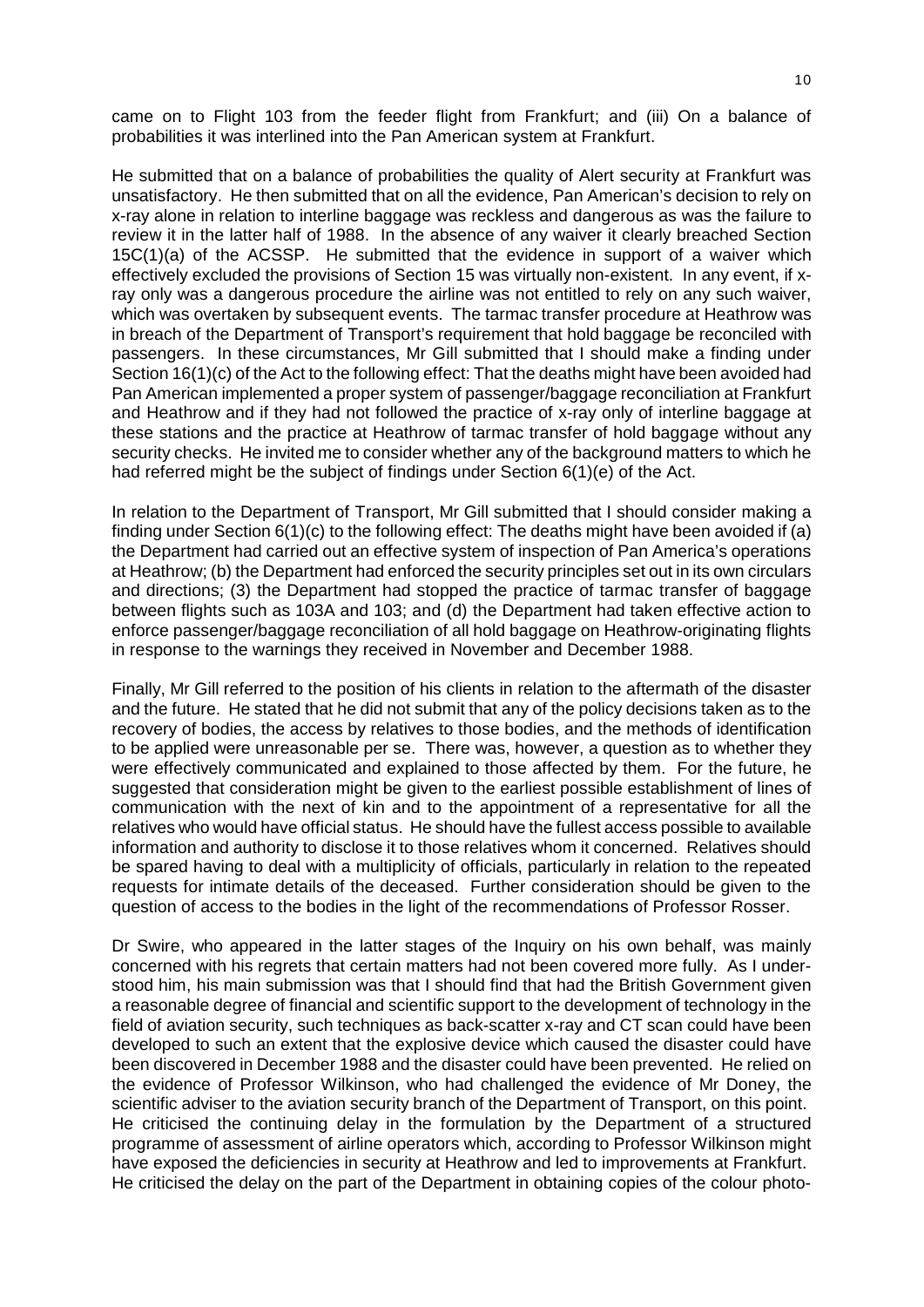graphs and suggested that photographs of the Toshiba device as it appeared under x-ray would have been of great assistance to screeners. He submitted that even if only black and white xray was available, screeners should have been able to detect the presence of the radio/cassette recorder which contained the device and it could have been set aside for further examination. In this way, the disaster could have been avoided. He asked me to consider (a) whether, in the light of the evidence of Professor Wilkinson and Mr Prescott, the Department of Transport was the appropriate agency to lead in the field of aviation security; and (b) whether there was merit in the suggestion of Captain Smith that an operator who delayed a flight for security reasons should not be penalised by further delay through being relegated to the end of the queue for take-off slots. Finally, he submitted that any plans for future emergencies should include the provision of expert advice for relatives in the field of post-traumatic disorders and pathological grief.

Mr Kavanagh, on behalf of the majority of bereaved relatives resident in the United States, also accepted the draft findings in terms of paragraphs (a) and (b) of Section 6(1) of the Act. He submitted that the baggage transferred from Flight 103A was to be regarded as online baggage under the ACSSP procedure and so was subject to passenger/baggage reconciliation and any unaccompanied bag was to be off-loaded and physically searched. Pan American had intentionally and wilfully discontinued this requirement for interline baggage although x-ray could not be relied on to detect a plastic explosive device in a radio/cassette recorder. He also submitted that the bag containing the device was unaccompanied and came from the feeder flight 103A. He further submitted that it probably came to Frankfurt as interline baggage. If the Frankfurt procedures for interline baggage were similar to those at Heathrow, Pan American and Alert violated Section 15C(1)(a) in relation to Flight 103A. By failing to reconcile bags and passengers at Heathrow, Pan American and Alert had breached the same provision in relation to Flight 103. A combination of these breaches had probably been a proximate cause of the deaths. He went on to submit that the alleged waiver had no part to play in this case for the reasons set out by Mr Gill.

He then said that Pan American's failure to reconcile passengers and baggage was highlighted by the fact that Flight 103 had been allowed to depart with Mr Basuta's bag on board, although he had not boarded the plane and the captain had not been informed. That had constituted a breach of the ACSSP and he was not prepared to follow the Crown and Mr Gill in accepting that this had not contributed to the occurrence of the accident and the deaths, or at least some of them. There was no positive evidence that the explosive device contained a barometric trigger. If it was controlled only by a timer, it may be that the delay caused by a search for Mr Basuta's bags would have resulted in the device exploding on the ground, or at a lower altitude than it did. The results might have been less disastrous than they were. He submitted that Pan American were also in breach of the United Kingdom requirements in the form of Circular 12/85 (Production 21/1) in relation to the Basuta bag.

In all other matters concerned with Pan American, he adopted the submissions of Mr Gill, although it was no part of his case to criticise the Department of Transport. He finally suggested that I might wish to consider recommending the suggestion of the Air Accidents Investigation Branch that a research programme into aircraft design be instituted should be adopted as a matter of urgency.

Mr Baird, who appeared for the mother of Khaled Jaafar, one of the victims, accepted the draft findings circulated but suggested a further fifteen findings in fact for my consideration and it is convenient to list them without comment at this stage.

- (6) The suitcase containing the lED was positioned on the second layer at the front of said container either on top of the flat bags or supported by such a bag in the angle of the container.
- (7) The arrangement of the baggage was not altered after it was placed in the container.
- (8) The suitcase containing the lED arrived on Flight 103A from Frankfurt.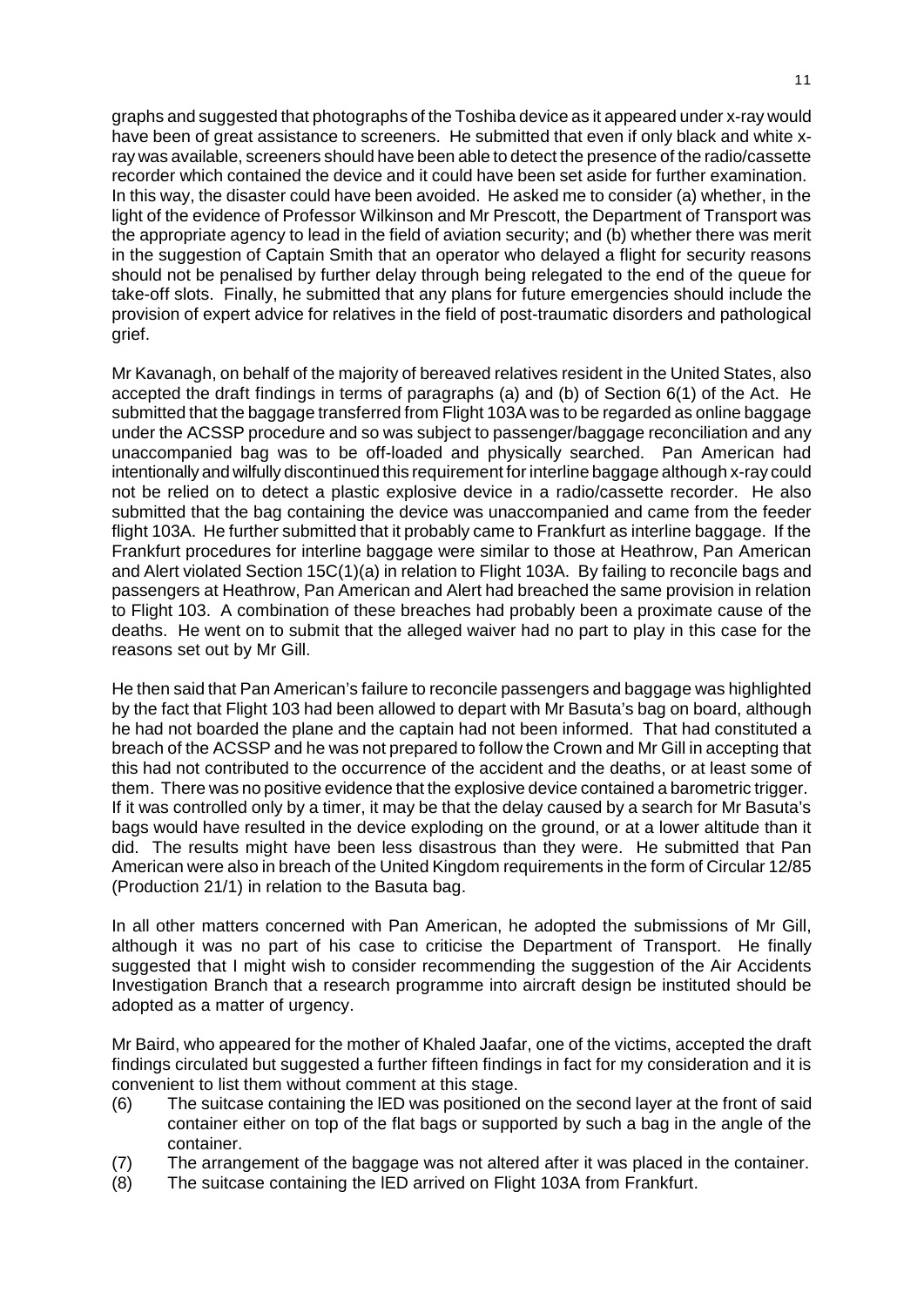- 12
- (9) It is a reasonable inference that the suitcase was interlined into Frankfurt and loaded on to Flight 103A there.
- (10) The suitcase was unaccompanied.
- (11) There was no evidence that Khaled Jaafar had any connection with that suitcase.
- (12) Khaled Jaafar originated as a passenger at Frankfurt. He checked in two bags, neither of which was the suitcase containing the device and neither of which contained any traces of illicit drugs.
- (13) The risks to aviation posed by the carriage of unaccompanied bags and the limitations of x-ray search were well known to Pan American and Alert.
- (14) In that knowledge, they took no proper precautions to prevent the passage of a potentially lethal suitcase and failed to meet the requirements of the regulatory bodies.
- (15) Any non-compliance with said requirements at Frankfurt meant that no procedures in place at Heathrow would have detected an unaccompanied bag.
- (16) There were serious inadequacies in record-keeping in that the operators did not know how many passengers, crew or bags were aboard Flight 103.
- (17) Alert failed to realise its aim of providing enhanced security because of poor staff and under-funding.
- (18) Pan American and Alert had no proper system of communicating security information.
- (19) Pan American and Alert had no proper system of internal monitoring of their own security performance.
- (20) The failure to follow security requirements in the case of Mr Basuta may have contributed to some of the deaths. If the trigger was a timer, the delay involved in unloading and searching his bags could have resulted in an explosion on the ground or at a lower altitude. The explosion occurred 38 minutes into the flight. In any event, the explosion might not have occurred over Lockerbie and the deaths of Lockerbie residents might have been avoided.

Mr Baird adopted Mr Gill's submissions as to the findings concerning Pan American but not those concerned with the Department of Transport. He submitted that a finding in terms of Section 6(1)(d) could be made that the abandonment of reconciliation in regard to interline baggage and the tarmac transfer of online baggage without a security check constituted a defect in a system of working which had contributed to the occurrence of the accident.

Ms Larracoechea, appearing for her brother-in-law who is the husband of one of the crew members who died in the disaster, said that she accepted the submissions made in the areas which had been addressed. Her concern was with other areas.

She suggested that for the future, planners for emergencies should aim to treat each relative as an individual and have regard to their personal needs in relation to (a) viewing the body (b) the exact location where the body was found and (c) the personal property of the victim.

She then suggested that where there was a general threat it was not possible to anticipate how a bomb might be placed aboard an aircraft. Security should have been stepped up in all areas. All warnings, however improbable, should be treated seriously. She submitted that in the case of a threat as specific as the Helsinki warning, Pan American had an obligation to inform the public and its employees.

She submitted that the evidence disclosed a failure to enforce their own regulations by the regulatory authorities. Airlines had been left to monitor their own performance.

She criticised the Department of Transport for lack of co-ordination, a relaxed attitude, a poor reaction to warnings, and a failure to respond to the suggestions of the Select Committee of the House of Commons. She suggested that there should be an independent agency for aviation security with the public sector involved in development and research and supported Dr Swire's submission as to the technology which was available in December 1988 and the need for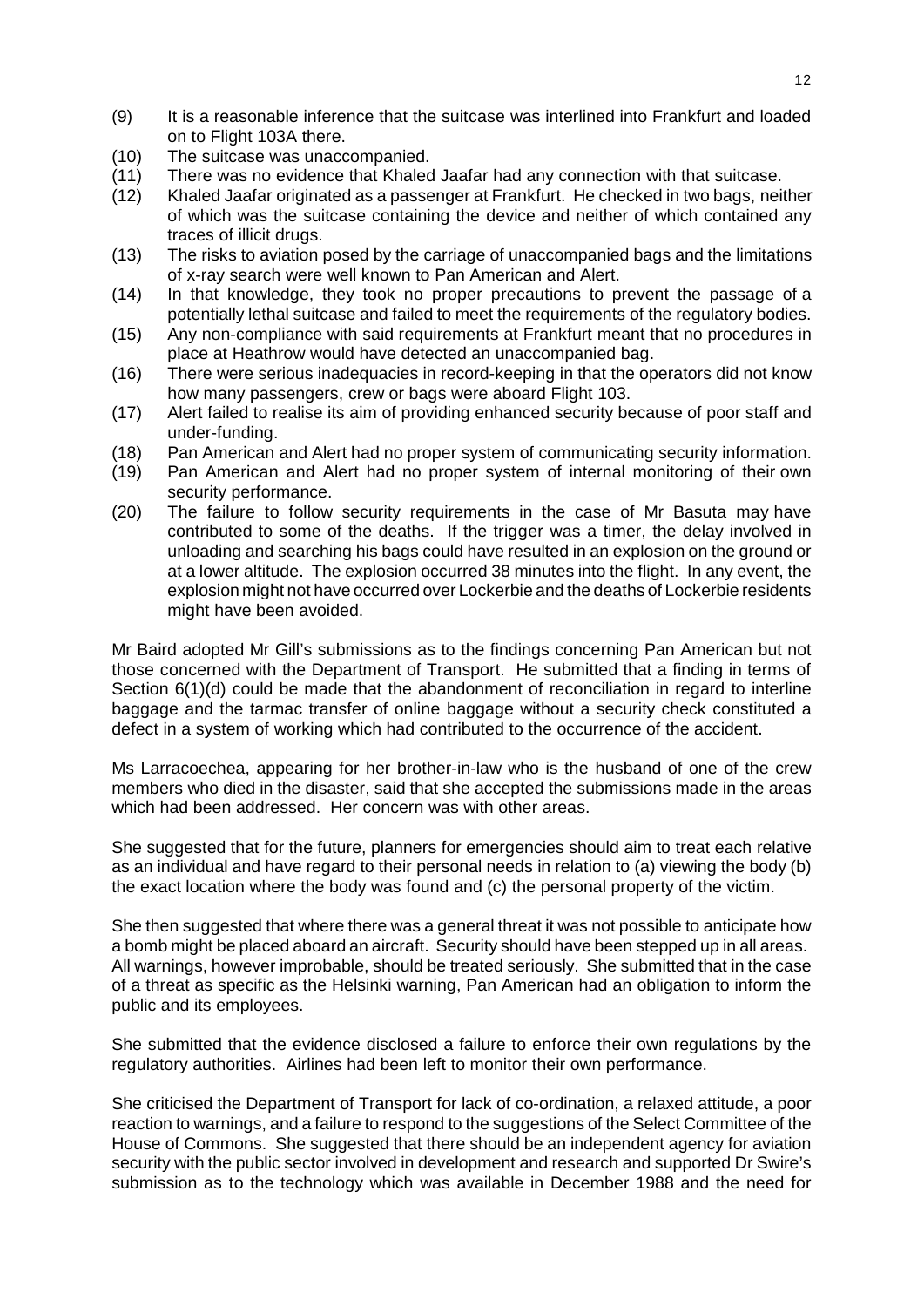Government funding and direction of research. Regulations should set the standards for technology.

She was not prepared to accept the evidence as to where and how the bomb had been placed in the aircraft and submitted that it could have been substituted in the container when it was in the baggage build-up area. If so, it was necessary to look more closely at the role of Heathrow Airport.

Finally, she submitted that the Inquiry had been too limited in its consideration of (a) The role of international intelligence and its attitude in countering terrorism; (2) The assessment of the Helsinki threat; (3) The publication of threats to a privileged few and (4) The extent, if any, to which Pan American's bookings had been affected by publication of the Helsinki threat in the US Embassy at Moscow. There should be a further judicial inquiry into these matters.

Mr Anderson, for Pan American World Airways Inc and Alert Management Systems Ltd pointed out that the primary cause of the disaster was a terrorist act of murder and counter-terrorism was the task of governments rather than individual airlines. Only one aspect of Pan American's activities had come under scrutiny and there was no evidence that any other airline had done any better in that area. He submitted that I should make two findings under Section 6(1)(e) of the Act.

(1) In carrying out a policy of x-ray only in relation to interline baggage at Frankfurt and London, Pan American Airways were acting upon a waiver from the strict terms of Section 15C(1)(a) granted to them by the FAA.

(2) There was no breach of any direction or advice from the Department of Transport involved in carrying the suitcase containing the explosive device on Flight 103.

He further submitted that the court could not be satisfied on the evidence that the procedures operating at Frankfurt in relation to interline baggage prior to the introduction of the x-ray only policy would have detected the suitcase containing the bomb. He went on to deal with the relative position of Pan American and Alert and invited me to find that the actings of Alert played no part in causing the deaths.

Mr Anderson questioned my right to attach a Note to my determination, which was not in the same position as an interlocutor in an ordinary cause to which a Note must normally be appended in terms of Rule 89(1) of the Ordinary Court Rules. In any event, I was not entitled in a Note to deal with matters which did not fall under Section 6(1) of the Act.

He expressed himself content with the draft findings which had been circulated and would have no objection to the findings proposed by Mr Baird under numbers (6), (8), (10), (11) and (12). He might also be prepared to accept his proposed finding (7) in relation to the Samsonite suitcase, although he thought it was difficult to exclude the possibility of the bags in the container being rearranged. He agreed that there was no evidence that a bag had been inserted into the container while it was outside the office in the baggage build-up area.

He then referred in detail to the evidence relating to his proposed findings and his contention that it could not be assumed that Frankfurt procedures for interline bags before the x-ray only policy were similar to those at Heathrow.

With reference to the submissions made on behalf of the Crown and the bereaved relatives, he argued that it was not possible to say how the Samsonite case got into the Pan American system and it had not been proved that it arrived at Frankfurt as an interline bag. It would be inappropriate in the absence of very strong evidence to make a finding reflecting upon the security system of a foreign state. Secondly, he denied that the evidence showed that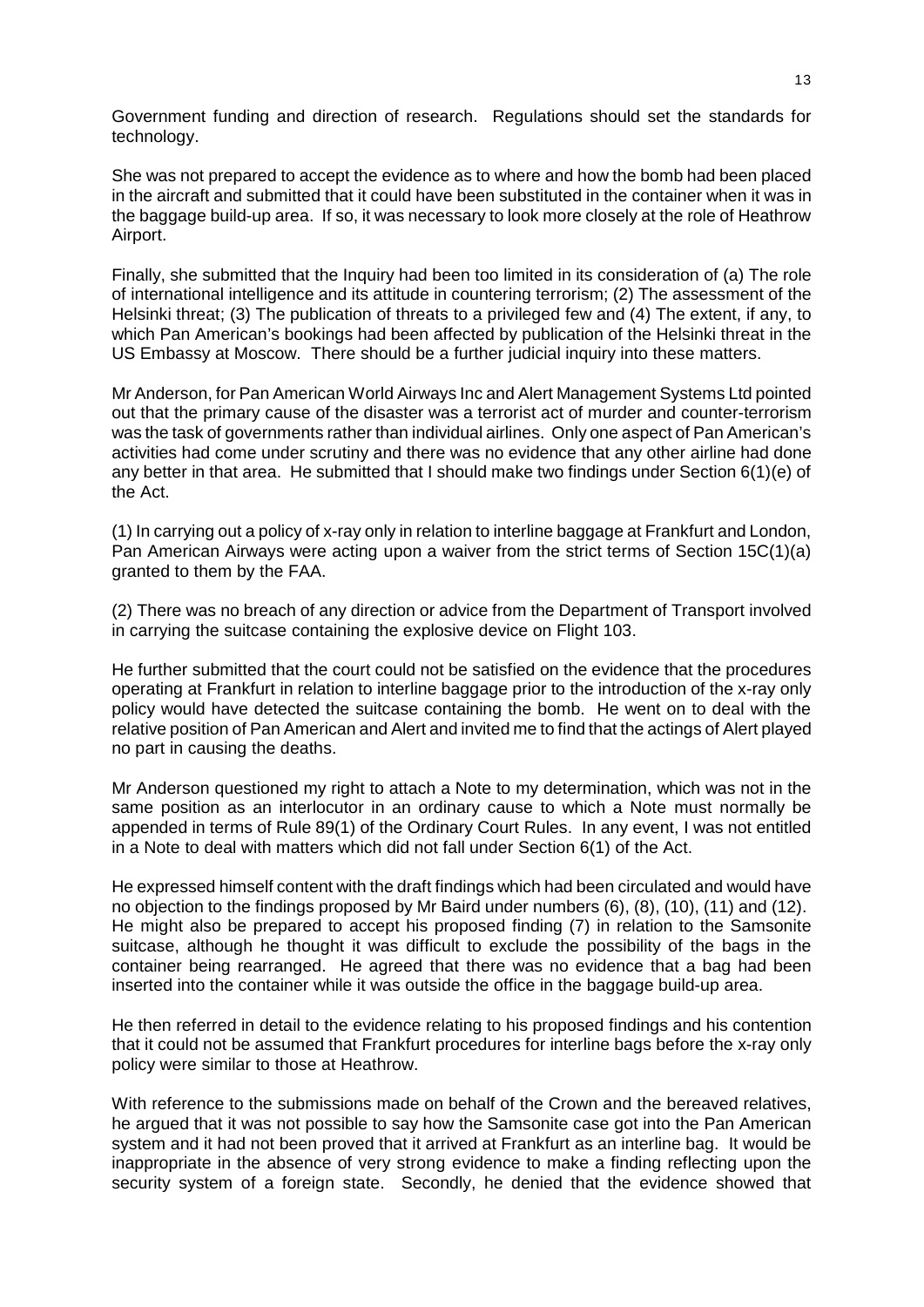passenger/baggage reconciliation was the only defence against the threat posed by an unaccompanied bag. Accordingly, the proposed findings (13) and (14) of Mr Baird should not be accepted. Nor should his proposed finding (15). There was nothing unreasonable in Pan American depending on bags being checked at their point of departure. He then rejected Mr Gill's sweeping criticism of Pan American's administration and procedures and Mr Baird's proposed finding (18) that they had no proper system for communicating security information. He submitted that aspects of the Alert programme which had been criticised had no relevance to the deaths and that Mr Baird's proposed findings (17) and (19) should be rejected. On the evidence, the decision to abandon reconciliation for interline baggage was a respectable option at the time. Again, the court should not be satisfied that the FAA bulletin regarding the Toshiba warning rendered any waiver irrelevant. It had not been specifically withdrawn. Reverting to reconciliation might have been a reasonable precaution at Heathrow but would not necessarily have been so at Frankfurt. He defended Pan American's reaction to the various warnings received and referred to the three alleged failures in security in relation to Flight 103 as peripheral. In particular, he did not accept Mr Baird's proposed finding (20) that any failure in relation to Mr Basuta might have contributed to any of the deaths.

Finally, Mr Anderson submitted that there was no evidence as to what might have been a reasonable precaution at Frankfurt which could have prevented the deaths and suggested that there should be a finding that after 21 December 1988 substantial changes were made in the regulations affecting airlines.

Mr Emslie, for the British Airport Authority, submitted that the disaster had not been caused or contributed to by any failure of the staff at Heathrow Airport. The evidence showed that there had been no interference or change in regard to the contents of the container when it was in the baggage area. Miss Larracoechea had suggested the device may have been placed on board at Heathrow near the skin of the aircraft but the scientific evidence ruled this out. The crucial fact was that the lED come from Frankfurt on Flight 103A. There was ample evidence as to the competent way in which airport staff carried out security duties.

Mr McEachran, for the Department of Transport, accepted that the usual practice of sheriffs presiding over Fatal Accident Inquiries was to append a Note to the determination and to comment therein on matters which might not provide a basis for findings of fact under Section 6(1) of the Act. For example, he suggested I might wish to comment on the rehabilitation of Dr Fieldhouse, who had been severely criticised early in the Inquiry. He accepted the draft findings which had been circulated and Mr Baird's proposed findings (6), (7) and (8) which showed that the Samsonite suitcase arrived on Flight 103A from Frankfurt, but suggested that there was insufficient evidence to show that it had arrived there as interline baggage.

He then submitted that the tarmac transfer procedure at Heathrow would only have contravened the requirements of the Department, as applied by them, if there had been a "no show" passenger and his bag had been allowed to fly on Flight 103 by Pan American on the basis of the x-ray at Frankfurt, and that there should be a finding to that effect. The procedure carried out by Pan American and Alert at Heathrow were not relevant. It was reasonable to assume that as the transferred baggage came from another Pan American flight proper checks had been made at Frankfurt.

Mr McEachran cautioned me against finding or recommending that security should be handled in a particular way in the absence of evidence that that was the practice in a particular place and in particular circumstances. He accepted that the test for a finding in terms of Section 6(1)(c) was lower than that for a finding of negligence. It was enough that a precaution "might have prevented" the accident. But the precaution must be reasonable, tested on the evidence led as to the conditions at the time. Section 6(1)(d) required a higher test because the defect referred to must have contributed to the occurrence. Most of the matters raised in the Inquiry would be dealt with under Section 6(1)(e).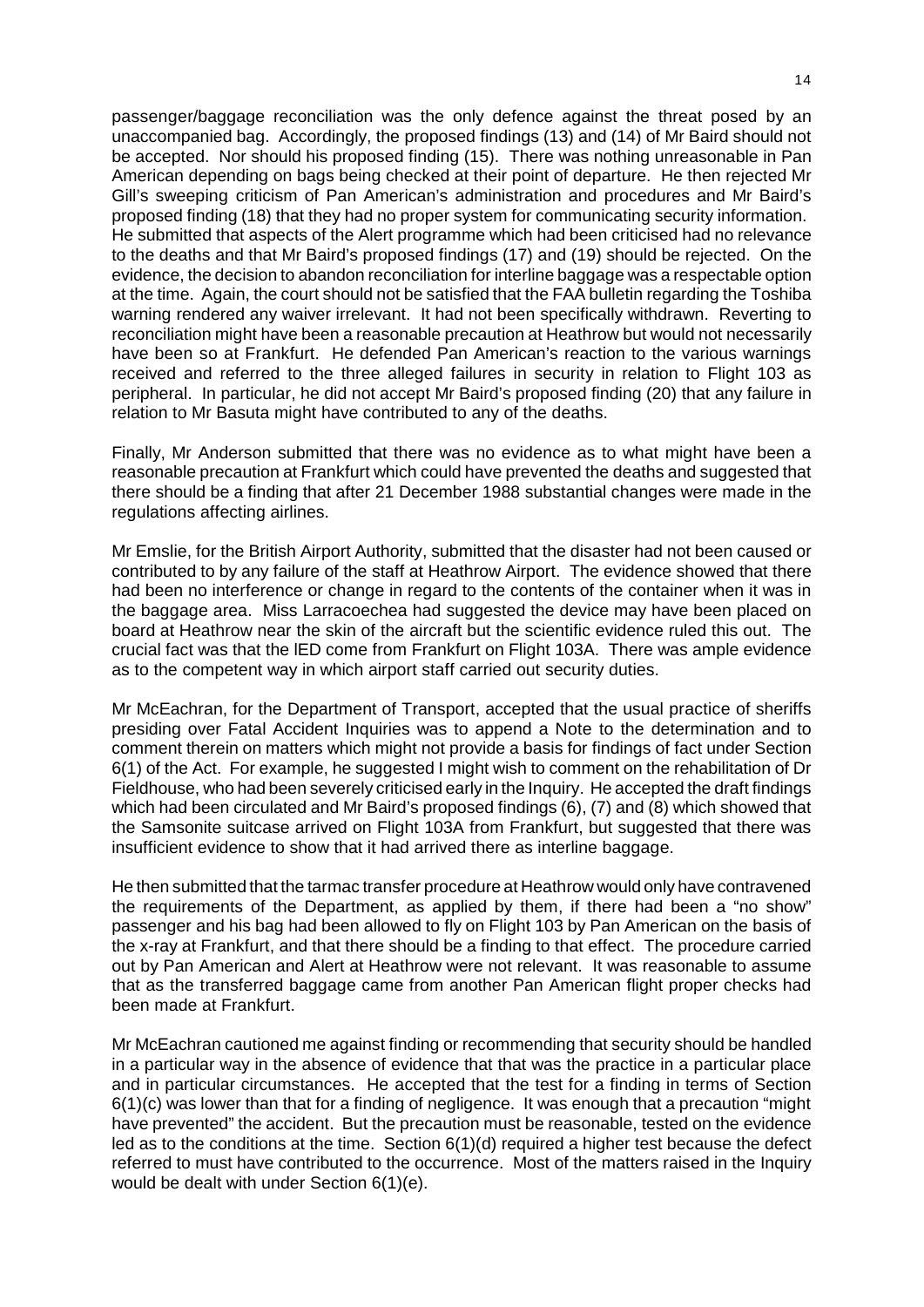He then examined the position of the Department on 1 November 1988, in relation to Mr Gill's proposed finding as to the precautions which might have been taken by the Department. He submitted that there was no evidence that it would have been reasonable to have more inspectors in 1988, when the FAA did not inspect Pan American's operations at Heathrow more than once a year. There was no evidence that the presence of more inspectors would have picked up a breach of the Department's requirements which would only be committed and be apparent if there were a "no show" passenger which was a very rare occurrence. A Department inspection and a visit by FAA inspectors had failed to do so in 1988. The security principles set out by the Department were directed at the situation where there was a "no show" passenger, and they were monitored on that basis. The Department was entitled to rely on steps taken by the FAA to counter the threats particularly directed against US carriers and to allow the tarmac transfers to proceed on that basis. There was little practical difference between the situation involved in a tarmac transfer and that where passengers continued their journey in the same plane, when screening of baggage would be impracticable. He submitted that the Department's reaction to the Toshiba and Helsinki warnings was all that was required and that there was no evidence that reconciliation of all hold baggage was necessary. The precautions taken after the disaster did not include effective reconciliation so the Department had not considered this to be practicable.

In relation to the submissions for the Crown, Mr McEachran said that it was clear that the Department interpreted and applied its requirements as to reconciliation as being directed at a "no show" situation and there should be a finding to that effect. Accordingly, no question of a direction treating reconciliation on a different basis arose. If it was argued that the Department should have applied a stricter interpretation there was no evidence that that would have been reasonable in relation to all flights leaving Heathrow. If the court thought a physical match was a necessary precaution it should be discussed in a note rather than made a finding in the determination.

Mr McEachran then turned to matters in relation to which findings under Section 6(1)(e) had been suggested and said that the court might apply a broad interpretation to the phrase "relevant to the circumstances of the deaths". He accepted that passenger manifests should be as accurate as possible but there was no statutory obligation to have completely accurate manifests. The Basuta incident was, in his view, irrelevant to the circumstances of the disaster. The criticism of Alert employees had been overdone. Their training complied with the Department's requirements. In relation to the criticisms of the Department's failure to take a policing role it was interesting that the FAA were tending to rely more on encouragement and support in conjunction with enforcement.

Turning to the equipment position in December 1988, he suggested that a finding should be made in line with the evidence of Mr Doney at p4773 in preference to that of Professor Wilkinson. Finally, he commented on the evidence relating to whether the inspectorate should remain under the Department of Transport or be independent or attached to the Home Office.

In the light of these submissions, I considered my determination.

### CAUSE OF THE DEATHS

In my view, despite the changes in emphasis in the 1976 Act compared with its predecessors, the main task of the presiding Sheriff in a Fatal Accident Inquiry is to determine the time and place of the death or deaths and their cause. The other matters in respect of which he is entitled to issue a determination are secondary. In this case, although the evidence on the central matters of the case was necessarily protracted, only Ms Larracoechea suggested that she was not satisfied with the general thrust of my suggested findings. Accordingly, there was no difficulty in the end of the day in reaching the determination set out in the first five findings above. It was abundantly clear that the cause of all the deaths was the detonation of an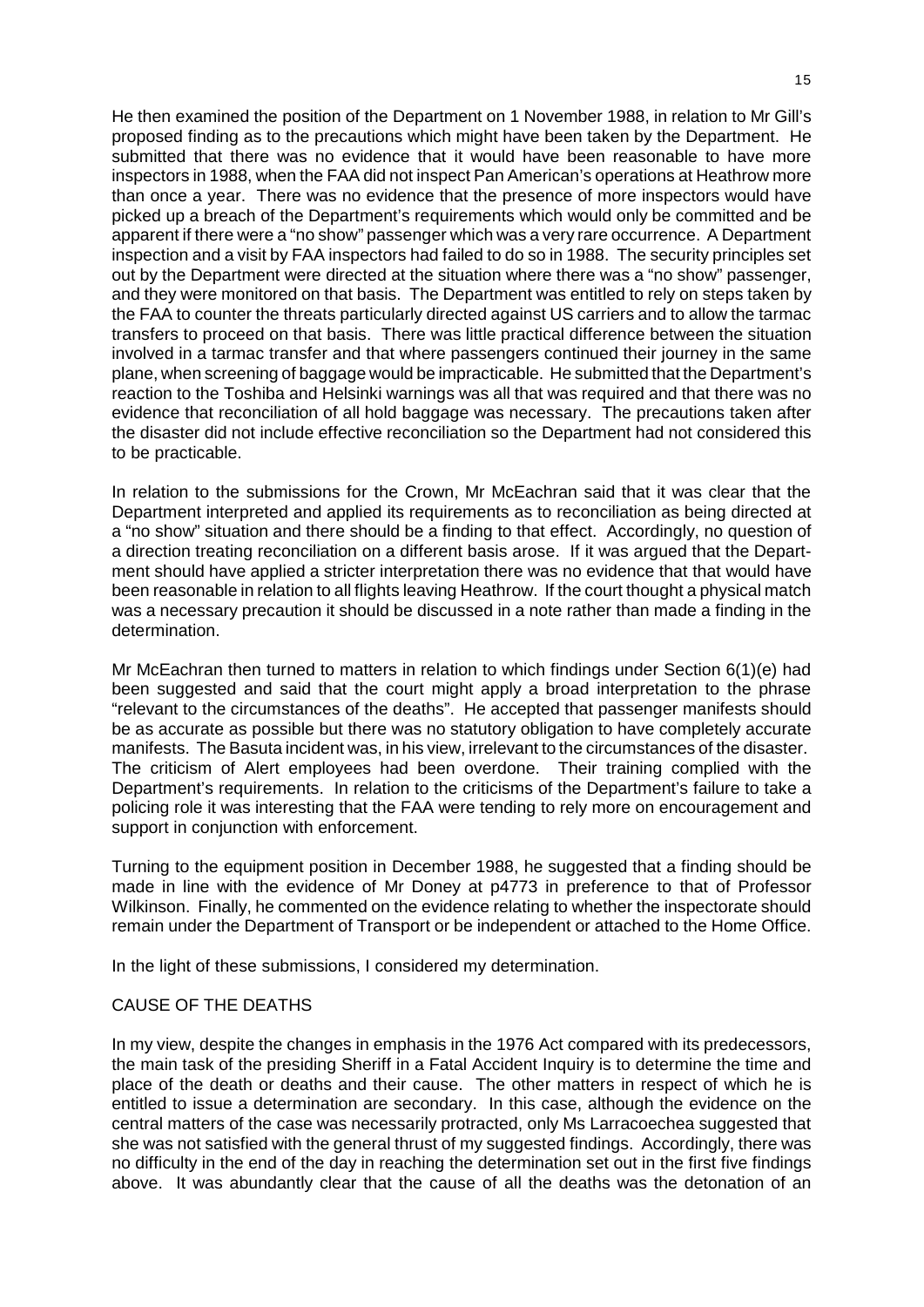improvised explosive device which was in a particular luggage container situated in the forward cargo hold of the aircraft and the disintegration of the aircraft which followed. This resulted in the sustaining of multiple injuries by all the occupants of the aircraft and of multiple injuries and/or severe burning by those who died when the wing section of the aircraft crashed on to the Sherwood Crescent area of Lockerbie. The clear inference to be drawn from these findings is that the primary cause of the deaths was a criminal act of mass murder and I have made a finding to that effect.

I should point out that the evidence leading to my conclusions as to the cause of death was only made possible by the meticulous and systematic way in which the area in and around Lockerbie was searched by a dedicated group of people, including members of police forces, members of the Armed Forces, firemen, medical practitioners and other volunteers. This work was often of the most harrowing nature and the results were spectacular in that a substantial part of the fuselage of the aircraft and of the luggage container in which the explosive device had been detonated were re-assembled.

At this point, I feel obliged to make special mention of Dr David Fieldhouse who was subjected to some undeserved criticism at an early stage of the Inquiry. In brief, it was suggested that, although it had been decided that the finding by a doctor that life in a particular body was extinct should be made in the presence of corroborating police witnesses, he had gone out on his own and pronounced life extinct in a number of bodies, so rendering his finding lacking in the corroboration required by Scots law. In consequence, these bodies had to be re-examined for signs of life in the presence of witnesses at a later stage. It was also implied that he had left Lockerbie without telling anybody what he had been doing and that it had taken several months to extract information from him about his activities. Dr Fieldhouse himself gave evidence that in fact he had at all times been accompanied by police witnesses when he found life to be extinct; that he had reported verbally to a senior officer at about 7 pm on 22 December and showed him on a map where he had been working and told him how many bodies he had dealt with and what he had done about them. He arranged to meet a senior officer near Tundergarth Church on the morning of 23 December but although he waited there for over two hours, the appointment was not kept. He returned home to Bradford on 23 December and wrote a letter to the police at Lockerbie detailing his activities over the two previous days. It is clear that the information which he gave to the police verbally and in writing was overlooked. While that is understandable in all the circumstances obtaining at the time, it was very unfortunate that the criticisms to which I referred came to be made. It is worth recording that Dr Fieldhouse offered his services as a doctor and drove to Lockerbie, arriving at about 2250 hours on 21 December. He worked through the night in wind and rain searching for bodies and on until 1630 hours on 22 December without any stop for rest or any food, apart from a biscuit. During that time he pronounced life extinct in 58 bodies. I would record my thanks to Dr Fieldhouse and my apologies for the undeserved criticism of his activities.

# PLACE OF DEATH

I have found that all the Lockerbie residents who were killed died at Lockerbie, but that the occupants of the aircraft died "at or near Lockerbie". This reflected the evidence that some of the victims whose bodies were found in Lockerbie may have sustained fatal injuries in mid-air.

### TIME OF DEATH

I have timed all the deaths as "at or about 1905 hours on 21 December 1988". The evidence was to the effect that the detonation of the device took place at about 1903 hours and that parts of the wreckage landed on Lockerbie some 45 seconds later. I considered that "at or about 1905 hours" was a reasonably, accurate estimate of the time of all the deaths, taking into account the statement in the pathological report (No 169 of Process) that a body thrown from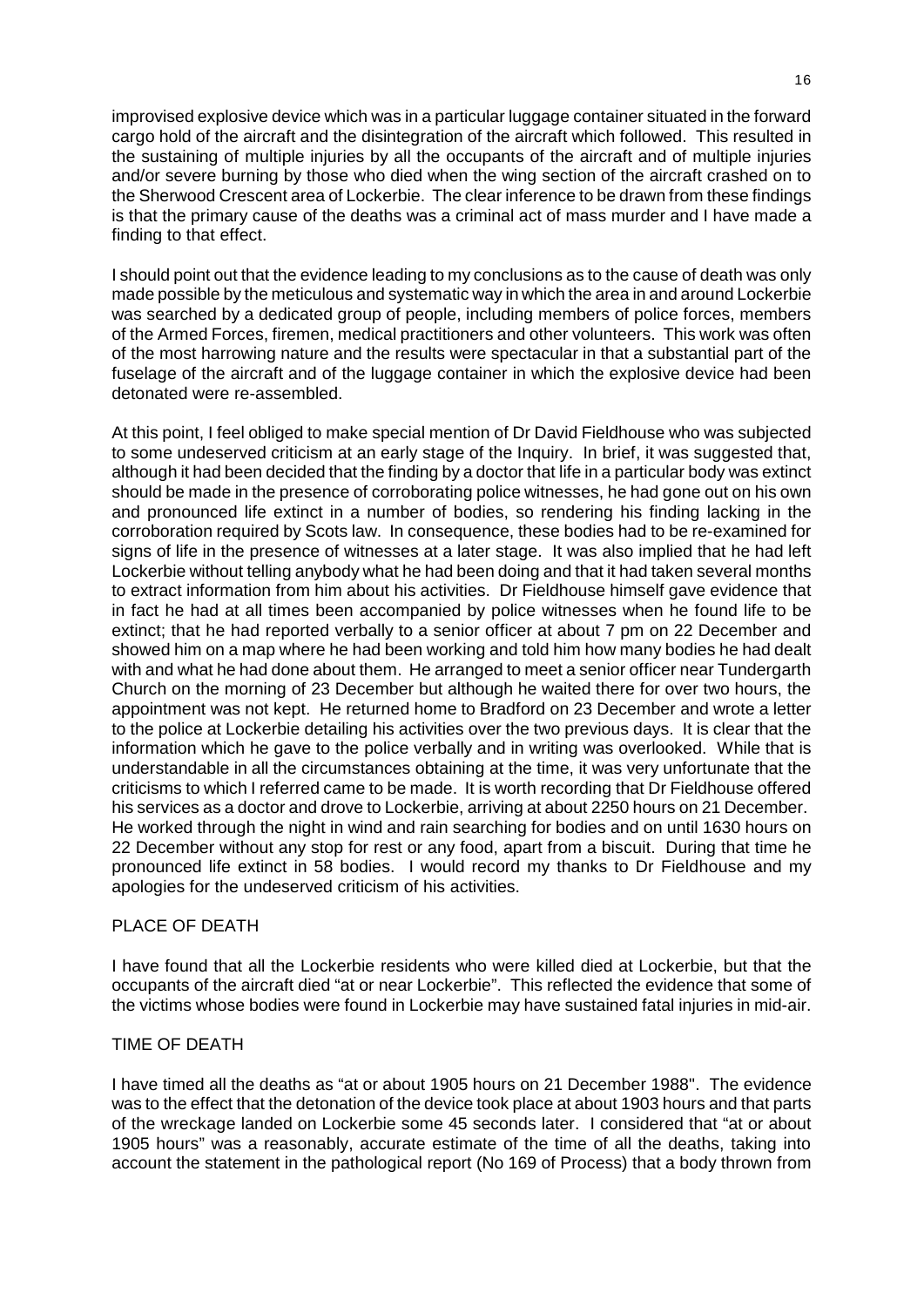the aircraft at about 31000 feet would have taken approximately two and a half minutes to reach the ground.

I have considered whether I should extend the period over which the deaths took place to reflect the possibility that two passengers might have survived for a short period after receiving the injuries from which they died, but have decided that I would not be justified in doing so. The statement in the pathological report was to this effect:

"Two passengers had injuries which were less severe than others and it is possible that they survived for a short time after sustaining these injuries."

However, the pathologists were agreed that there was no evidence from the photographs which were taken of the bodies of these two passengers that there had been any voluntary or involuntary movement after their impact with the ground. Professor Busuttil took the view that if resuscitation had been available immediately, with access to hospital facilities there could have been long-term survival for these two passengers. Air Commodore Balfour said he thought it highly unlikely that these two people would have lived even if it had been possible to reach and treat them.

In this connection, I had regard to the fact that one witness spoke to having felt a pulse from the body of a young woman which she examined some five minutes after the nose section of the aircraft crashed at Tundergarth. After a close examination of this evidence, I am unable to accept that this victim was still alive at the time. It seems that another witness may have examined this body earlier and found no signs of life. Air Commodore Balfour indicated that the existence of a pulse did not mean that the person was alive "on any common-sense view". I would only add that this victim was clearly not one of the two passengers referred to earlier. Accordingly I consider that all the victims died at or about 1905 hours on 21 December 1988.

# THE NATURE OF THE EXPLOSIVE DEVICE

Without going into detail, the evidence from the report of the Air Accidents Investigation Branch (No 692 of Process) spoken to by Mr Charles, the principal inspector, and of an expert on explosives, made it clear that a specific type of Toshiba radio/cassette player had been adapted as an explosive device by packing a substance similar to Semtex inside it along with a detonating device. The cassette player would probably have appeared normal on external examination.

# THE SITE OF THE EXPLOSIVE DEVICE

The results of the meticulous search carried out in the days following the disaster were such as to allow the Air Accident Investigation Branch to reconstruct the fuselage and from the nature of the damage to it, estimate the position within the hold occupied by the device. They were also able to identify parts of the suitcase in which it was contained. Mr Charles was quite clear in his evidence that there was no other baggage between that suitcase and the outer skin of the aircraft; that the device was 25 inches from the outer skin; and that it was some 10 inches above the floor of the container. The explosives expert considered that the suitcase was either laid on top of another suitcase which was lying flat on the floor of the container with one end of it overhanging it slightly or was fitted into the angled section of the container with one end resting partly on the suitcase which was on the floor of the container (Production 697).

The above matters relate to my findings in terms of paragraphs (a) and (b) of Section 6(1) of the Act and I now consider what findings might be made under the remaining paragraphs of that subsection.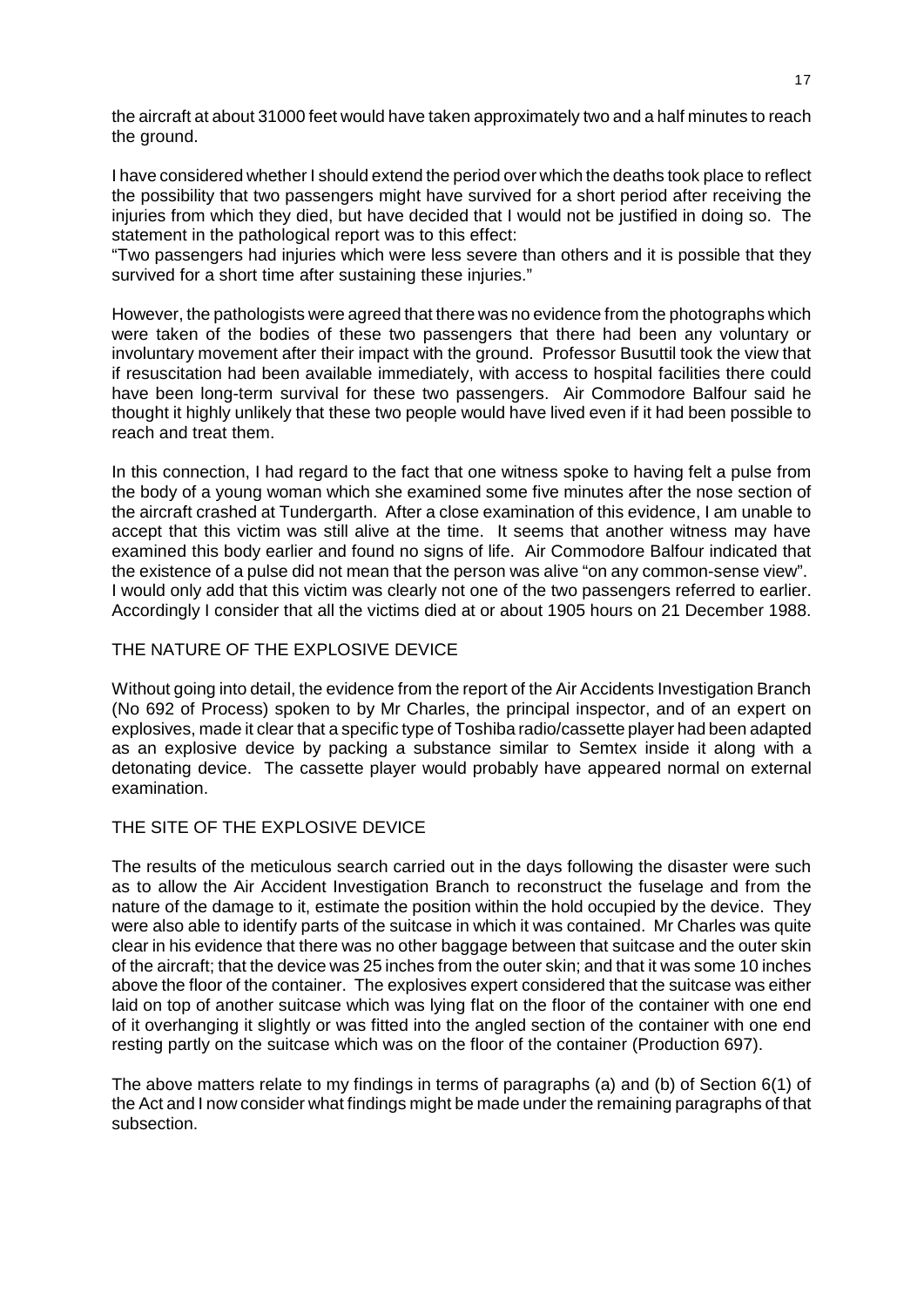#### FURTHER FINDINGS

I find it convenient to deal first with the detailed findings proposed by Mr Baird because these bring into focus some of the areas of controversy in the Inquiry. Findings (6), (7) and (8) were generally accepted by all those who made submissions but in my view the first two of these are only relevant to the circumstances of the deaths in so far as they provide a basis for finding (8) which is a crucial finding. Finding (10) is equally non-controversial. I have therefore considered the evidence, in relation to the proposed findings nos (8) and (10). The evidence of various loaders was to the effect that six or seven bags from the interline shed were put into the container there and that four or five of them were probably placed standing upright at the back of the container with two lying flat on the floor towards the front of it. The container was then taken to the departure area where it was left outside the office of Pan American Airways. At about 1745 hours the container was taken out to Pan American Flight 103A which had arrived from Frankfurt and baggage from that aircraft destined for New York was added to the bags already in the container until it was full. On all the evidence I consider it is probable that bags from flight 103A were placed on top of the two interline bags lying flat at the front of the container. It is, of course, possible that one of these interline bags was removed from the container and later replaced in the container on top of the bottom layer of bags but I consider this to be the less likely situation. I have also considered the possibility that the suitcase containing the device was put into the container while it was standing in the departure area but in view of the fact that the container was in full view of the Pan American office and also of British Airports Authority security office and in the light of the evidence of Mr Walker, the baggage supervisor, that he would have known if anybody had been interfering with the baggage and of Mr Sahota, I think this is highly unlikely.

I am therefore satisfied that the suitcase in which the explosive device was contained was among those transferred from Flight 103A to Flight 103. I am also satisfied on a balance of probabilities that it was not associated with any of the passengers who boarded Flight 103 at Heathrow. This decision is based upon the evidence of Detective Constable Henderson who analysed the baggage which was recovered and those pieces which were not recovered and where possible linked each piece with the person accompanying it. He gave evidence to the effect that none of the descriptions given by relatives of the baggage which they expected the victims to have been carrying fitted this suitcase. Although at one stage in cross examination he appeared to accept that the conclusion that the bag was unaccompanied was speculative, he later claimed that it was not speculative. There was some support for this conclusion from Sergeant Russell who said that none of the many keys found after the disaster bore the number corresponding to the lock of the suitcase which had contained the device. There was also the evidence that none of the clothes which the forensic scientists considered had been in the suitcase were identified as having belonged to any passenger. While bearing in mind the possibility that a passenger may have been deceived into checking in the suitcase as his own, I think I am entitled to take into account the improbability that a suitcase containing a concealed explosive device would be accompanied aboard the aircraft. As all the passengers due to transfer from Flight 103A to Flight 103 duly boarded the latter flight, it follows that the Samsonite suitcase was also unaccompanied on the flight from Frankfurt to Heathrow.

For all these reasons, I have felt able to make finding number (9) of my determination which combines findings number (8) and (10) as proposed by Mr Baird. I have come to the view that I should consider this part of my determination in the light of the submissions made by Mr Gill and Mr Anderson which seem to encompass those put forward by others.

#### WAS THE BOMB BAG INTERLINE AT FRANKFURT?

That brings us to the first main point of controversy in relation to Mr Baird's proposed findings. He proposes finding (9) to the effect that it is a reasonable inference from the evidence that the suitcase came to Frankfurt as an interline bag, ie that it was carried there on an aircraft of an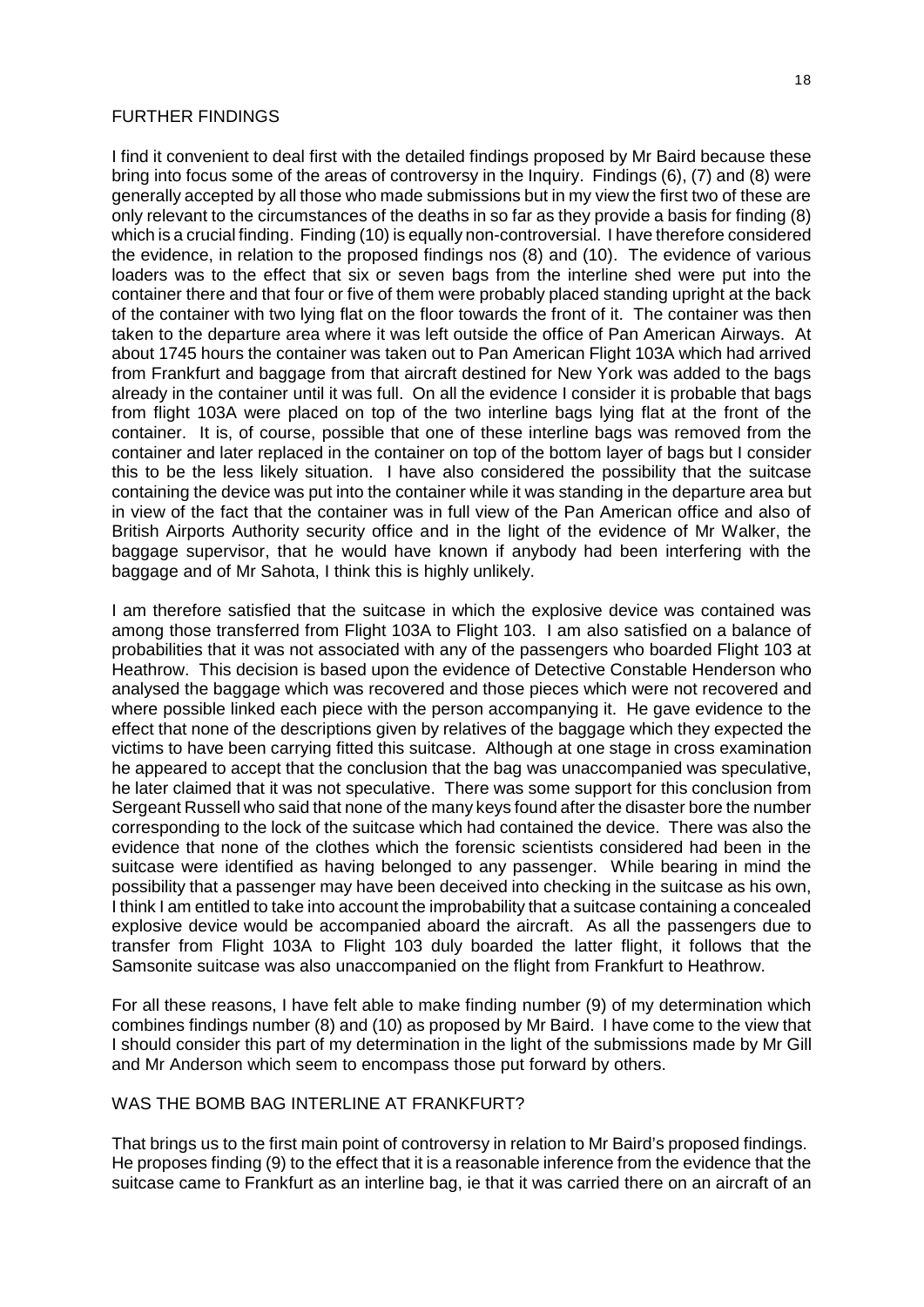airline other than Pan American. This finding was also proposed by Mr Gill and Mr Kavanagh, but Mr Anderson and Mr McEachran both submitted that it had not been proved that the suitcase came to Frankfurt as an interline bag. The position of the Crown was that while it was not prepared to submit that such a finding should be made it would not seek to discourage it. It is therefore necessary to scrutinise the evidence on the point. Mr Gill argued that the evidence of Detective Constable Henderson established that the bomb bag had not been checked in at Frankfurt according to the documentation there and indeed had not been checked in anywhere in the Pan American system. Had the bag been treated as originating baggage or as an online bag it would have shown up in the documentation. In any event, had it been checked in by a passenger originating at Frankfurt or come in as an online bag it would have been identified as unaccompanied when the passenger failed to show and would have been offloaded. Only if it had come in as interline baggage would it have been allowed to fly in reliance on the x-ray screening. The evidence of Miss Milne showed that this would be one way of getting a piece of baggage into the Pan American system without checking in as a Pan American passenger. The incidence of explosive contact among Frankfurt interline bags as compared with bags originating at Frankfurt indicated that the bags nearest to the site of the explosion were loaded at Frankfurt as interline bags. This was sufficient to establish on a balance of probabilities that the suitcase in question came to Frankfurt as an interline bag. Mr Kavanagh also relied on the incidence of explosive contact in bags which had been loaded as interline bags at Frankfurt compared with bags originating there. Mr Baird referred to the evidence of the witness Fenlon as raising a reasonable inference that the suitcase had been interlined to Frankfurt and loaded on to Flight 103A there.

On the other hand, Mr Anderson accepted that the bag was not checked in by a passenger originating at Frankfurt but claimed that the evidence of Miss Milne did not warrant the conclusion that this meant that it must have been interlined in to Frankfurt. She said that whenever a through booking was made the particulars of the person booking baggage through would go into the Pan American computer and Pan American would have a record of the passenger and bags. This applied to all airports except a very few outlying ones. A bag would not enter the interline system unless an onward confirmed ticket had been issued. Other possibilities were that somebody with access to the interline system had inserted the bag or that the device had been inserted into a rush bag. In either case, the statistics as to explosive contact would be irrelevant. Mr McEachran contented himself with saying that I should rely only on the evidence led in deciding the matter and that this was insufficient to support the finding sought.

I have examined the evidence and although I do not think that that of Miss Milne goes as far as Mr Gill suggests, I consider that the probability is that had this suitcase been treated as originating as online baggage it would have been identified as being unaccompanied and offloaded at Frankfurt. Only if it had been interline would it have been allowed to fly unaccompanied. In that situation, I do not think that the possibility of its insertion into the interline system wholly negatives the effect of the explosives statistics, where there is no evidence as to how far such insertion would have been possible. In these circumstances, I am prepared to find that the Samsonite suitcase came into Frankfurt as an interline bag as set out in finding (10) of the determination.

I pass on to the findings (11) and (12) as proposed by Mr Baird. These are not opposed and are justified on the evidence and in view of the allegations made elsewhere in relation to Mr Jaafar, I consider that they are "relevant to the circumstances of the deaths" in terms of Section  $6(1)(e)$ . I have therefore combined them into one finding which forms finding (12) of the determination.

Proposed findings (13), (14), and (15) are more controversial. In the first place, they are stated in terms which amount to a finding of negligence on the part of Pan American. Mr Anderson denied that the evidence showed that passenger/baggage reconciliation was the only defence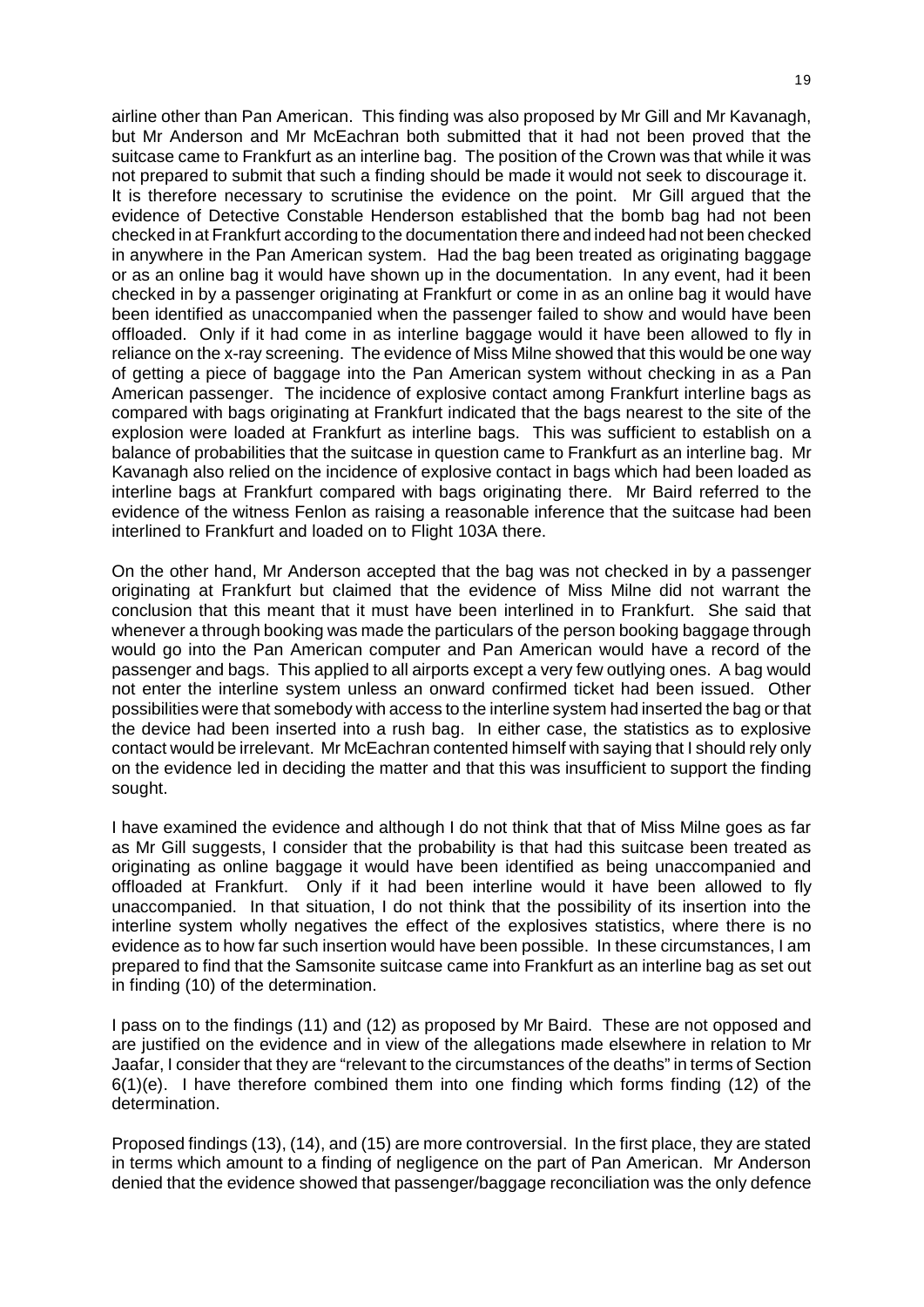against the threat posed by an unaccompanied bag and this was the whole basis of suggested findings (13) and (14). With regard to finding (15), he submitted that there was nothing unreasonable in Pan American's dependence on bags being properly checked at the point of departure of Flight 103A. These proposed findings are similar in their effect to (1) the submissions of the Crown that Pan American were in breach of Section 1SC(1)(a) of the FAA regulations and also of the Department of Transport's requirements; (2) the submissions of Mr Gill that the deaths might have been avoided had Pan American carried out a proper system of reconciliation and if they had not followed the practice of x-ray only at Heathrow and Frankfurt and the policy of tarmac transfer at Heathrow without any security checks; (3) the submission of Mr Kavanagh that if the Frankfurt procedures for interline baggage were similar to those at Heathrow Pan American and Alert violated Section 15C (1)(a) in relation to Flight 103A and by failing to reconcile passengers and baggage at Heathrow they had breached the same provision in relation to Flight 103. I therefore propose to examine these matters as a whole. I must also take into account Mr Anderson's submissions (a) that Pan American carried out the x-ray only policy in reliance upon a waiver from the strict terms of Section 15C (l)(a) granted by the FAA; and (b) that carrying the suitcase containing the device on Flight 103 did not involve any breach of any direction or advice from the Department of Transport. The second of these submissions was supported by Mr McEachran.

I consider this part of my determination in the light of the detailed submissions made by Mr Gill and Mr Anderson which seem to encompass those put forward by others.

Holding, as I do, that it would be inappropriate to make findings implying negligence on the part of any particular person or organisation, I am not prepared to accept the submissions to the effect that I should find that Pan American were in breach of the requirements of either the FAA or of the Department of Transport. On the other hand, if one of the regulatory bodies required or recommended that a particular precaution should be taken, that goes some way to establishing that it was regarded as a reasonable precaution in terms of Section 6(1)(c) of the Act. Accordingly, the intention and effect of the ACSSP and any possible waiver and the directions and circulars of the Department must be examined from that point of view.

Mr Gill began his submission on this part of the case by listing nine risks which he claimed had been proved to be well known in the field of aviation security as at 21 December 1988.

- It seems to me that the following are particularly relevant in this connection.
- (1) The use of explosive devices in airline baggage was a recognised technique of terrorism.
- (2) Frankfurt and Heathrow were regarded as specially vulnerable airports.
- (3) Unauthorised unaccompanied bags were a prime source of danger.
- (4) In the absence of passenger/baggage reconciliation there was no means of detecting the presence of an extra bag.
- (5) A policy of x-ray only of interline baggage was not a fully effective defence against the risks.
- (6) Interlining was the prime opportunity of introducing unaccompanied bags into an airline system.
- (7) The greatest risk was at airports like Frankfurt which had substantial interline baggage.
- (8) The tarmac transfer at Heathrow depended for the safety of the departing flight upon effectiveness of the check at Frankfurt on the baggage being transferred.

Against that background, he submitted that Pan American's decision to abandon passenger/ baggage reconciliation in respect of interline baggage and baggage involved in the tarmac transfer was taken in disregard of the ACSSP, of the Department of Transport's requirements and of a key principle of airline security which was obvious and well understood. It was persisted in despite the warnings received prior to the disaster. He then made a sweeping attack on Pan American's security at Frankfurt and Heathrow, on its officers, on its administrative structures and its failure to disseminate crucial security information. He criticised the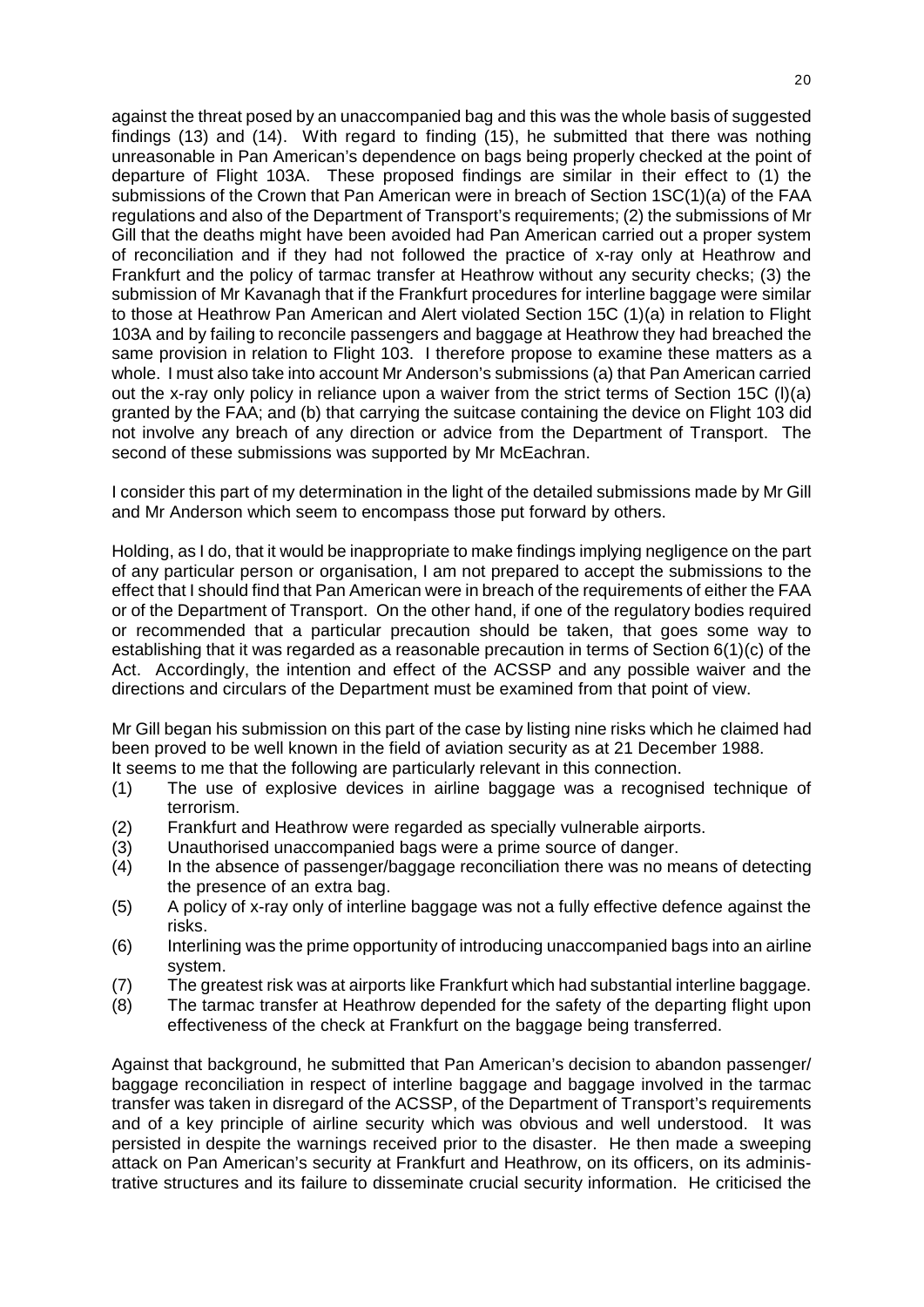evidence of Mr Berwick, Mr Tucker and Mr Sonesen as lacking candour and being evasive, and submitted that the evidence of Mr Wood and Mr Ford should be preferred in relation to the adequacy of Pan American's management. He then submitted that Pan American's priorities had been shown to be financial economy, punctuality and facilitation rather than security and that the adoption of an x-ray only policy for interline baggage was to avoid the dislocation caused if interline bags had to be offloaded. The Alert programme had never fulfilled its ambitious image because Pan American had withheld the necessary funds and support. The training of Alert personnel was inadequate and there were indications in the evidence that the staff at Frankfurt on the day of the disaster did not perform satisfactorily.

Mr Gill then expanded on his submissions that the policy of x-ray only of interline baggage was recognised as not being an effective safeguard against explosive devices and involving clear and obvious risks and was, in any event, in the absence of any waiver, a clear breach of Section 15C(1)(a) of the ACSSP at both Frankfurt and Heathrow. In relation to Heathrow he submitted that it was also in breach of the Department of Transport requirements as set out in the circular No 12 of 1985 (Production 21/1), the circular 4 of 1987 (Production 64) and the direction dated 18 September 1985 (Production 71).

Even if the policy did not breach any regulatory provision, the decision to adopt it was wilfully reckless and Mr Sonesen's persistence in enforcing it was wilful and perverse. The question he should have addressed was whether that policy was safe. Had he done so, he could have been in no doubt that x-ray only was anything but safe.

He then turned to the question of the alleged waiver and argued that there was virtually no evidence that the waiver was given. It was improbable that the FAA would, in the course of conversation at a meeting, have relaxed their requirements in respect of two airports where extraordinary security applied, and not have confirmed this in writing. In any event, any conversation about a waiver was not in the context of the application of Section 15 to extraordinary security airports. He further submitted that if x-ray only was a dangerous procedure the airline was not entitled to rely on any waiver, particularly after they received the FAA bulletin which demanded rigorous application of Section 15C(1)(a) and had sent out a task force wire to their own stations calling for compliance with existing FAA regulations.

Mr Gill then listed a series of warnings received by the airline between 1986 and December 1988, including the KPI Report (Production 17/1); the advice given at an FAA meting in Brussels in October 1986 that Pan American were not complying with Section 15; Mr Berwick's communication in March 1985 (Production 100) and FAA bulletins in the period June to December 1988 intimating an increase in the threat of terrorist activity. He also referred to the report of an FAA inspection at Frankfurt in October 1988 (Production 7070). He submitted that there was some evidence to the effect that this report was adverse to Pan American and focussed on the problem of the treatment of interline baggage which, he claimed, was eventually to cause the disaster. He then turned to what was referred to throughout the Inquiry as the "Toshiba warnings" and, in particular, to Production 13/18 which is FAA bulletin 19 and Production 91, a circular from Heathrow Airport Ltd. These should have made it obvious to Pan American (a) that any indulgence extended to them in the past was no longer acceptable and (b) there was an immediate and urgent threat against which their x-ray only policy was not an adequate safeguard. Their response was quite inadequate and there was no material change in procedures even after Pan American's own task force wire (Production 17/2) called for a full review of security and compliance with Section 15C(1)(a). No information about the specific Toshiba device was passed to Alert screeners.

Turning to what became known as the Helsinki warning, Mr Gill said the first matter to be considered was whether it had any relevance at all. The evidence was not quite to the effect that it was a hoax. But even if it was, the warning had relevance as to what Pan American ought to have done about it. Everyone who had notice of that warning was given an opportunity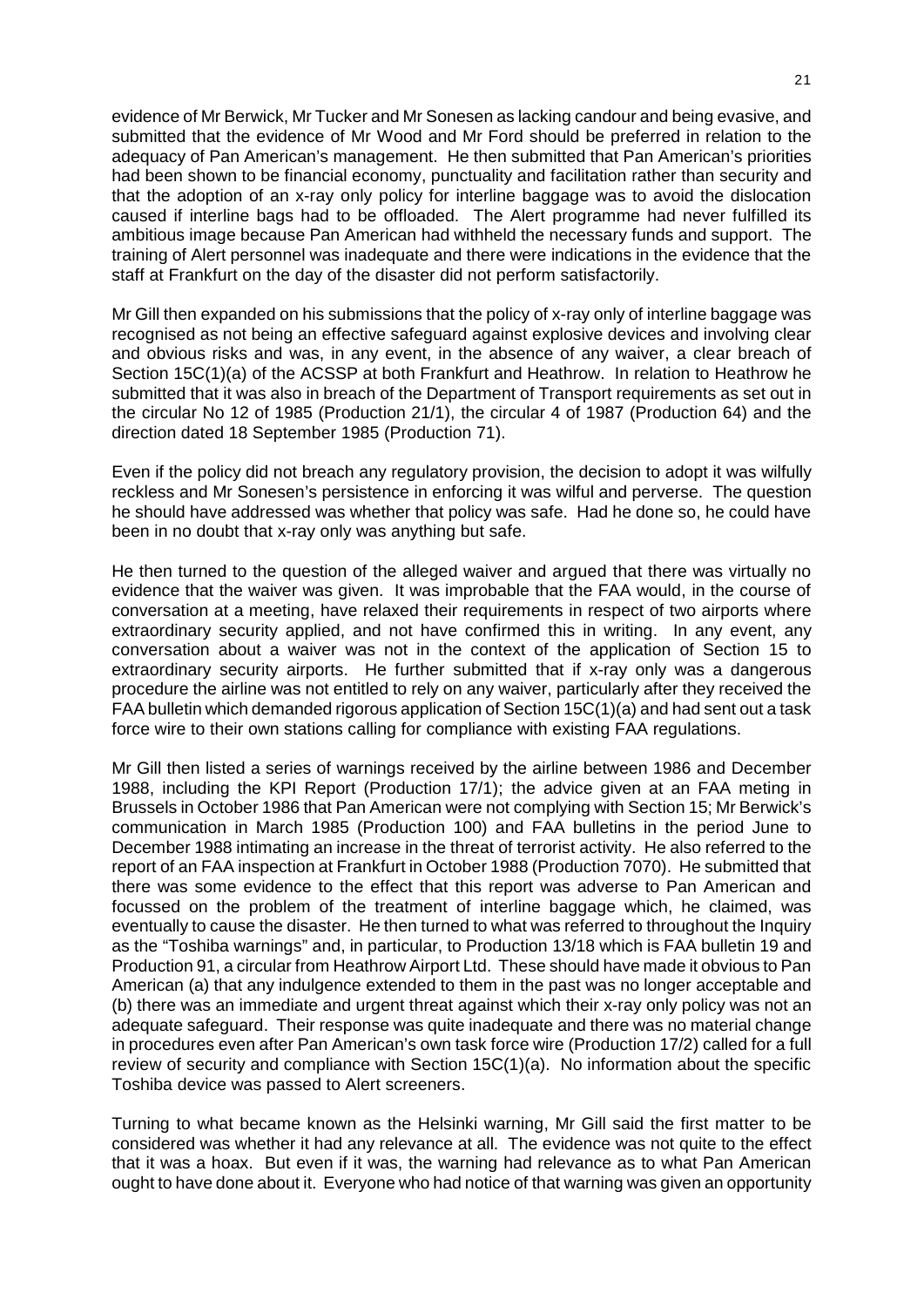to make his own decision whether or not to fly with Pan American at the critical period. But in any event, Pan American were not entitled to rely upon it being a hoax. They should have assumed that it may have some substance and enhanced their security to the highest possible degree. In fact, Mr Berwick advised that special emphasis should be placed on interline baggage at Frankfurt. This put Mr Sonesen on notice, in his submission, that x-ray only was not an adequate response. Mr Berwick also advised that the warning was not a matter for Heathrow, but he should have appreciated that if a device was not detected at Frankfurt the tarmac transfer procedure meant that it would go through Heathrow without any further barrier. All that was done at Frankfurt was that a very small number of additional passengers were treated as selectees for screening.

Mr Gill then expanded on his submission that the tarmac transfer without any search at Heathrow was in breach of the Department of Transport regulations and was not authorised by the direction of 28 October 1987 (Production 66) which applied only to hand luggage.

He finally referred to three breaches of the regulations on 21 December 1988. He did so on the basis that they were not of direct relevance to the disaster, but indicated the state of Pan American's security at the time. These breaches were in relation to (1) the bag of Miss Nicola Hall which was carried on an earlier flight unaccompanied; (2) the bag of Mr Basuta, which travelled unaccompanied on Flight 103; and (3) the inaccuracies of the flight manifests which had been produced (Productions 47 and 141).

For Pan American and Alert, Mr Anderson pointed out that although there had been a great deal of sweeping and unjustified criticism of his clients, only one area of their operation had been subject to relevant criticism and that was the interline baggage procedures which they carried out. Scant regard had been given to the areas in which Pan American's security was better than most international airlines. They had carried out the Alert programme with diligence in a whole series of areas. There was no evidence to justify Mr Gill's description of everything that Pan American had done over the last five years as suspect or a sham. There had been no evidence of the practices of other airlines in these matters. He briefly submitted that the xray only policy decision was taken by Pan American and not by Alert. The actings of Alert played no relevant part in the circumstances of the deaths.

Mr Anderson then argued in favour of his proposed finding that in carrying out the x-ray only policy in relation to interline bags at Frankfurt and Heathrow, Pan American were acting on a waiver granted by the FAA. He suggested that I was entitled to hold on the uncontradicted evidence of Mr Sonesen that a verbal waiver was given by Mr Salazar at the meeting in Miami in October 1987. There was nothing improbable about the FAA relaxing their requirements at extraordinary security airports in this way. They had done so on three previous occasions and in another instance at that same meeting. Sonesen's recollection was clear as to what was being discussed at the meeting and that it included Section 15 and extraordinary security stations (Notes 5861F onwards: 5725C-D: 5726C-E:5734F). He had notified stations which were going to implement the procedure. Mr Berwick recalled seeing a memo to that effect from the Field Services Division. Sonesen's version fits with the state of the regulations at the time. There appeared to have been a change at some time during 1988 on the page of the ACSSO containing Section 15C (l)(a). Equipment was bought anticipating the relaxation. Pan American did not need relief from Section 8 because it already allowed x-ray. The FAA report on Frankfurt did not show concern about x-raying interline bags and the FAA had numerous opportunities of seeing that there was no reconciliation of interline bags. Yet no penalty in violation had been proposed (Notes 6012). Finally the granting of the waiver was in line with the FAA general policy anent screening. At the very least, Pan American were acting in the genuine belief that they had been granted a waiver.

Mr Anderson then submitted that the court could not be satisfied on the evidence that the procedures at Frankfurt for interline bags before the introduction of the x-ray only policy would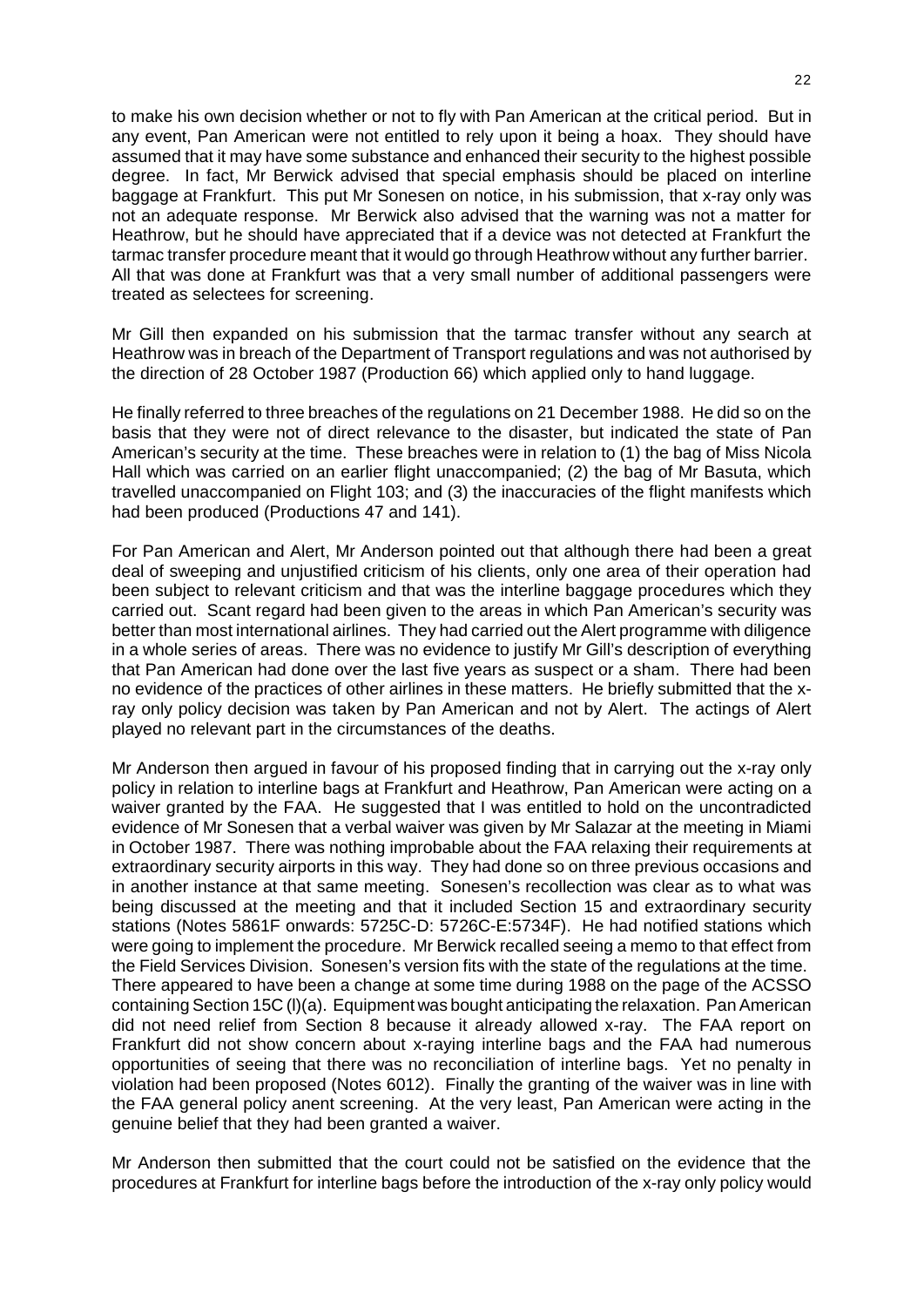have detected the case containing the bomb. It had been assumed that passenger/bag match generally operated so as to attempt to stop an unaccompanied bag. But there was no evidence that the reconciliation carried out at Frankfurt before 1987/88 was similar to that then practised at Heathrow. Evidence suggested that airlines generally simply identified passengers and their bags in order to see that if a passenger checked in his bags he must fly, otherwise the bags would be unloaded. That was the thrust of all the UK regulations and requirements and the expectation of both the Department of Transport and the FAA. The whole airline passenger/bag reconciliation framework was not designed to detect the unaccompanied bag. It was necessary to have a passenger who failed to show up before you were alerted to the need to unload the bag. The only system which would have detected this bag was that operated at Heathrow prior to the x-ray only policy. It could not simply be inferred that Frankfurt would be the same as Heathrow.

He went on to submit that I should find that there was no breach of any of the Department's directions or advice involved in carrying the Samsonite suitcase on the flight. Mr Gill had submitted that they were in breach of the direction (Production 71) because in the absence of reconciliation they could never know if there was an intended passenger related to the bag. This was not correct. Transfer passengers were online so far as Heathrow was concerned. If one of them failed to reach the gate his bags would have to be unloaded. The direction was not breached by carrying an unaccompanied bag pure and simply; it was triggered by a noshow passenger. He conceded that there was a possible technical breach in the Heathrow interline procedures but as this was not an interline bag at Heathrow that would be irrelevant to the disaster. With regard to the circular (Production 21/1) it was only advice although it seemed to make a primary reference to the bag rather than to the passenger. But it should be interpreted as the author intended, ie calling for reconciliation by reference to the passenger. At the very worst, Pan American could be excused for disregarding the circular. With regard to the circular which formed Production 64, there was no breach at the tarmac transfer stage because there never was an intended passenger with which the Samsonite suitcase could be linked.

Having argued in support of his own proposed findings, Mr Anderson then turned to the propositions put by Mr Hardie, Mr Gill, Mr Baird and Mr Kavanagh. He did not accept the contention that passenger/bag reconciliation was accepted as the only defence against an unaccompanied bag or that the interline system afforded a notorious opportunity for the introduction of an unaccompanied bag. He therefore opposed Mr Baird's proposed findings Nos 13 and 14. In regard to Mr Gill's criticism of the tarmac transfer procedure he claimed that there was nothing unreasonable about depending upon a check of bags loaded at the point of departure. There was a reconciliation procedure in operation and the only new safeguard introduced since December 1988 was x-ray of the bags being transferred

He argued that the sweeping criticisms of Pan American and its structures were unsupported by the evidence, as was the suggestion that the decision to carry out x-ray only was made for financial reasons only. He rejected the suggestion that security at Heathrow and Frankfurt was incompetent. He submitted that there was no significant failure to disseminate information, even if it was rarely done in writing. There was a recognised procedure for dealing with task force wires, FAA bulletins and circulars from the Department. Accordingly, he opposed finding No 18 as proposed by Mr Baird.

Mr Anderson then dealt with the criticism of Mr Berwick, Mr Tucker and Mr Sonesen as witnesses and with the evidence of Mr Wood. He then submitted that the court should not hold it established that commercial considerations were Pan American's only priority at the expense of security. The evidence of Mr Jack and Mr Sonesen suggested that there was a valid security reason for the x-ray only policy.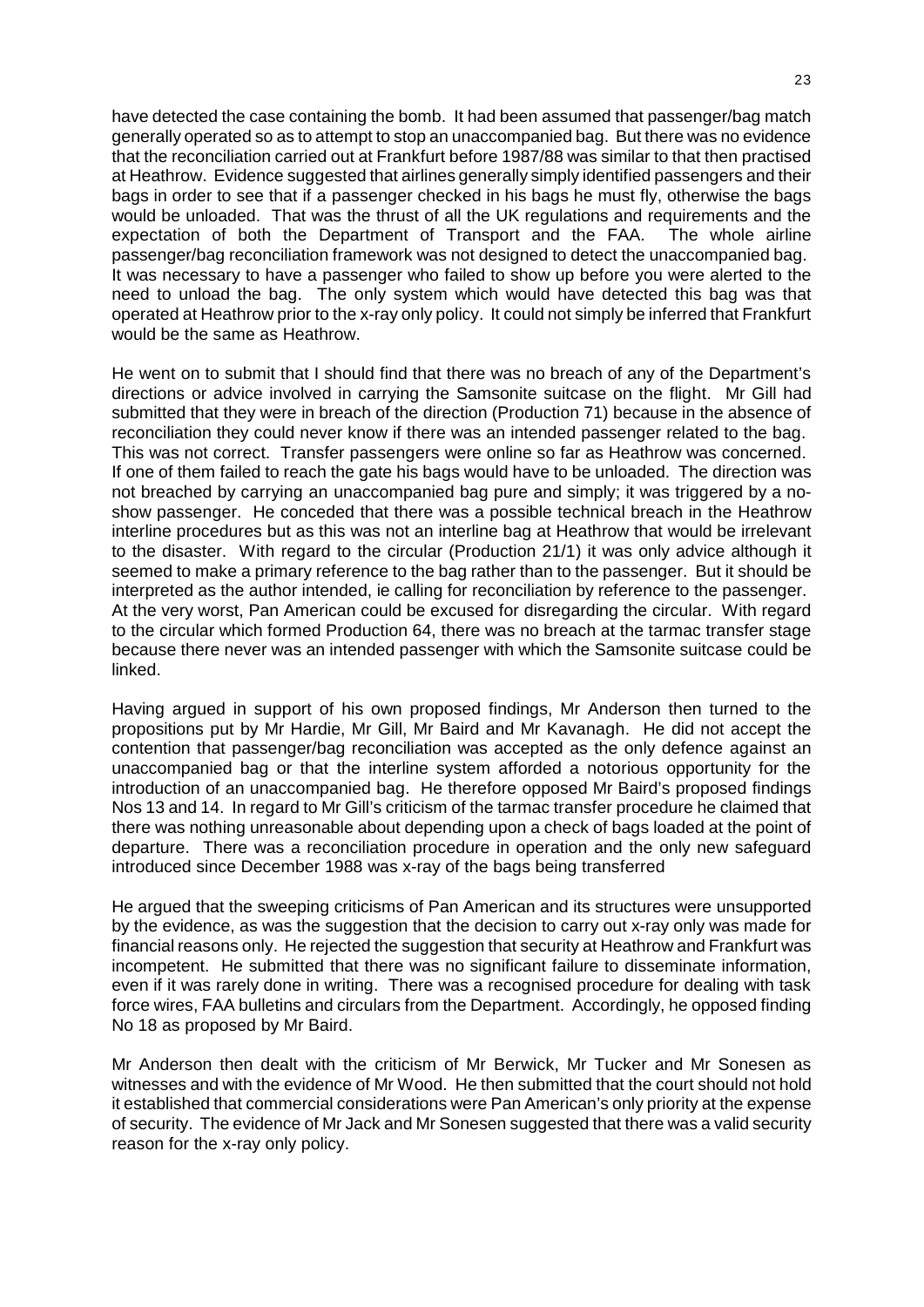In relation to the criticisms of the Alert programme, he repeated his submission that no action on the part of Alert had been relevant to the deaths. There was no specific evidence to suggest that funds and support were withheld by Pan American. There was no evidence that anybody at Heathrow or Frankfurt was not doing his job. The pay rates were higher than those in similar security companies.

He went on to submit that while it was now clear that it was better to combine x-ray with other security practices such as bag/passenger reconciliation, that was not universally accepted in 1988. He accepted that without the waiver the x-ray only policy appeared to breach Section 15C (l)(a) but the provision for an administrative match must involve starting with the passenger and matching the bag to him, which meant that the absence of the passenger would trigger the reconciliation process. This would leave the risk of an unaccompanied bag entering the aircraft unscreened. Mr Sonesen's position was quite respectable because sucha bag was being screened by x-ray. The decision was not made wilfully or recklessly. It was made in good faith and at worst it was an error of judgment. The passenger/bag match was only abandoned in relation to interline baggage and the problem it solved was of unloading bags where an interline passenger failed to show at the gate, which was a comparatively rare event.

Mr Anderson rejected the proposition put by the Crown and by Mr Gill that even if a waiver had been granted, the terms of the FAA bulletin rendered it irrelevant. He submitted that Pan American acted reasonably in considering that they were in rigorous compliance with ACSSP as it affected them in the absence of a withdrawal of the waiver.

He then looked at the list of so-called warnings put forward by Mr Gill and submitted that most of these were irrelevant to the questions of reconciliation or x-ray of interline baggage. He accepted that Mr Berwick's reservations were relevant but they must be set in their proper context. In relation to the report of the FAA inspection at Frankfurt, he claimed that there was no evidence before the court as to its contents.

In relation to the Toshiba warning, he submitted that it was not possible to conclude that it was directly related to the circumstances of the deaths. The device which caused the disaster, although it was in a Toshiba radio cassette player, was not of the type described in the warning and there was no evidence that it had a barometric trigger. It was at least possible that to focus attention on a particular type of radio cassette might divert attention from other electrical equipment and that it was sufficient to ensure that all electrical devices were given attention and checked carefully. The failure to mention the name Toshiba did not relieve the screeners of that duty and Mr Berwick satisfied himself that they were performing it. Pan American had received production 17/3 which was the circular from the Hesse State Police which stated that no further official action was to be taken.

Mr Anderson submitted in relation to the Helsinki warning that the evidence was to the effect that it had no bearing on the bombing of Flight 103. Some measures were taken at Frankfurt and at Heathrow which, given the very specific nature of the threat, were proper and reasonable.

Finally, he submitted that the three matters referred to by Mr Gill as breaches of security in relation to Flight 103 were not a proper indication of Pan American's attitude to security.

These submissions raise substantial questions of fact which must be resolved before I can consider whether to make findings in terms of sub section (c) or (d) of Section 6(1) of the Act.

These include:

(1) Was it generally accepted in 1988 that there was a real danger of an explosive device being concealed in a piece of baggage and loaded on to an aircraft?

(2) Was it foreseen that such a bag was likely to be unaccompanied?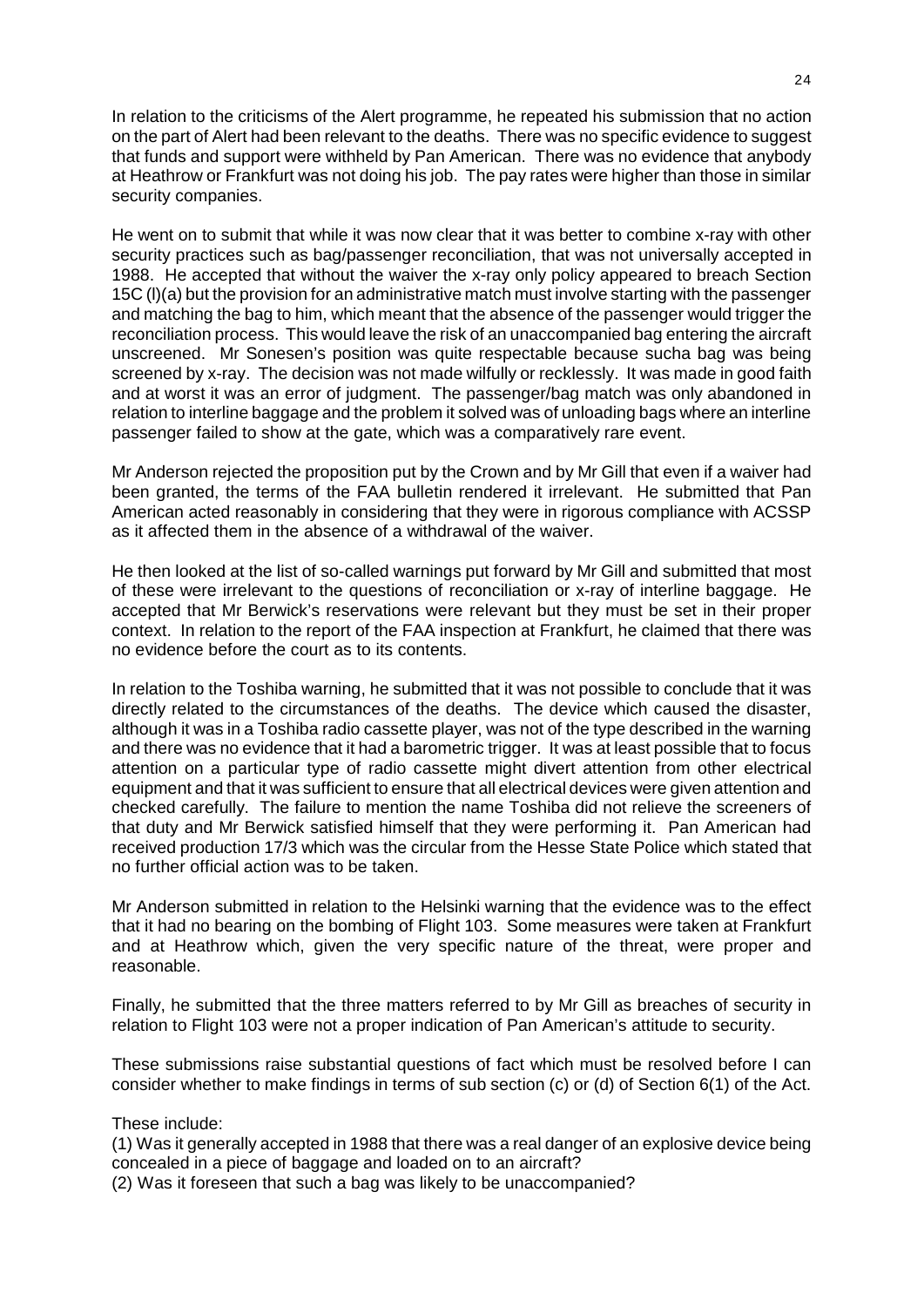(3) Was it foreseen that such a bag was likely to be introduced into the baggage system of a particular airline by being interlined at a particular airport from another airline and that the person so introducing it would not check in as a passenger at that airport?

(4) Was positive passenger/baggage reconciliation recognised as the most effective security measure against the loading and carrying of an unaccompanied bag?

(5) Was it generally appreciated in 1988 that the screening of bags by x-ray without other security measures such as passenger/baggage reconciliation had limitations as a defence against the carriage of unaccompanied bags containing explosive devices?

(6) Did Section 15C (1)(a) of the ACSSP require reconciliation of interline baggage and passengers at Heathrow and Frankfurt?

(7) Was a waiver granted to Pan American authorising them to substitute x-ray screening of interline baggage for such reconciliation?

(8) If so, were Pan American entitled to rely upon that waiver as at 21 December 1988?

(9) Did any direction or recommendation issued by the Department of Transport call for reconciliation of interline bags and passengers at Heathrow?

(10) Did the procedure of the tarmac transfer of baggage from Flight 103A to Flight 103 at Heathrow involve a substantial risk that an unaccompanied bag containing an explosive device would be so transferred?

(11) Did Section 15C (1)(a) of the ACSSP require reconciliation of the baggage so transferred at Heathrow with passengers?

(12) Did any direction or recommendation of the Department of Transport call for such reconciliation?

(13) Was a reasonable precaution available which might have detected the presence of the unaccompanied suitcase containing the explosive device and so have prevented the deaths?

I recognise that there are other matters of controversy raised by the submissions to which I have referred but I do not consider that they can be truly regarded as relevant to the circumstances of the deaths. Many of them relate to Pan American's general approach to security, to their reaction to warnings that there might be defects in their security procedures, to the quality of the staff of Alert, and to the methods of disseminating information to Pan American and Alert employees. I propose to comment on these matters in a general way before dealing with the specific questions set out above.

I have considerable sympathy with Mr Anderson's complaint that Pan American had been the subject of sweeping criticism of its corporate structure, its philosophy and its procedures on the basis of alleged defects in one small area of its operations, namely the security measures adopted in relation to interline baggage at Frankfurt and Heathrow and the tarmac transfer at Heathrow. Mr Gill pictured it as an ailing corporation in a state of continual financial crisis, with a chaotic administrative structure which led to a confusion of function and an organisation riven by factions. I am bound to say that the evidence before me related only to the security side of the corporation's activities and any strictures which were made could not have applied to the corporation as a whole. However I accept that Mr Gill referred to the evidence as relating to confusion between the roles of Pan American staff and employees of Alert at Heathrow. The more general criticisms of the corporation including confusion of function between departments, the rapid turnover of senior officers and the depiction of the corporation as an organisation riven by factions, seemed to depend upon the highly subjective assessments provided by Mr Wood, and I do not regard him as a witness who was qualified to pass judgment on the corporation as a whole. Nevertheless, the relationship between the Corporate Security Division of Pan American and Alert has, in my view, considerable importance as a background against which the arrangements for security at Heathrow and Frankfurt must be considered.

Prior to 1986, each station manager was empowered to enter into a contract with a local security firm to provide security cover for aircraft and passengers so as to comply with thE requirements which the FAA laid down for US airlines. ThE procedures to be followed were dictated by the CorporatE Security division of the Pan American headquarters in Ne~ York, and,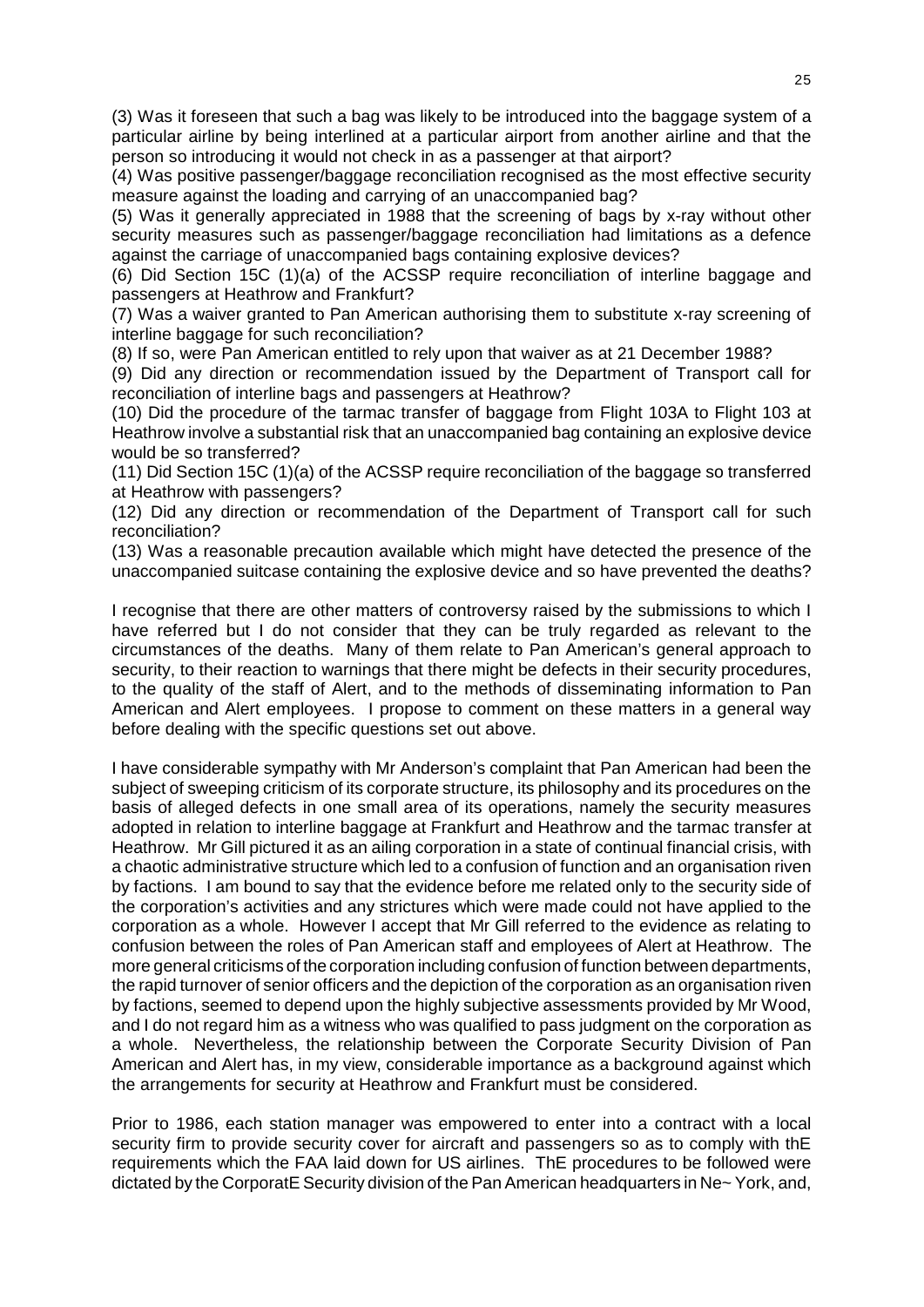according to Mr Sonesen, who held the post of Sys tems Director of Corporate Security, they could instruct thai a station could depart from the requirements of the FAA (Note~ 5706 D-F). Prior to 1985, the FAA requirements had beer directed mainly at the prevention of hijacking although thE threat of explosive devices in baggage was appreciated and wa~ increasingly evident. On 5 May 1986, Mr Frederick Ford, ar official of Pan American World Services Incorporated whic~ was, as I understand it, a separate company from Pan America~ World Airways under the umbrella of a body known as Pan American Corporation, was called to a meeting with the President and Vice President of Pan American Corporation. Concern was expressed at the low level of airline bookings for the summer of 1986, and the aim was to restore passenger confidence in the safety of travelling by air and particularly on Pan American Airways, by creating a security system which would 'far exceed any system in operation by US airlines" and publicising it widely. It was decided to form a new subsidiary company of Pan American World Services, to be called Alert Management Systems Ltd (Alert), which would be funded by a \$5 surcharge on transatlantic flight tickets. Mr Ford was to be the president of the new company. He was empowered to contract with a firm called KPI whose members included Israeli nationals with experience in anti-terrorist activities, to prepare a report on the existing security system of Pan American and to make recommendations. Although this report was not expected until August 1986, Alert took over at JFK Airport, New York on 12 June 1986 and at Miami and Washington shortly thereafter. According to Mr Ford, the plan had three main objectives: (1) Improve the calibre of security staff; (2) Obtain the best detection equipment; and (3) Develop a dialogue within the intelligence community to keep a check on people who might threaten the airline.

I find it significant that the new company was to be a subsidiary of Pan American World Services and not of Pan American World Airways and that the Corporate Security division, which cover for aircraft and passengers so as to comply with the requirements which the FAA laid down for US airlines. The procedures to be followed were dictated by the Corporate Security division of the Pan American headquarters in New York, and, according to Mr Sonesen, who held the post of Systems Director of Corporate Security, they could instruct that a station could depart from the requirements of the FAA (Notes 5706 D-F). Prior to 1985, the FAA requirements had been directed mainly at the prevention of hijacking although the threat of explosive devices in baggage was appreciated and was increasingly evident. On 5 May 1986, Mr Frederick Ford, an official of Pan American World Services Incorporated which was, as I understand it, a separate company from Pan American World Airways under the umbrella of a body known as Pan American Corporation, was called to a meeting with the President and Vice President of Pan American Corporation. Concern was expressed at the low level of airline bookings for the summer of 1986, and the aim was to restore passenger confidence in the safety of travelling by air and particularly on Pan American Airways, by creating a security system which would "far exceed any system in operation by US airlines" and publicising it widely. It was decided to form a new subsidiary company of Pan American World Services, to be called Alert Management Systems Ltd (Alert), which would be funded by a \$5 surcharge on transatlantic flight tickets. Mr Ford was to be the president of the new company. He was empowered to contract with a firm called KPI whose members included Israeli nationals with experience in anti-terrorist activities, to prepare a report on the existing security system of Pan American and to make recommendations. Although this report was not expected until August 1986, Alert took over at JFK Airport, New York on 12 June 1986 and at Miami and Washington shortly thereafter. According to Mr Ford, the plan had three main objectives: (1) Improve the calibre of security staff; (2) Obtain the best detection equipment; and (3) Develop a dialogue within the intelligence community to keep a check on people who might threaten the airline.

I find it significant that the new company was to be a subsidiary of Pan American World Services and not of Pan American World Airways and that the Corporate Security division, which was then laying down security procedures, was not represented at the meeting on 5 May. It may also be significant that Mr Sonesen denied that restoration of public confidence was the overriding factor in setting up the Alert programme (Notes 5830E). In his view the purpose was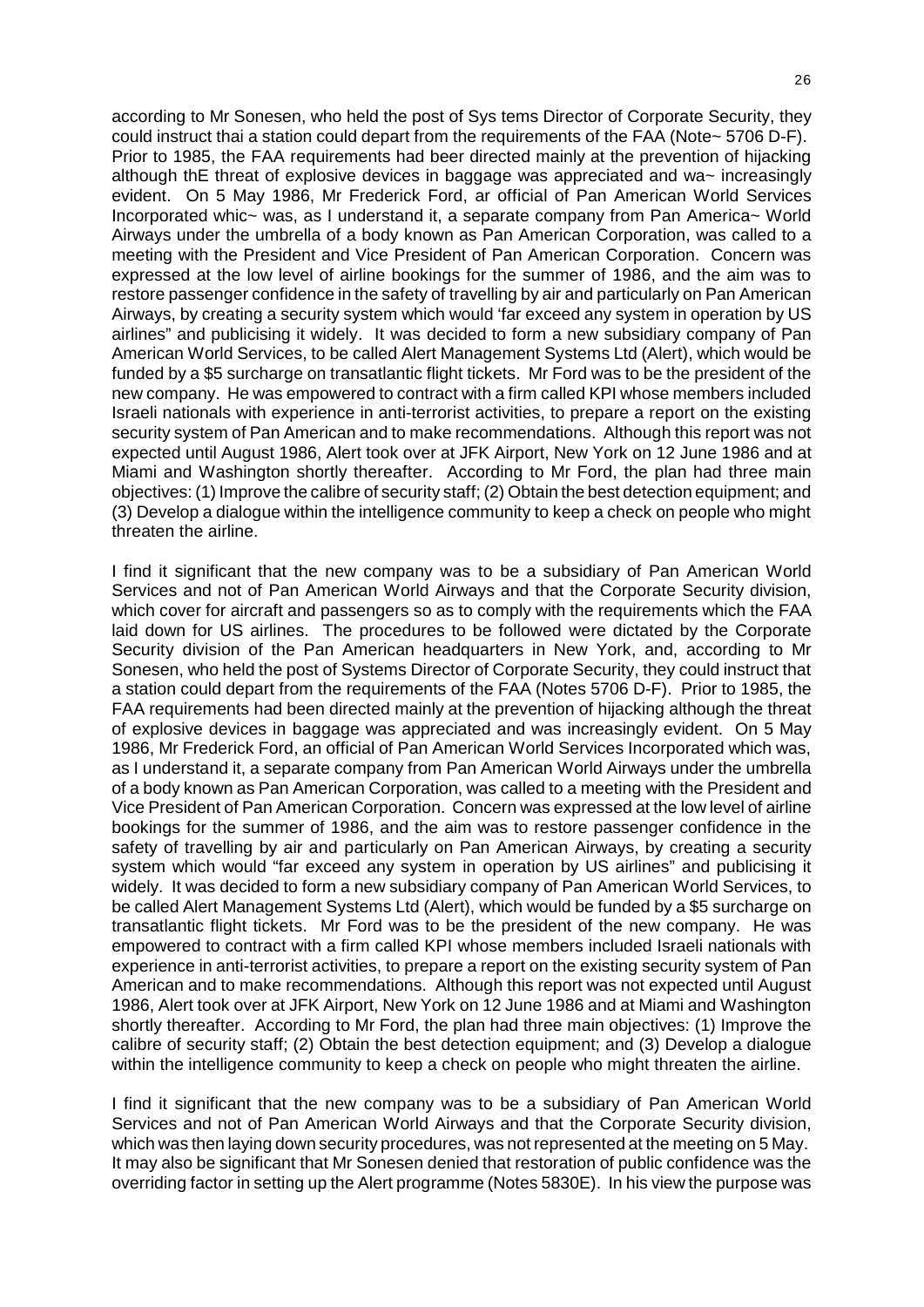"to have one proprietary organisation which would have a consistent policy and standards and practices" (Notes 5694C). It is clear from the evidence of Mr Wood, who was to be responsible for the training of security staff, and of Mr Ford that although the original intention was to achieve a high standard of security by improving equipment and personnel, whatever the cost, once the KPI report had been received in August 1986, that intention was considerably diluted. Thus, at New York, 80% of the staff of the previous security contractor were employed by Alert after a refresher training course and the training programmes put forward by Mr Wood were severely cut in duration if not in content. Passenger bookings had picked up to some extent by August 1986 and Mr Ford was informed by the head of the Corporate Security Division that as long as the requirements of the FAA were being met nothing more was needed. The KPI report was circulated to some senior officers in the Pan American organisation but was never put before the board of directors for its consideration and the detailed criticisms of Pan American security procedures which it contained were not communicated to security personnel at the stations concerned. Mr Ford was removed from his post as president of Alert in August 1986.

Thereafter, the procedures followed at each airport continued to be laid down by Corporate Security without reference to the headquarters of Alert in New York. They passed instructions and security information relating to the airports through the Field Services Division of Pan American Airways to the principal ground security co-ordinator at each station. He had responsibility for their implementation and for compliance with the requirements of the FAA. It was for him to pass on to the local officials of Alert any instructions as to procedures to be followed and to check that they were obeyed. It was also for him to pass on to Alert such security information as he thought necessary for their operation. I found it difficult to understand Mr Sonesen's contention that although Corporate Security laid down the procedures to be followed, they accepted no responsibility if it turned out that these procedures did not comply with FAA requirements. Indeed, as Mr Gill pointed out, station managers were not required to report back to Corporate Security any comments made by FAA inspectors following inspections at their stations. Mr Sonesen stated clearly (Notes 5756D) that Corporate Security treated the standards of the regulatory authorities as the maximum requirement rather than the minimum. During the year 1988, the principal Ground Security Co-ordinator at Heathrow was Mr Tucker, although in security matters he worked closely with Mr Berwick, who was Pan American's security manager there and reported to Corporate Security direct. The Alert official at London with whom they were most in contact was Mr Davey, the project manager at Heathrow. Responsibility for training Alert security staff and for "auditing the system" lay with the regional station co-ordinator appointed by Pan American. At the material time, the regional station co-ordinator at Heathrow, according to Mr Sonesen, was Mr White, but Mr White did not seem to agree with this.

The x-ray equipment provided at Frankfurt and Heathrow in or about 1987 was probably among the most advanced types then in use, if one accepts the evidence of Mr Doney, the chief scientific officer of the aviation security division of the Department of Transport. Pan American were seeking to buy colour-enhanced television in December 1988 and this was installed at Frankfurt and Heathrow early in 1989.

It is against that background that I try to assess the validity of the criticisms of Pan American's security system. In the first place, it is clear that the attempt to live up to claims made for the Alert system in the promotional advertising was soon abandoned, in so far as that involved setting up a system superior to any other US airline. On the other hand, there is no evidence to suggest that Pan American were any less security conscious than similar airlines because no evidence as to their practices was put before the inquiry. I therefore consider that it cannot be said that the Alert organisation was a sham. Although some witnesses were critical of the standard of Alert employees at Heathrow others, like Mr Berwick, said that the Alert security system was a great improvement on what had gone before and evidence of the low rates paid to Alert employees was coupled with evidence that they were higher than those prevailing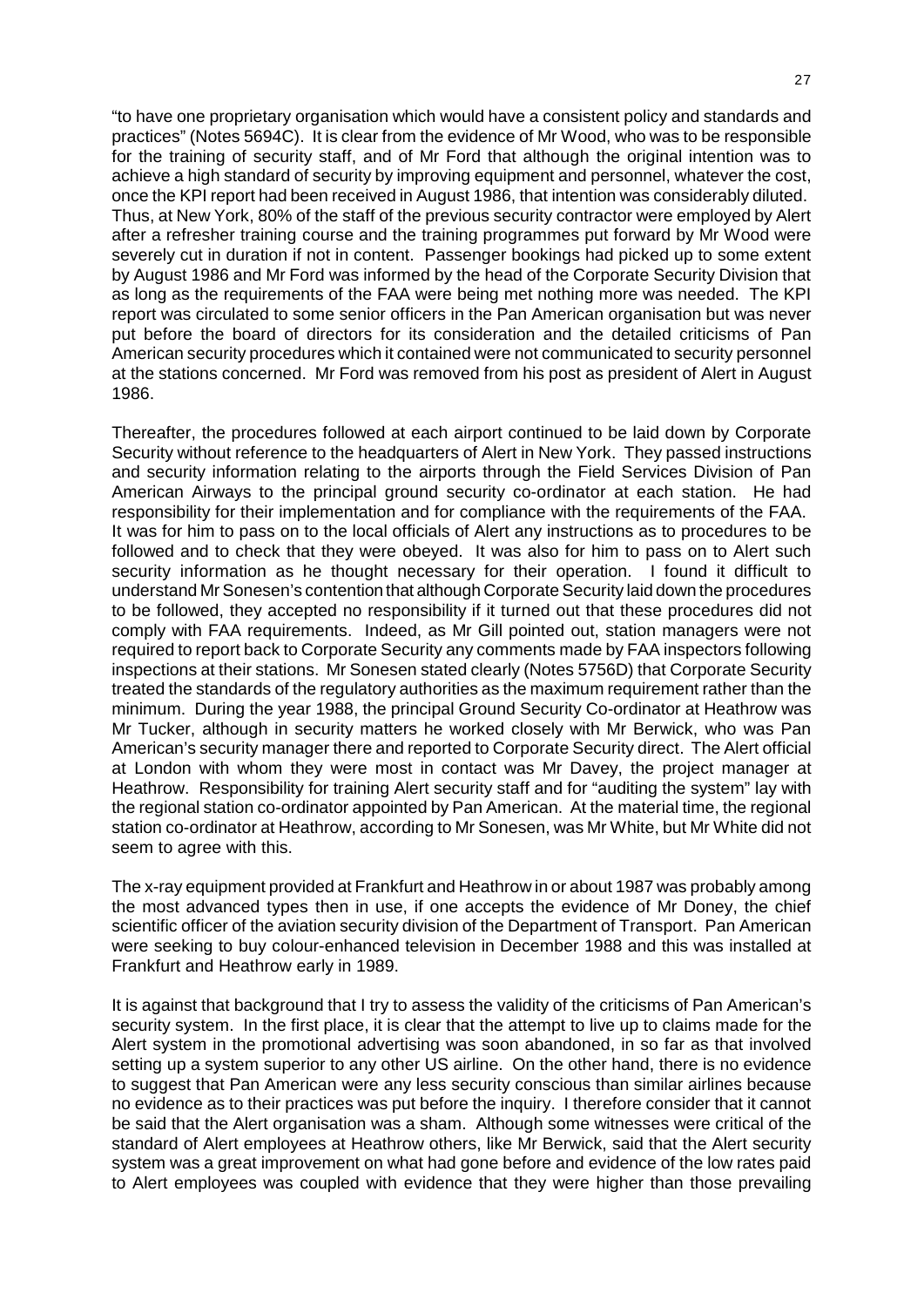among other security companies. There was some suggestion that some of the Alert staff at Frankfurt had not received any of the training devised by Mr Wood but, to my mind, there was no relevant evidence to that effect. Passages from the report of the Presidential Commission (Production 693) were put to various witnesses but I do not recollect that any of them professed any knowledge of the matter. There was evidence that no records of training had been traced after December 1988 but that does not establish that there had been no training. Again, although Mr Wood referred to the Alert administration at Frankfurt as being "pretty low grade" most of the witnesses regarded the staff there as competent and acting as if they knew what they were doing. I am therefore not prepared to make a finding that the Alert staff at either Heathrow or Frankfurt was not reasonably competent as at 21 December 1988. Mr Ridd certainly found it necessary to discharge a small number of the Frankfurt staff early in 1989 but I do not think that would justify a general criticism of the Frankfurt staff as a whole, as is desiderated by Mr Baird in his suggested finding (17).

As to the claim that Pan American consistently put security second to commercial considerations and that the x-ray only policy in relation to interline baggage was an example of this, I am not prepared to hold that this has been established. Mr Sonesen gave his reasons for believing that x-ray of interline baggage was a sufficient security check, and although I do no accept them as valid, I am not prepared to say that he had regard only to commercia lconsiderations in adopting it. On the other hand, the incident of Mr Basuta's bag seems to indicate that security was given a low priority among Pan American operational staff. The evidence of Mr Tucker made it clear that Mr Price, who allowed the aircraft to depart although Mr Basuta had not appeared at the gate, had observed similar action being taken by Pan American staff in the past, and had followed the same practice previously. I found it surprising that Mr Price did not appear to recognise consider that I can rely on the statements made by the Presidential Commission in its report (Production 693) in the absence of any direct evidence before me on the subject. Accordingly, I confine my examination of Pan American's reaction to warnings to the Toshiba and Helsinki warnings.

### "TOSHIBA WARNING"

On 18 November 1988, the Federal Aviation Administration issued a bulletin in terms which are described in the Report of the Presidential Commission (Production 693) at page 7 and are referred to in Production 13/18. It contained a detailed description of a Toshiba radio cassette player which had been discovered in the automobile of a member of the Popular Front for the Liberation of Palestine - General Command. This cassette player had been fully rigged as a bomb and equipped with a barometric triggering device. The bulletin cautioned that the device would be very difficult to detect via normal x-ray inspection, indicating that it might be intended to pass undiscovered through areas subject to extensive security controls, such as airports. It went on to state that the passenger/checked baggage match should be rigorously applied by all US airlines with international operations.

I found the evidence as to which employees of Pan American in London received this bulletin confusing. Mr Berwick, who was their security manager based at Heathrow, was quite clear that he received a copy of it (Notes 3225B). On the other hand, Mr Tucker, who was at that time their primary ground security co-ordinator, said that he and Mr Berwick both received information about a radio cassette bomb warning in a telex from Pan American headquarters in New York (Notes 3577D). But Mr Tucker (at 3725B) said that the telex he saw was a different document from Production 17/2 of Process, which is a wire sent out by a task force from the Corporate Security Section at Pan American headquarters in New York. Mr Sonesen could not recall any other document being sent from Corporate Security in relation to the radio cassette bomb warning (Notes 5912B). In these circumstances, I have come to the conclusion that the document sent to Mr Tucker and Mr Berwick was probably the FAA bulletin which contained more information than the task force wire. In particular, it specified the type of radio cassette involved, indicated that it contained plastic explosive and, perhaps more importantly,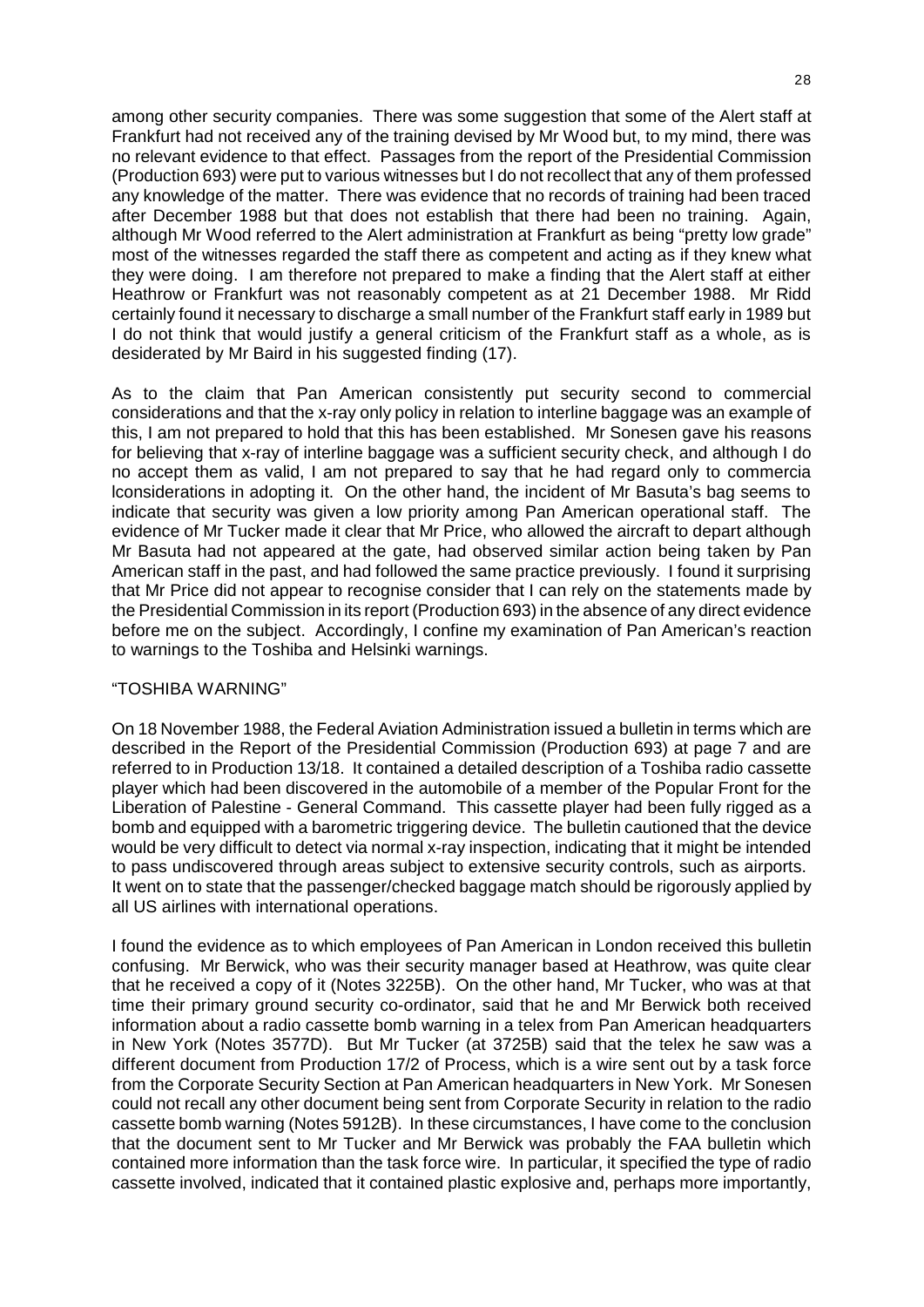warned that the device would be very difficult to detect by normal x-ray inspection. The task force wire omitted these facts for reasons which Mr Sonesen attempted to explain in his evidence. I think it is clear from Mr Berwick's evidence that he was aware of them from an early stage and that must have been because he had seen the FAA bulletin.

I heard a great deal of evidence as to the action taken following upon the receipt of this bulletin. Mr Berwick said (at p3225C)

"I would automatically give a copy of the bulletin to Alert I cannot recall if it was Mr Davey of Alert but from my recollection I can say that I am aware that there was a knowledge by the staff of the Toshiba cassette warning or a knowledge not necessarily so much of Toshiba but it was expanded to say cassette radio players in general."

He could not recall if the bulletin contained any description of the radio cassette player other than to say that it was a Toshiba. He could not recollect whether he had communicated the bulletin to Mr Davey or someone else in the Alert organisation. He was satisfied that he had done so because he was aware that the Alert staff were later checking radio cassette players and other electronic items. He would not be surprised if security operators had not been told specifically that there had been an FAA bulletin relating to a Toshiba. His discussion with Mr Davey might have been about radio cassettes in general terms rather than just about a Toshiba. Mr Berwick had also received a copy of a circular from Heathrow Airport Ltd dated 22 November 1988 (Production 91) which he passed to various people, including the Alert organisation. This circular related to a Toshiba radio. He could not understand how the Alert personnel involved in x-raying and searching baggage prior to 21 December 1988 could have been unaware of the Toshiba radio cassette bomb threat. He did not instruct any special measures to be taken in respect of the Toshiba warning (3254C). He could not explain why he did not do so (3244D). In cross-examination he appeared to suggest (at p3375B) "We were to be in a heightened posture in respect of any persons who were found to be in possession of a radio cassette recorder". With the passengers (Notes 3391E). In London he told Mr Tucker about the warning but said he did not consider that it related to Heathrow. In the meantime, the FAA issued a bulletin addressed inter alia to a number of United States' embassies relating to this telephone call (Production 70). The bulletin was specifically sent for limited circulation to airport and airline security staff only but its contents were made known to staff of the United States embassy in Moscow. Mr Berwick said in evidence that he was informed on 15 December that the UK authorities attached little credibility to the warning but this evidence appeared to be directly contradicted by Mr Jack who attended the same meeting and I am not prepared to accept it.

The measures taken by Pan American in response to this warning were (1) Mr Sonesen instructed that interline bags from Helsinki should be intercepted at Frankfurt and those belonging to Finnish female passengers and any persons accompanying them should be examined. (2) Mr Berwick gave evidence that he instructed that at London all unaccompanied female passengers should be given special attention by security staff. He said that he had mentioned the telephone warning in discussion with Mr Davey of Alert. Mr Davey, on the other hand, was quite clear that he knew nothing about the Helsinki warning until after 21 December. He said nothing in his evidence about any instruction to search unaccompanied females. His assistant, Mr Jackson, and Mr Sullivan, a supervisor employed by Alert, both said they knew of no instruction to pay particular attention to unaccompanied females. Mr Jones, a security officer in Mr Berwick's department, thought that the instruction was to give special attention to Scandinavian females travelling alone (Notes 2595C). I have considerable doubt as to whether Mr Berwick passed on any information or instructions to Alert as a result of this warning.

There was no evidence before me to suggest that this warning should have been treated as credible at any stage. I have had due regard to Mr Gill's submission that Pan American should have assumed it to have some substance and enhanced their security generally at Heathrow as well as at Frankfurt. But if the warning was to be accorded credibility because of its very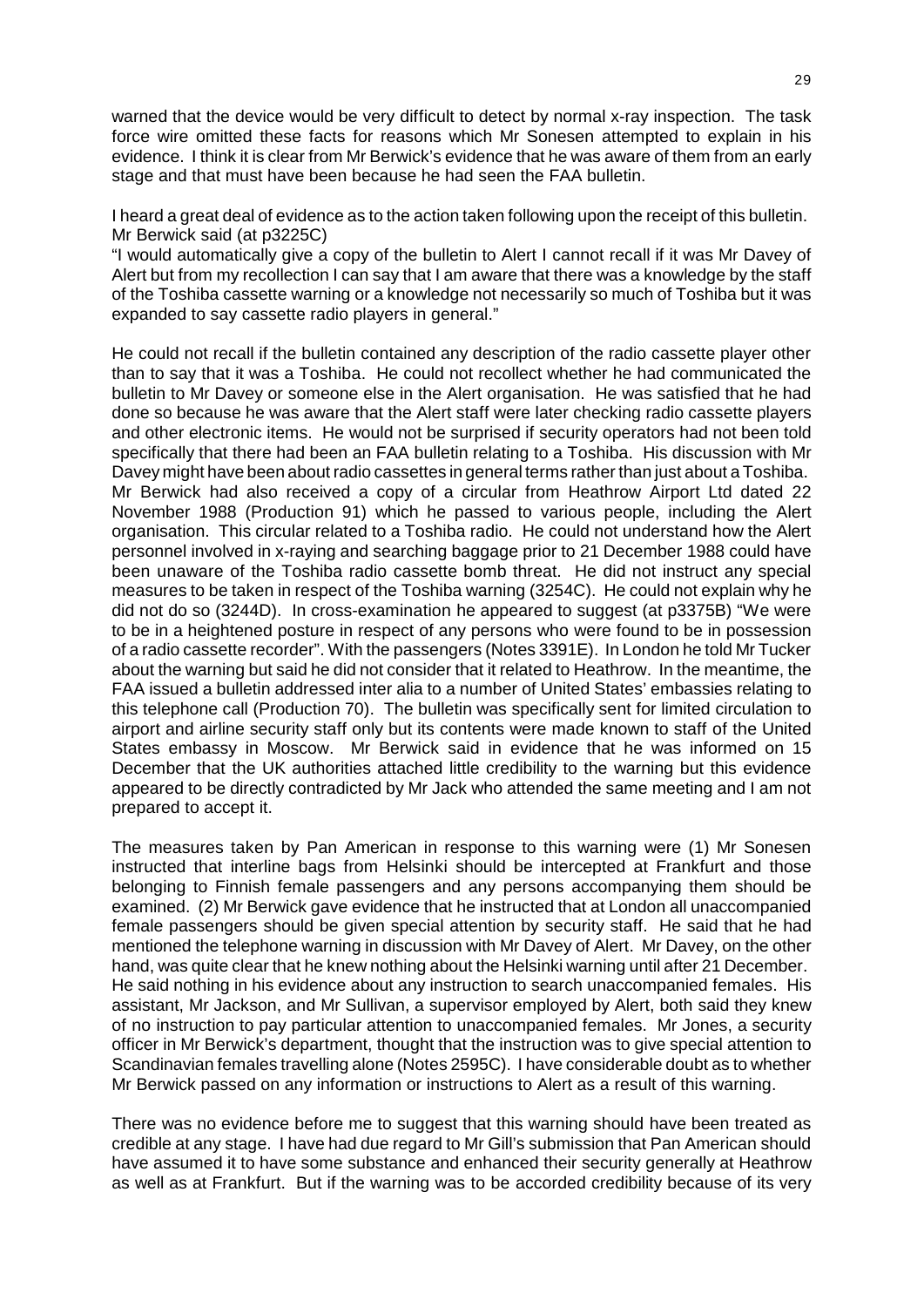specific nature, it seems to me that precautions aimed at the specified danger should be taken. I consider that the limited measures taken at Frankfurt were sufficient in all the circumstances, providing as they did for special attention to the baggage of Finnish ladies and their companions, even if it were interline baggage.

Finally, I should say that I am not convinced that Pan American and Alert had no proper system of communicating security information. A system depending on written communication is not always suitable in the realm of security and the evidence showed that there were clearly defined channels of communication, both to Mr Berwick and to Mr Tucker, their security executives at Heathrow. It was also clear that information was passed on to Alert officials such as Mr Davey at the discretion of Mr Berwick or Mr Tucker. Whether the system was used to the full is a different matter. There is no evidence that information which reached Alert was not passed on to its employees whenever necessary. In these circumstances, I am not prepared to accept Mr Baird's proposed finding (18).

I now turn to the specific questions listed earlier.

(1) I have no doubt on all the evidence that by 1988 the use of explosive devices in airline baggage was a recognised threat and that precautions were necessary to combat it.

(2) Although Mr Gill referred only to the evidence of Professor Wilkinson in support of his contention that an unauthorised unaccompanied bag was recognised as a prime source of danger in this connection, I am fully satisfied that this was implicit in the evidence of many of the witnesses.

(3) I have no doubt on the evidence of Mr Jack, Professor Wilkinson and Mr Berwick that it was well recognised that a serious area of risk was that of an interline passenger checking his bag through from its originating station but leaving the flight at the interline station without checking in at the desk of the airline concerned. Mr Anderson appeared to accept this but was concerned with the submission that passenger/baggage reconciliation was the main defence against the risk, which is the subject of the next question. It seems obvious to me that a person wishing to introduce an explosive device hidden in a piece of baggage into the interline system of a particular airline would not wish to draw attention to that bag by failing to show at the gate after checking in.

(4) Was positive passenger/baggage reconciliation recognised as the most effective precaution against an unaccompanied bag being loaded on to an aircraft and carried?

Having considered the evidence relied upon by Mr Gill in support of his submission on this point and Mr Anderson's comments in reply, I am satisfied that passenger/baggage reconciliation was regarded as an important element in dealing with an unaccompanied bag. Professor Wilkinson described it as of crucial importance, particularly in relation to interline bags. Mr Sonesen agreed that reconciliation was a cornerstone of aviation security. Mr Jones and Mr White agreed that a physical search of an unaccompanied bag was the most effective counter to the threat of an explosive device, but I agree with Mr Gill that in order to carry out a physical search an unaccompanied bag must first be identified through a positive passenger/baggage reconciliation. On the other hand, I agree with Mr Anderson that the passage in Mr Jack's evidence relied upon by Mr Gill does not seem to deal directly with this point. He is discussing the practicability of one suggested method of reconciliation, namely the counting of bags. I have made finding (14) to the effect that positive passenger/baggage reconciliation was recognised as an important element in any system designed to prevent the carriage of an unaccompanied bag on an aircraft.

(5) Were the limitations of x-ray screening as a method of preventing the carriage of an explosive device in an unaccompanied bag well known to the aviation security world and, in particular, to Pan American?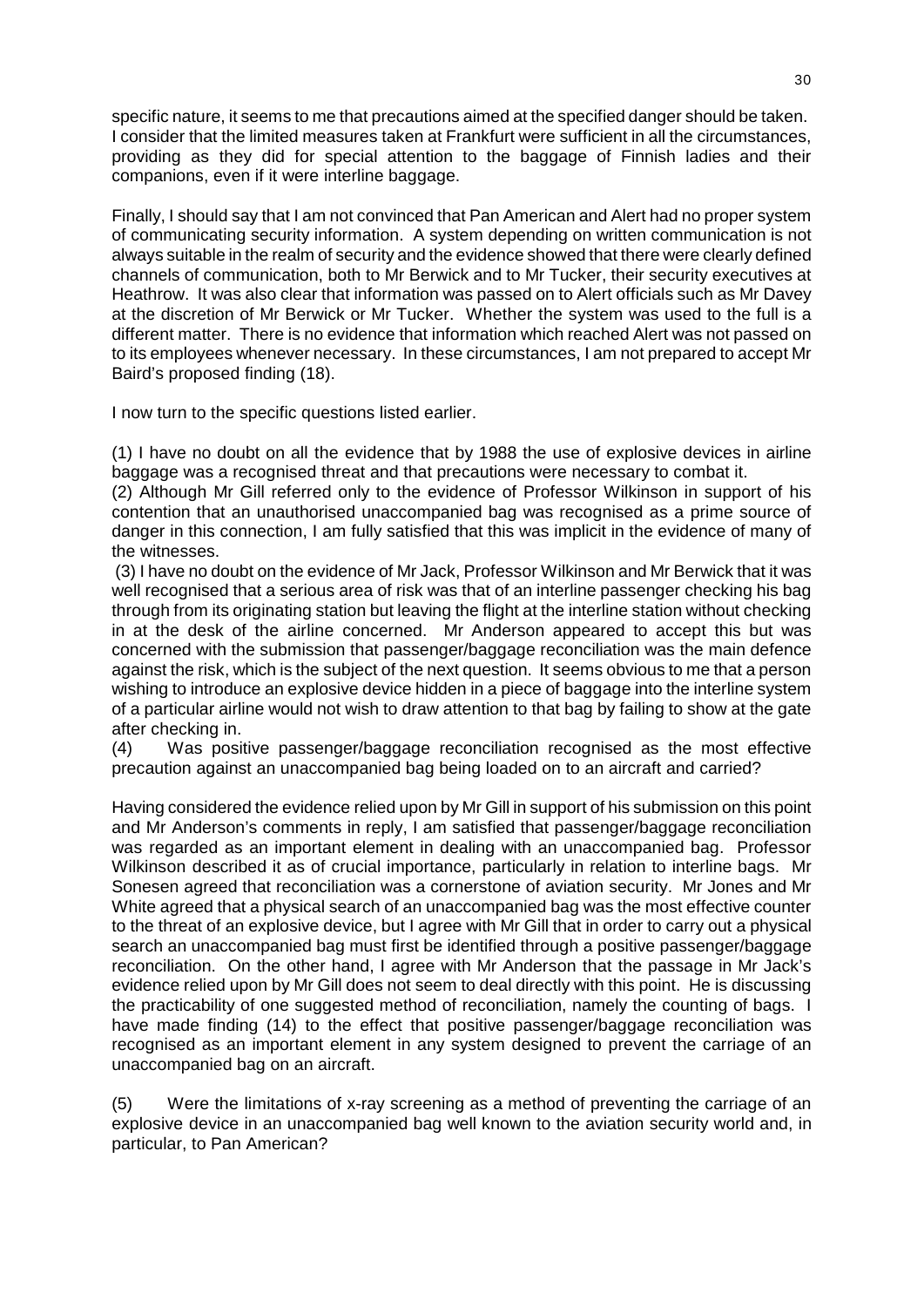In support of his proposed finding on this matter, Mr Baird referred to the evidence of Mr Feraday, to the effect that the device which destroyed Flight 103 would have required an expert operator to detect it on x-ray; to the warning contained in the FAA bulletin; to the opinions of Mr Jones and Mr Berwick; to the opinion of Mr White; and to the evidence relating to the reference to the limitations of x-ray in the Alert training programme.

Mr Gill claimed that every witness at the Inquiry who had been competent to express a view had condemned the x-ray only policy and referred specifically to Mr Berwick, Mr Doney, and Mr Wood.

Mr Anderson relied to some extent on the evidence of Mr White when he accepted that there was a reasonable school of thought which took a different view from his own as to the value of x-ray screening. He also claimed that Mr Jack's evidence accepted screening as a principal line of defence. In these circumstances, it should be accepted that Mr Sonesen's reasons for adopting the policy were perfectly valid.

I have had regard to the passages of evidence referred to and have come to the conclusion that there were good grounds by at least March 1988 for doubting the efficiency of x-ray alone as a means of detecting explosive devices and that by the date of the disaster, these doubts should have intensified. I do not regard the passage in Mr Jack's evidence, founded on by Mr Anderson, as indicating an acceptance of x-ray alone as an effective procedure. I consider that his attitude is more clearly shown by his concerned reaction to the suggestion that the FAA intended to allow x-ray screening as in some measure replacing reconciliation procedure. I also had regard to the fact that Mr Jack ordered an inspection at Heathrow for the specific purpose of monitoring the reconciliation procedures there. I am not impressed by Mr Sonesen's judgment in the matter when he appears to have given no consideration to the doubts expressed by Mr Berwick in his message (Production 100). For these reasons, I have made finding (15).

 $(6)$  Did Section 15C  $(1)(a)$  of the ACSSP require positive reconciliation of interline baggage and passengers at Heathrow and Frankfurt?

One of the difficulties under which the Inquiry operated was a "confidential order" issued by the judge hearing a civil action in the United States covering various productions in that case and uncertainty as to which documents were so covered by it as to prevent their production at the Inquiry. In consequence a copy of the relevant parts of the ACSSP was made available only on the forty-sixth day of the hearing. Prior to that date, witnesses were questioned on the basis of a short paraphrase of Section 1SC (1)(a) contained in the Report of the Presidential Commission (Production 693) at page 19 which stated that the subsection required carriers to "conduct a positive passenger/checked baggage match resulting in physical inspection or noncarriage of all unaccompanied bags". The full text of Section 1SC (1)(a), as contained in Production 27/1 is: "conduct a positive passenger/checked baggage match resulting in physical inspection or non-carriage of all unaccompanied bags. The carrier may use either physical match or administrative match but in either case. it should be done in a way that passengers are aware of the use of the procedures."

Mr Anderson accepted that without the waiver on which he relied the x-ray only policy appeared to breach the subsection but he argued that the provision for an administrative match must involve starting with the passenger and matching the bag to him. The reconciliation process would be triggered by the absence of a passenger. I am not prepared to accept this argument. I consider that the word "positive" indicates a match of passenger and baggage either by bringing them together physically or by ascertaining administratively that both have been checked in with the carrier at the airport concerned. The absence of the passenger would constitute, to my mind, a negative reconciliation. Accordingly, to allow a bag to be loaded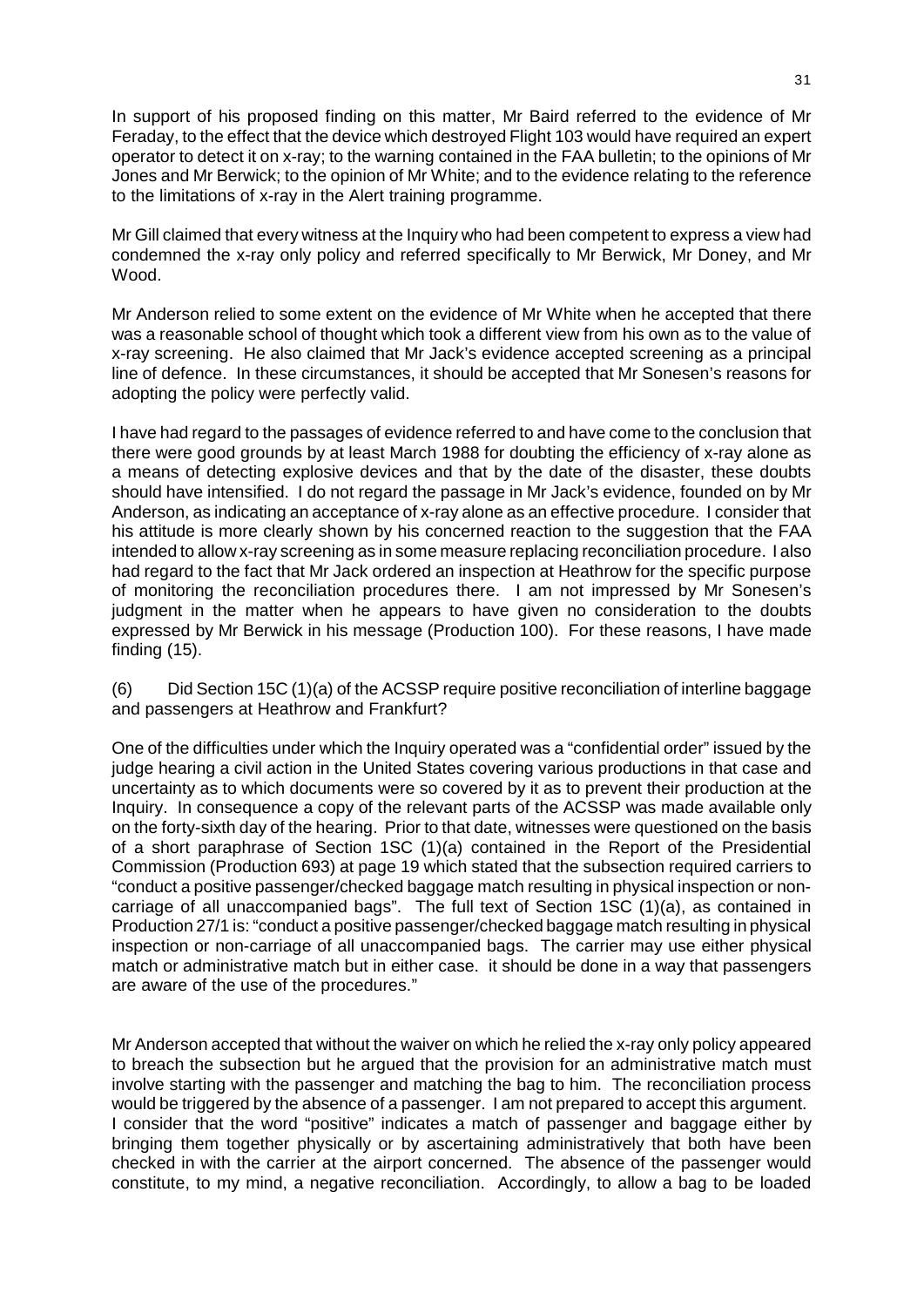before ascertaining that the corresponding passenger has checked in at the desk does not meet the requirement for a positive passenger/baggage match. The fact that such a requirement was made indicates, to my mind, that it was regarded as a reasonable precaution.

(7) Was a waiver granted to Pan American authorising them to substitute x-ray screening of interline baggage for such reconciliation?

The officials of Pan American who gave evidence in relation to the abandonment of any reconciliation of interline passengers and baggage at Heathrow and Frankfurt justified it on the basis that this requirement, which they accepted had been imposed on those airports among others by Section 15C(1)(a) of the ACSSP, had been specifically waived so far as Pan American World Airways was concerned by Mr Salazar, then the Director of the FAA. It is necessary therefore to consider (1) whether Mr Salazar granted any such waiver and (2) if he did, whether that waiver related to the need for reconciliation of passengers and baggage or only to the procedure to be followed once the reconciliation procedures had disclosed the presence of an unaccompanied bag.

The key witness on this matter was Mr Sonesen, who claimed that he persuaded Mr Salazar to grant the waiver at a meeting of the security committee of the Air Transport Association at Miami in October 1987.

Mr Anderson, as I have indicated above, argued that Mr Sonesen had been clear in his recollection that the discussion at the meeting included Section 15 and the extraordinary security stations and founded on the fact that the FAA had not shown any concern about xraying interline baggage at Frankfurt in 1988 although they had opportunities of seeing that there was no reconciliation of such bags. The FAA had granted waivers in relation to extraordinary security airports in the past, in a similar manner. He argued that I should accept Mr Sonesen's uncontradicted evidence in the matter.

I found Mr Sonesen's evidence on this matter somewhat involved, but I think it is clear (a) that any waiver was being discussed in anticipation of the coming into force of a provision of Annexe 17, an agreement of the International Civil Aviation Organisation (Production 86). (Notes 5860); (b) Mr Salazar indicated an intention to grant relief in some form;

(c) there was no later communication from the FAA to Pan American granting the relief or indicating the exact form it was to take. Section 8 of the ACSSP, which appears to have been the form in which the FAA performed the obligation of the United States under Section 5.1.4 of that Annexe does allow for x-raying of baggage instead of physical search in certain circumstances and this may have been the form which the waiver took. But Section 8 specifically provides that at stations such as Heathrow and Frankfurt the requirements of Section 15 must be observed in addition to those of Section 8. In these circumstances, I am not prepared to hold that any waiver was granted to Pan American which would have allowed them to depart from the provisions of Section 15 C(1)(a) which required passenger/baggage reconciliation. In any event1 I have come to the view that any indication from Mr Salazar as to the form of relief which he was considering related to the method of dealing with identified unaccompanied bags rather than to waiving the reconciliation requirement. Mr Sonesen said (Notes 5722D) that the FAA knew that they were deviating from the proper practice of physically searching the bags. He did not say that it was known that Pan American had dropped the reconciliation procedure. Again, according to Mr Sonesen, Mr Salazar said that x-ray would be accepted as an alternative to allow the bag to fly. To my mind, that is a clear indication that he envisaged a situation where an unaccompanied bag had been identified by the reconciliation process. In his message to Mr Berwick explaining the situation (Production No 101) Mr Sonesen specifically said that Mr Salazar "has granted x-ray as an alternative to searching passenger baggage". That clearly relates to the situation where an unaccompanied bag has been identified. Again, at p5862E, Mr Sonesen said that Mr Salazar said he would accept the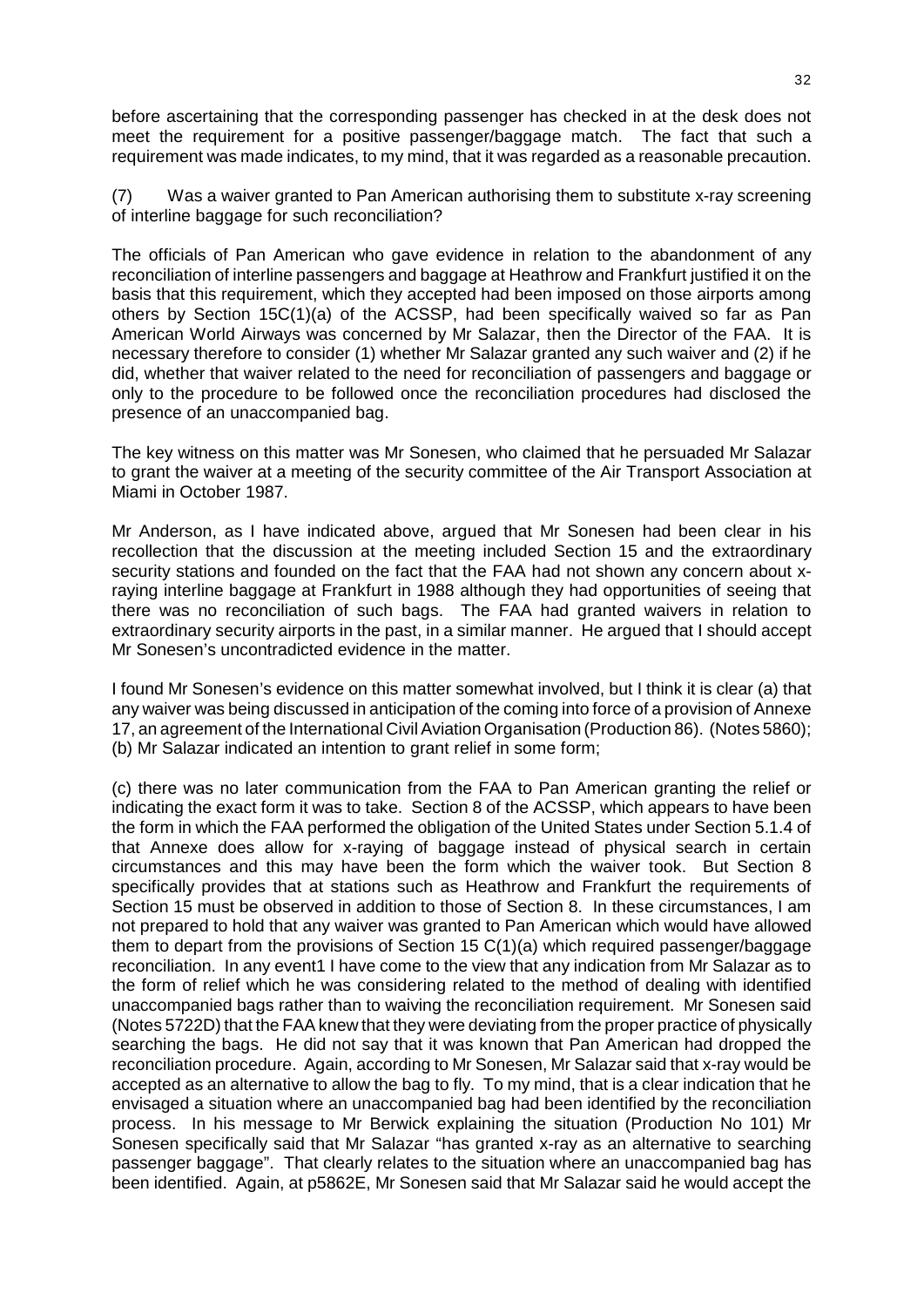practice of x-raying "as a means of interrogating the bag at stations of extraordinary security". Once again, that seems to me to address the situation where an unaccompanied bag has been identified. I have given due regard to the evidence of Mr Jack, who said that his understanding was that the FAA contemplated that baggage might be subjected to security controls "and that would have been instead, to some degree, of the need to reconcile". Mr Jack said that he caused representations to be made to the FAA that screening hold baggage or subjecting it to security control did not relieve US carriers in the United Kingdom from fulfilling the directions requiring a check that passengers had boarded the aircraft (Notes 4599-4600). At the end of 1987, he received an indication that the FAA had purported to relax the reconciliation requirement, where baggage was subject to security controls. He was assured by Mr Salazar that where host state requirements were spelled out they were "paramount" to FAA requirements (Notes pp 4677-4681). I do not think that this evidence of Mr Jack renders it probable that in the end of the day Mr Salazar did grant a waiver dispensing with the reconciliation requirements so far as Pan American operations at Heathrow were concerned.

In all the circumstances, I am not prepared to make the finding sought by Mr Anderson to the effect that such a waiver was granted.

(8) If such a waiver was granted, were Pan American entitled to rely on it as at 21 December 1988?

In view of my answer to the previous question, I do not require to answer this one, but I consider that in view of the terms of the FAA bulletin (Production 17/2), Pan American were no longer entitled, if they ever had been, to feel that x-ray screening of interline baggage was a sufficient precaution against the carriage of an explosive device in an interline bag.

(9) Did any direction or recommendation of the Department of Transport call for reconciliation of interline bags and passengers at Heathrow?

The documents which appear to be relevant to this question are, in chronological order, a direction under the Aviation Security Act 1982 issued on 18 September 1985 to be effective from 30 September 1985 (Production 71); Security Advice Circular 12/85 issued on 20 November 1985 (Production 21/1); and Security Advice Circular 4/87 (Production 64). Production 71 directed that: "before any aircraft of which he is the operator flies. the operator shall make such checks as are necessary to ensure that any intended passenger whose baggage has been placed in the hold of an aircraft on which he is to depart has boarded that aircraft and shall remove from the aircraft the baggage of any such passenger who has not boarded that aircraft unless he is satisfied that the failure to do so will not give rise to an act of violence against the aircraft or persons or property on board the aircraft."

Production 21/1 stated in its introduction that it contained "additional security measures in respect of interline and rush baggage" which complemented procedures recommended inter alia in Production 71. It recommended that: (a) When interline baggage is to be conveyed on board an aircraft a check should be made to ensure that the passenger to whom it belongs subsequently boards the aircraft. Discrepancies should be resolved to the satisfaction of the aircraft captain before the aircraft takes off. and (b) Interline baggage which belongs to a passenger who has chosen to fly on another flight should be subject to security screening before being placed on board the aircraft.

Production 64 appears to have been a consolidating circular and superseded earlier specified circulars, but not Production 21/1. Paragraph 13(a) is in similar terms to the Direction (Production 71) except that it provides at the end: "Discrepancies should be reported to the aircraft captain. Baggage which has become separated from its owner need not become an object of suspicion requiring specific handling".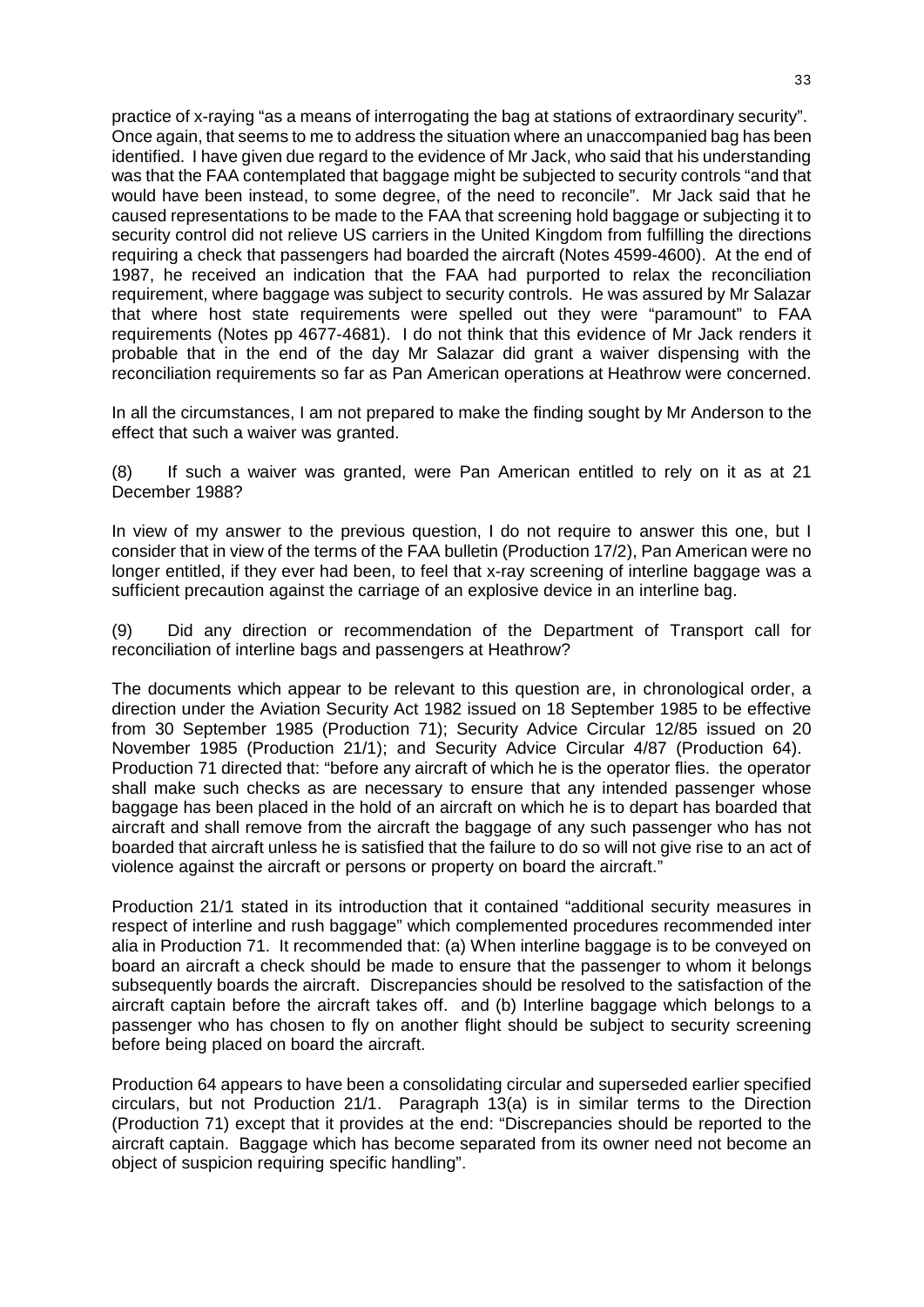Production 64 does not include any particular provision in relation to interline baggage similar to that contained in Production 21/1.

It was accepted by Mr Jack and Mr Harris that all these documents required some form of reconciliation of interline passengers and baggage. However, the provisions of Productions 71 and 64 would be met by what I have described above as a negative reconciliation, ie that the failure of an intending passenger to board the aircraft would trigger off the prescribed procedures. On the other hand, the terms of Section 21/1 appeared to require a positive reconciliation in that it concentrated upon the bag rather than on the passenger. Be that as it may, I am satisfied that each of these documents did require some form of reconciliation in relation to interline baggage at Heathrow.

However, it is clear that the bag which contained the explosive device on 21 December 1988 was not an interline bag at Heathrow and accordingly, it is irrelevant to the circumstances of the deaths that the procedures there may have breached the requirements of the Department. The existence of these requirements might have reinforced the indications to Pan American that they represented reasonable precautions which they could have taken at Heathrow and, by inference, at Frankfurt, but I am not prepared to make any finding to that effect.

(10) Did the Procedure of the tarmac transfer of baggage from Flight 103A to Flight 103 at Heathrow involve a substantial risk that an unaccompanied bag containing an explosive device would be so transferred?

In his proposed finding (15) Mr Baird suggested that any non-compliance with the requirements of the regulatory bodies at Frankfurt meant that no procedures in place at Heathrow would have detected an unaccompanied bag. If, therefore, Frankfurt was carrying out the x-ray only policy in relation to interline bags, which would not detect an extra unaccompanied bag, the absence of any further check during the tarmac transfer involved a substantial risk. Mr Gill submitted that there was an obvious risk involved where the tarmac transfer procedure was such that the safety of the departing flight depended upon the effectiveness of the check at Frankfurt on the baggage which was transferred. Mr Anderson claimed that there was nothing unreasonable in depending on a check at Frankfurt although the assessment must depend on one's knowledge of the procedures carried out there. Mr McEachran argued that it was reasonable for Pan American to assume that as the transferred baggage came from one of their own flights proper checks had been made at Frankfurt.

I consider this question against the background that the x-ray only policy in relation to interline baggage was probably in operation at Frankfurt. As that policy would not have disclosed the presence of a bag booked through from another airport by a passenger who had not checked in with Pan American at Frankfurt it seems clear to me that such a bag would not be detected at Heathrow. Such a passenger would not be a "no show" passenger. As I indicated in my answer to Question (3) above, this situation created an obvious danger that an unaccompanied bag carrying an explosive device could pass on to Flight 103 undetected and I have made finding (16) to that effect.

(11) Did Section 15C(1)(a) require positive reconciliation at Heathrow of baggage involved in a tarmac transfer with passengers?

Section 15C(1)(a) applies to "all passenger flights from those airports located in the countries designated". Flight 103 from Heathrow was such a flight and I cannot see that baggage from the feeder flight should be exempt from the positive passenger/checked baggage match required to identify unaccompanied bags. This is therefore an indication that a positive match of baggage involved in such a transfer was regarded as a reasonable precaution. I take Mr Anderson's points that the requirements laid down after 21 December 1988 called only for x-ray screening of the bags and that a form of negative reconciliation was already in place, but that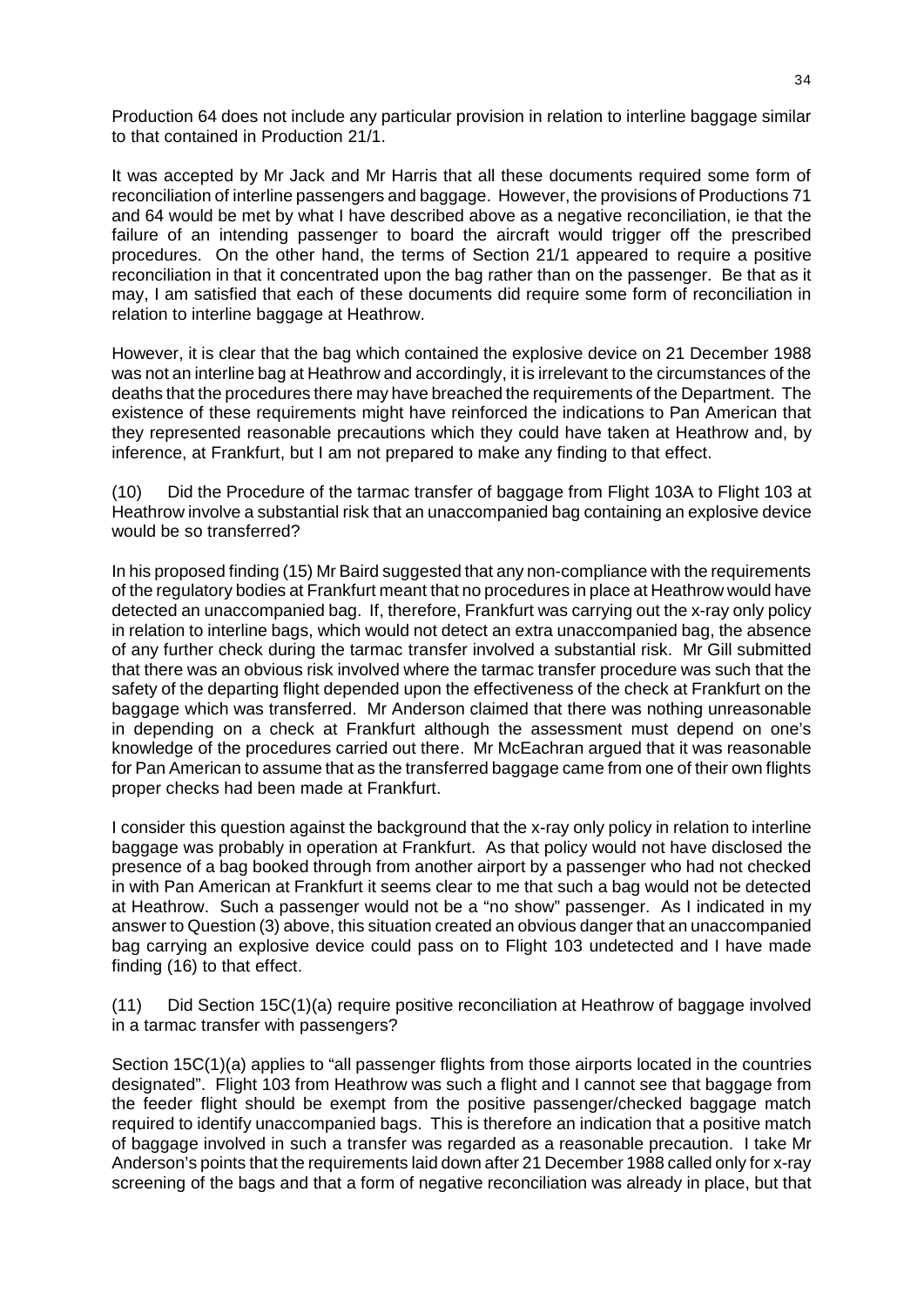does not to my mind alter the fact that the FAA appears to have considered, at the material time, that a positive reconciliation was a reasonable precaution.

(12) Did any direction or recommendation of the Department of transport call for such reconciliation?

Mr Hardie submitted that Production 21/1 recommended reconciliation. Its definition of "interline baggage" included on-line transfers between aircraft operated by the same airline. The recommendation was that one should effect a reconciliation between baggage which is to be conveyed on board the aircraft and passengers who board the aircraft. This was advice to operators of airlines, including Pan American. Mr Gill submitted that the tarmac transfer procedure was in direct disregard of Productions 71, 21/1 and 64. Productions 65 and 66 were directives which applied only to hand luggage of passengers involved in certain transfers.

Mr Anderson, as noted above, claimed that the direction (No 71 of process) was not breached by carrying an unaccompanied bag. The procedures were triggered by a no-show passenger. Production 21/1 had been intended to have a similar effect and, in any event, was only advisory. Mr McEachran took a similar position and asked for a finding that the Department's requirements would only have been breached if there had been a "no-show" passenger and his bag had been allowed to fly in reliance on the x-ray at Frankfurt.

As I have indicated, I am not prepared to make findings as to whether or not Pan American were in breach of the Department's requirements. I look at those requirements solely for the purpose of assessing whether they indicate reasonable precautions which might have been taken. It is clear on the evidence that if Production 21/1 indicates a need for a positive reconciliation that was not the intention of the draftsman and airline operators were not required to comply with it. In that situation, I am not prepared to hold that the Department considered that a positive reconciliation of bags involved in the tarmac transfer was a reasonable precaution in all the circumstances.

(13) Were reasonable precautions available which might have detected the presence of the unaccompanied suitcase containing the explosive device and so have prevented the accident?

I must deal with this question in the light of the answers arrived at above and I do so first in relation to the treatment of interline baggage at Frankfurt.

As there was very little evidence as to the procedures at Frankfurt apart from Mr Sonesen's evidence as to the instructions issued by Corporate Security, I find it convenient to look at the history of the treatment of interline bags at Heathrow.

The system for dealing with interline baggage, ie bags being transferred at Heathrow to a Pan American flight from a flight of another airline, has changed from time to time, but I found the evidence as to the precise nature of the changes and the timing of them somewhat confusing.

Prior to 1987, there was a reconciliation of interline bags and passengers. According to Mr Berwick (Notes 3456D-F) and Mr Tucker (Notes 3628 onwards and 3698 onwards) bags were taken from the interline area to the boarding gate where they were identified and matched through the baggage tags with the owners who had checked in before being loaded on to the aircraft This procedure had been in place for a long time. When Alert started their operations on behalf of Pan American at Heathrow in January or February 1987, they x-rayed all interline baggage, according to Mr Jackson (Notes 3975C and 4001A). I find it unclear on the evidence whether the baggage reconciliation check was discontinued at that time. It is, however, clear from the evidence of Mr Tucker that while interline passengers were matched with their baggage before the x-ray machines were in place, the procedures were changed "shortly after the x-ray equipment was introduced" (Notes 3572D-F;3575A). This was as a result of a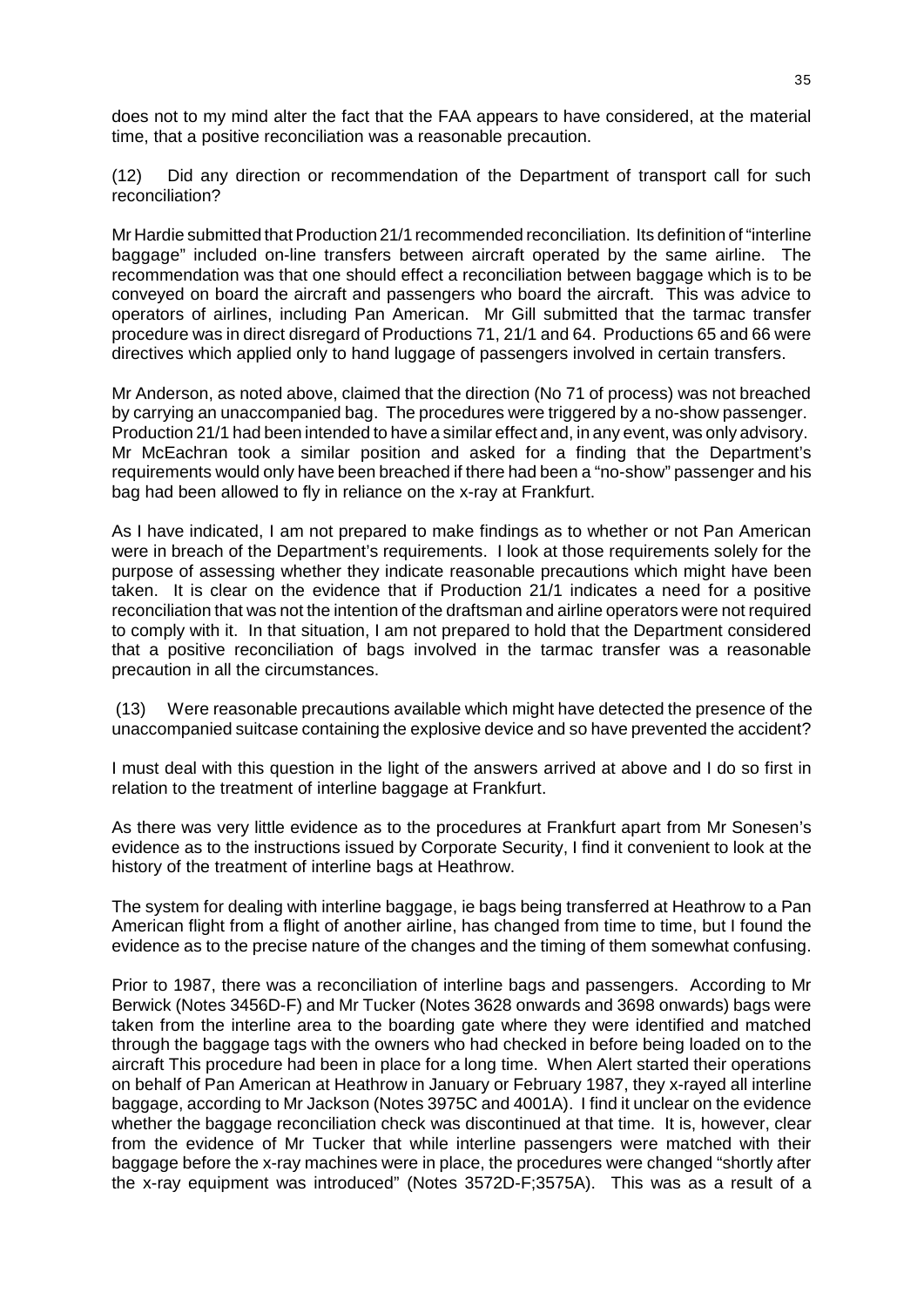decision taken by Corporate Security in New York. Mr Berwick agreed that an instruction from Pan Am headquarters probably some time during 1987 allowed the bags of a no-show passenger to travel in certain circumstances (Notes 3248A-D: 3282D-E). Mr Sonesen made it clear that bags were already being x-rayed before the Air Transport Association security meeting in October 1987 and that he considered this to be an appropriate substitute for the passenger/baggage reconciliation (5734E - 5735E: 5879C) in relation to interline baggage. The decision was made by Pan American security task force. He thought the decision was taken in 1987. It is quite clear that whether or not a waiver in relation to interline baggage was granted by the FAA, Pan American had in fact departed from compliance with Section 15 of the Air Carriers' Standard Security Programme before any waiver was granted and that the new procedure continued in force until 21 December 1988 at Heathrow and probably at Frankfurt.

It seems clear that the Department of Transport was never aware that there was no reconciliation of interline bags and passengers. This was the evidence of Mr Jack and that is supported by the terms of the report of one of the Department's inspectors after a visit to a number of airlines including Pan American at Heathrow in March 1988. In the section of his report (No 706 of Process), dealing with Pan American the inspector refers to transfer passengers which, to my mind, must include interline passengers and states:

"When a transfer passenger received his boarding card at the transfer desk details of checkedin baggage are fed into the main computer and also separately notified to the baggage make up area. All transfer bags are held in the baggage make-up area until confirmation is received that the owner is in the departure lounge."

This seems to be a description of a procedure not unlike that which Pan American had abandoned at least a year earlier except that the match was administrative rather than physical.

That such a procedure was in operation for a considerable time at Heathrow prior to the introduction of the x-ray only policy seems to me to indicate that it was a reasonable precaution at least for Heathrow airport. Mr Anderson accepted this, but argued that this did not mean that it would have been reasonable at Frankfurt. We had heard no evidence that the procedures at Frankfurt prior to 1988 were similar to those at Heathrow or that they included a similar system of reconciliation He submitted that apart from the procedures operating at Heathrow prior to 1988, reconciliation in general was not directed at identifying all unaccompanied bags but was aimed at the no-show passenger. Accordingly, it was probable that at Frankfurt any reconciliation procedure was triggered by the no-show passenger.

I am satisfied on the evidence of Mr Sonesen and Mr Berwick that it is probable that the procedure for interline baggage at Frankfurt prior to the x-ray only policy was similar to that at Heathrow and complied with Section 15C (1)(a). This seems to me to be supported by the evidence that Mr Huebner shared Mr Berwick's misgivings as to abandonment of a positive reconciliation in relation to interline baggage. In view of the fact that Section 15C (1)(a) applied to Frankfurt as well as to Heathrow, I consider that a positive reconciliation procedure similar to that formerly existing at Heathrow was a reasonable precaution for Pan American to have taken at Frankfurt

Might such a procedure have prevented the disaster? I consider that it is probable that the presence of an unaccompanied bag would have been detected by such a procedure and that, had it been physically searched, the explosive device might well have been discovered. As I understood him, Mr Anderson's submission that reconciliation at Frankfurt would not have prevented the accident was based on the probability that such reconciliation would have been directed at the "no-show" passenger. I reject that argument. Accordingly I have made finding (17) to the effect that the abandon ment at Frankfurt of the x-ray only policy in favour of a positive reconciliation procedure in relation to interline baggage similar to that which was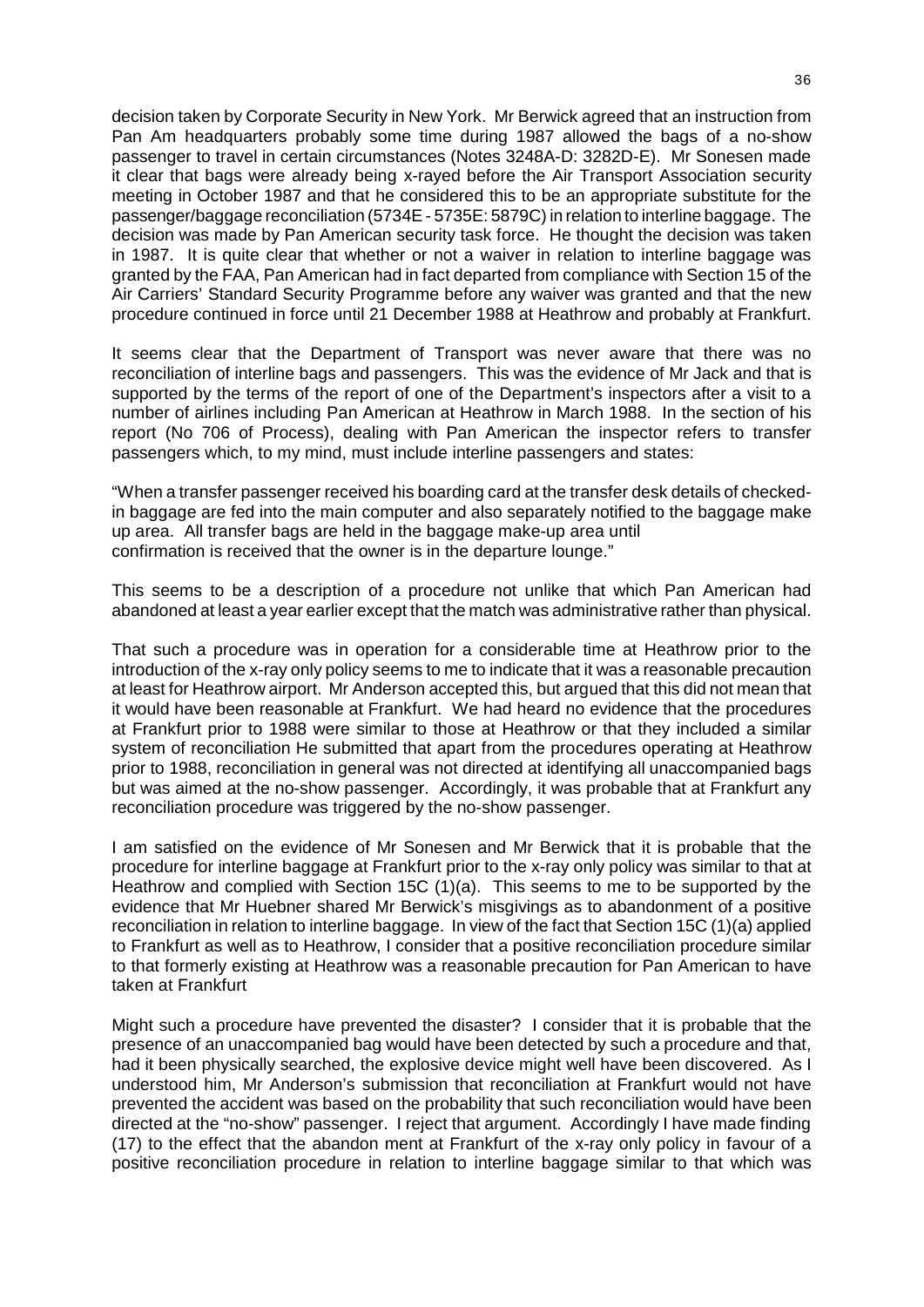operated at Heathrow prior to 1988 was a reasonable precaution which might have prevented the deaths.

Turning to the procedure of the tarmac transfer at Heathrow, I have already indicated in my answer to Question (11) above that Section 15C (l)(a) of the ACSSP applied to baggage involved in such a transfer and that this showed that the FAA considered that some form of positive reconciliation was reasonably practicable. I reject Mr Berwick's statement (Notes 3267) that there was no requirement for verification and that bags were allowed to be transferred from one plane to the other without screening. I have had regard to the opposition of Mr Harris, Mr Jack and Mr Sonesen to a system of tarmac reconciliation or counting of bags and to the fact that the only change made in the tarmac transfer procedure after 21 December 1988 was that the transferred bags were screened by x-ray and there was no attempt at reconciliation. On the other hand it is clear from the evidence of Mr Jenkin (Notes 2866) and Mr Berwick (Notes 3268) that the number of bags to be transferred was known and counting would have been possible

I have come to the view that so long as there was no reconciliation of interline bags at Frankfurt which would have disclosed the presence of an unaccompanied bag, it would have been a reasonable precaution to have had some form of reconciliation of the bags transferred on the tarmac at Heathrow, either by counting or by a physical reconciliation. In a situation where Pan American knew, or ought to have known, that the x-ray only procedure at Frankfurt would (a) fail to disclose the presence of an unaccompanied bag and (b) might well fail to detect the presence of an explosive device in an interline bag, I do not consider that they were entitled to rely on the Frankfurt procedures as obviating the need for further security checks at Heathrow. I accept, however, that once the procedures at Frankfurt were tightened up so as to disclose the presence of an unaccompanied interline bag whether or not there was a "no-show" passenger, the x-ray screening introduced after December 1988 might be a sufficient additional check at Heathrow.

The question therefore comes to be whether such a reconciliation might have prevented the disaster. I have had due regard to the doubts of the efficacy of a count of bags in identifying an unaccompanied bag but I think I am justified in holding that a count of the bags on 21 December might have disclosed the presence of an extra bag and caused the Samsonite suitcase to have been identified and searched. A physical reconciliation would probably have identified that suitcase and so prevented the disaster.

I have therefore made finding (18) to the effect that a security check designed to identify unaccompanied bags among those transferred from Flight 103A to Flight 103 was a reasonable precaution which might have prevented the deaths.

It is propose to deal at this stage with Mr Baird's submission that the abandonment of reconciliation in relation to interline baggage and the tarmac transfer of online baggage without any security check was a defect in Pan American's system of working in terms of Section 6(1)(a) of the Act. The essential difference between findings in terms of paragraph (c) of Section 6(1) and paragraph (d) is that the former can be made if the stated precaution "might have" prevented the accident, while in the latter case the defect in the system must have "contributed to the deaths".

My original conception of Section 6(1)(d) of the Act was that it related primarily to inquiries into deaths in the course of employment. It reflects the duty of an employer to provide his employees with a reasonably safe system of working and such a duty is not generally founded upon in relationships outside that of employment. But I am now persuaded that the words "in any system of working" must be construed widely enough to cover situations other than deaths in the course of employment. In any event1 the members of the crew of Flight 103 died in the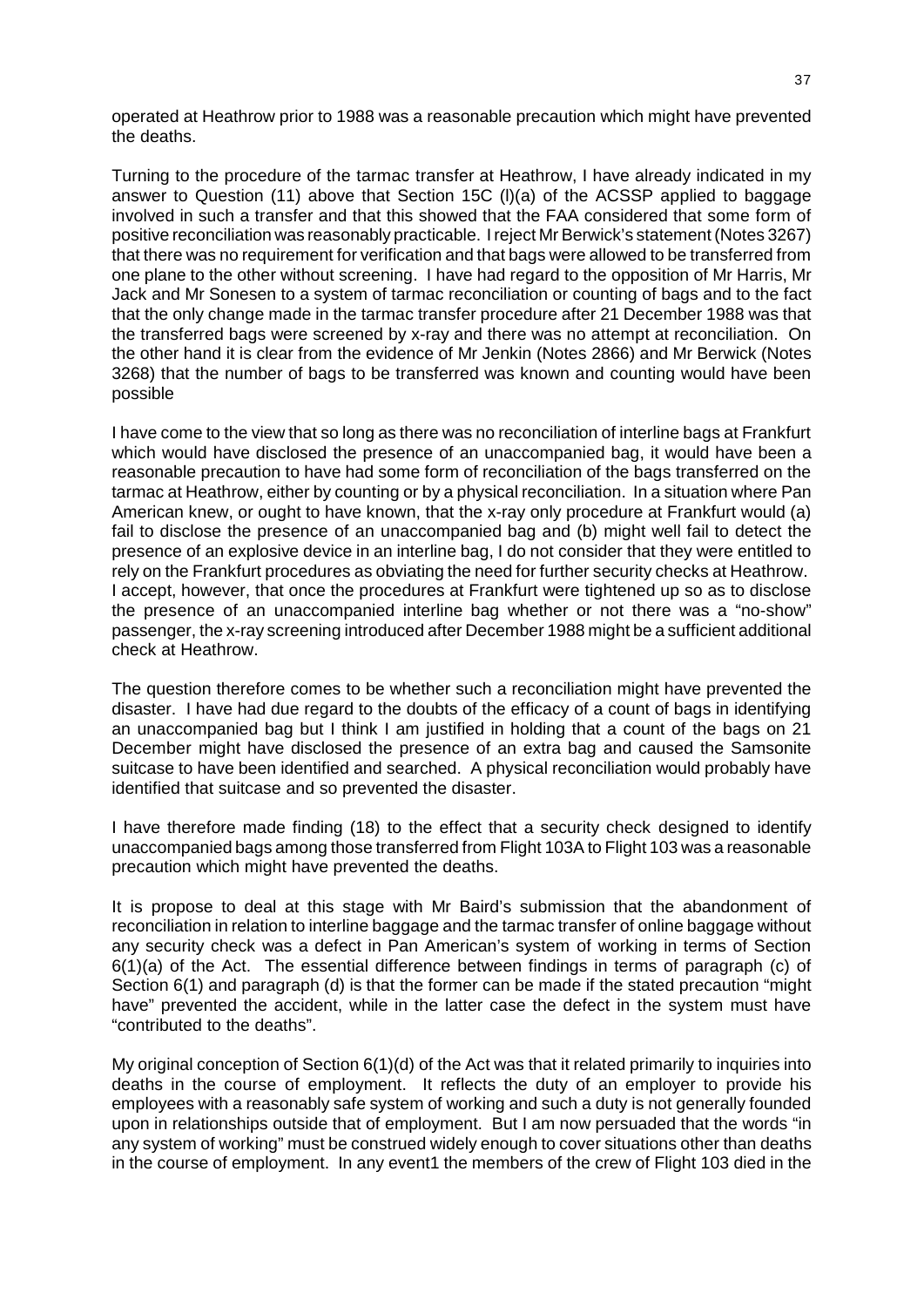course of their employment and it is open to me to consider Mr Baird's submission on that basis.

The reliance on an x-ray only policy and the absence of any positive reconciliation in relation to interline baggage at Heathrow and Frankfurt was to my mind a defect in Pan American's system of working. As I have indicated above, it is probable that had that defect not existed at Frankfurt the unaccompanied bag would have been discovered. In that situation I am prepared to hold that the defect contributed to the deaths of the members of the crew and, in consequence, to the other deaths with which the Inquiry is concerned, as set out in finding (19).

I have omitted any reference in that finding to the absence of any security check in relation to the tarmac transfer. While this may well have been a defect in the system of working, I am not prepared to go beyond what I have said above as to the extent to which some form of reconciliation might have prevented the disaster. Accordingly, I am not prepared to hold that such a defect contributed to the deaths.

Having dealt with these matters, I return to Mr Baird's list of proposed findings at number (16). He suggested a finding that there were serious inadequacies in the record-keeping so that when flight 103 took off the operator did not know how many passengers, crew or bags there were on it. He referred to the inaccuracies in the Productions 49, 102, 116, 141 and 149, in relation to the number of bags being carried, the number of infants being carried and the number of crew. Mr Anderson submitted that Productions 47 and 141 were produced at a time when a corrected list had not been requested. The inadequacies in the list were not serious. Miss Milne said she had intended to print a better version of Production 141 but other tasks had intervened. There had been no hindrance to police inquiries and the inaccuracies had no relevance to the circumstances of the deaths.

While I accept that Productions 47 and 141 were perhaps not intended to be final lists, I did not understand Miss Milne to suggest that the list she intended to draw up later would have incorporated any different information. As I understood her, she intended to produce a properly printed version. Mr Basuta's name would still have appeared, the presence of one infant would not have been recorded, and the number of bags would not have been altered. The correct number of crew was, as I understood the evidence, stated on the list left by the purser so that the Operator knew how many crew were aboard. While I recognise that inaccuracies in the passenger manifest would make it more difficult to give accurate information to relatives after the disaster, I am not prepared to find that the inaccuracies in this case were relevant to the circumstances of the deaths.

Mr Baird's proposed finding (17) was to the effect that Alert had failed to provide adequate security through poor staff, underfunding, lack of training and lack of support from Pan American. He referred to Mr Ford's statement of the aims of Alert and to the evidence relating to resentment of the Pan American Board and the withdrawal of the unlimited funds originally promised, the training at Frankfurt and Heathrow, and the inadequacy of staff. Mr Anderson submitted that none of the criticisms of the Alert programme were relevant to the circumstances of the deaths. There was no evidence that any one at Heathrow was not doing their job. Their pay was comparable to that of other security operators and at Frankfurt it was significantly higher. There was no evidence that Alert were being allowed to wither. Mr Berwick was impressed by the calibre of the Frankfurt personnel and Mr Ridd in 1989 found only a few of them to be incompetent.

I take the view that in assessing the adequacy of the Alert programme, it is unhelpful to look at the publicity surrounding its institution or to measure the performance against the very high standard which was originally envisaged. As indicated above, I accept that the original concept of an organisation which would devise and execute a security service of a standard higher than that of any other US airline was abandoned and with it the ambitious training programme, but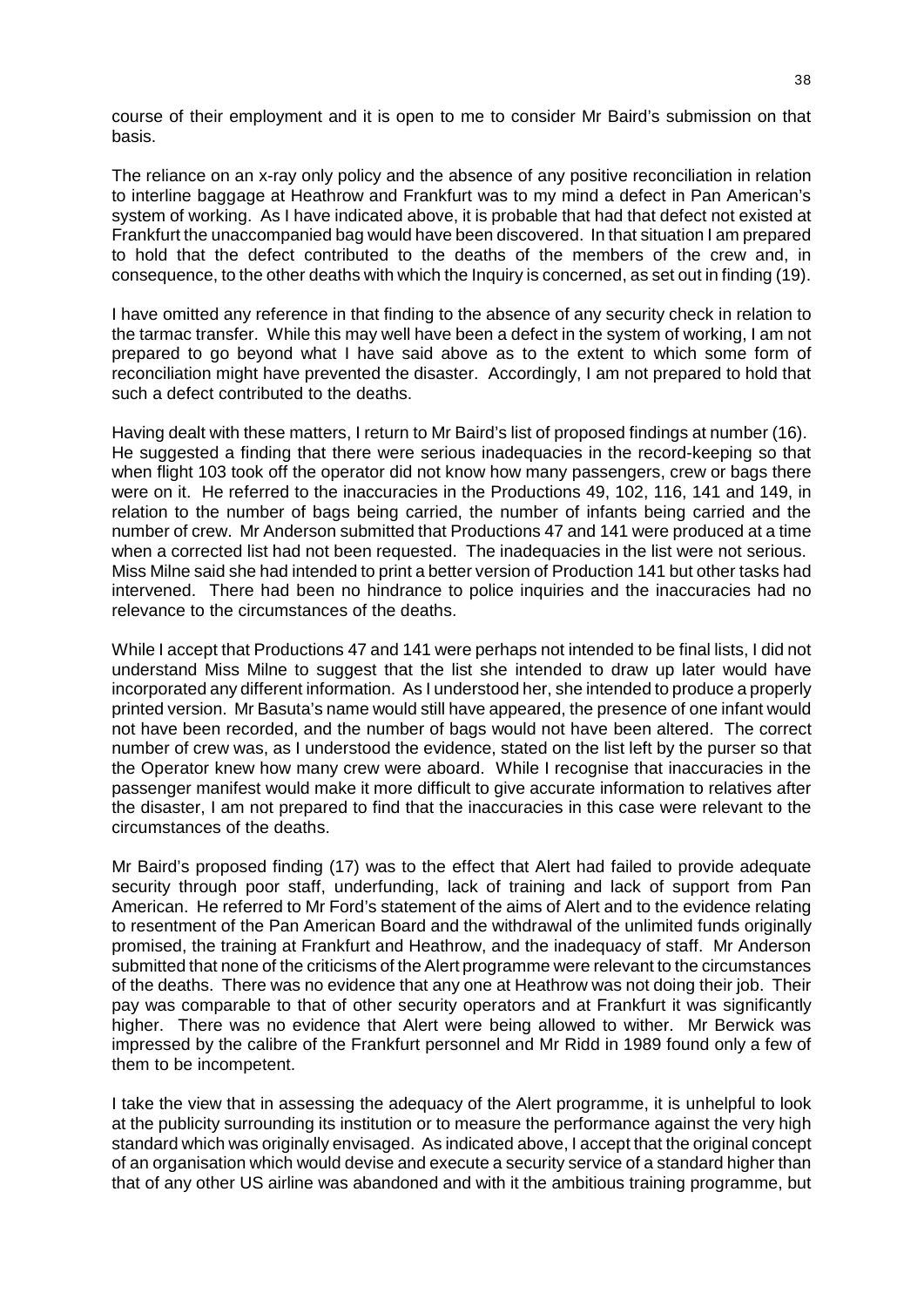it does not follow that the service provided was inadequate by normal standards. I heard no evidence to suggest that in any specific area the staff of Alert were any less competent than employees of any other security contractor. They were not responsible for any deficiencies in the procedures they were required to operate. I should also say that while I reject the submission that the Pan American Board resented the operation of Alert, it is clear that the Corporate Security Division did so and withheld its support. I doubt if there was any direct evidence before me that there had been no training at Frankfurt. Mr Wood only said that he had been told this by Mr Shaughnessy who is, I understand, one of Pan American's attorneys. So far as training at Heathrow was concerned, it seems clear that all original employees of Alert received an intensive three day course and that those taken on thereafter received on the job training and one day of lectures and video instruction. I am not prepared to hold that this was inadequate. I accept that both Mr Berwick in his message to Mr Sonesen (Production 100) and Mr White in his evidence expressed misgivings as to the competence of some of the x-ray screeners but there is no evidence that they were any worse than those of other companies.

In all the circumstances, I am not prepared to make a finding which might imply that the Alert performance was generally less than adequate or that any shortcomings on the part of their staff were relevant to the circumstances of the deaths.

Proposed finding (18) related to the absence of a proper and adequate system of communication of security information between Pan American and Alert. I have already commented on this matter above in considering the relationship of Pan American and Alert and I would repeat that while there was little or no communication at headquarters level there was an adequate system at airport level. The question of how it was used is another matter. In any event, I am not persuaded that any failure of communication was relevant to the deaths.

Proposed finding (19) is that there was no effective system of monitoring the performance of Pan American and Alert, either internally, or by the regulatory authorities. The evidence was to the effect that internal monitoring was the responsibility of the Regional Security Controller. I was, however, somewhat disturbed to discover that while Mr Sonesen considered that Mr White covered London Heathrow in December 1988 (Notes 5698F), Mr White excluded Heathrow from the stations for which he was responsible (Notes 2703B). It was also significant to my mind that if a Regional Security Controller discovered a defect in a security operation he did not report this to Corporate Security in New York. Accordingly, I think Mr Baird is justified in claiming that there was no effective internal monitoring of their security system by Pan American at Heathrow. With regard to Frankfurt, Mr Huebner appears to have been concerned from time to time about the security performance there and to have expressed that concern to Corporate Security without any result. I have been unable to trace the passage in Mr Wood's evidence founded on by Mr Baird as showing that there was no internal monitoring at Frankfurt. In any event, I consider that the evidence shows that such monitoring as there was proved ineffective in achieving any improvements in the system, but I am not persuaded that the lack of internal monitoring has any relevance to the circumstances of the deaths. The question of external monitoring will be more conveniently dealt with when considering the position of the Department of Transport.

Mr Baird's final proposed finding in terms of Section 6(1)(c) was to the effect that had Pan American followed the FAA requirements in respect of Mr Basuta's bag the delay involved might have resulted in the explosion of the device on the ground or at a lower altitude which might have prevented the deaths or some of them, and particularly those of the residents of Lockerbie. This submission was supported to some extent by Mr Kavanagh. I am not persuaded that had it been decided at 1800 hours on 21 December to start to search for Mr Basuta's bag there would have been a substantial delay. The evidence was to the effect that Mr Basuta arrived at the gate shortly after 1800 hours. In that situation, had the aircraft not left the ramp, I consider that Mr Basuta would probably have been allowed to join the aircraft and the delay to the departure from the ramp would have been minimal even if unloading had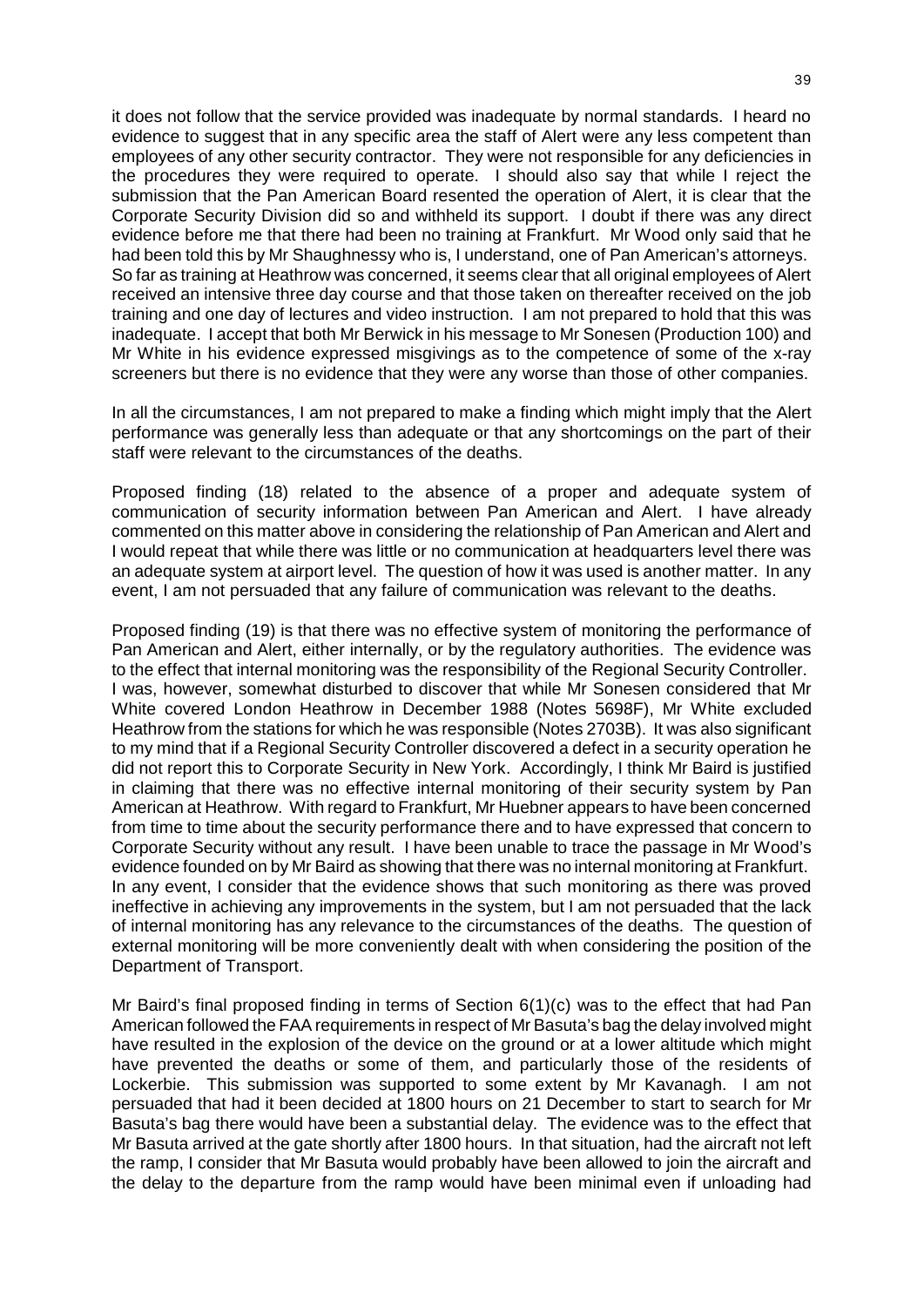started. It is doubtful whether, in these circumstances the take-off time would have been delayed. In any event, I consider that it is difficult in the absence of any expert evidence to hold that an explosion at a lower altitude would have resulted in fewer deaths among those aboard the aircraft than in fact occurred. While even a short delay might have prevented the deaths of the residents of Lockerbie, I think it would be unfortunate if I were to make a finding to that effect when the result might have been a similar or possibly greater number of deaths elsewhere. In all the circumstances I am not prepared to make a finding in the terms proposed by Mr Baird.

I turn now to consider the position of the Department of Transport. The submissions of Mr Hardie, Mr Gill, Dr Swire and Ms Larracoechea seem to me to raise the following questions in one form or another:

(1) Did the Department take sufficient steps to encourage the use of technology in the field of aviation security which was, or could have been available, in December 1988?

(2) Might a separate inspectorate with an adequate inspection system have avoided the deaths?

(3) Did the circulars and directions issued by the Department provide a reasonably sufficient safeguard against the carriage of an unaccompanied bag containing an explosive device?

(4) If not, would it have been a reasonable precaution to have issued a direction clearly requiring a positive baggage/passenger match in relation to all transfer baggage at Heathrow, including that involved in a tarmac transfer?

(5) Was the Department of Transport the appropriate body to act as the lead agency in aviation security? If so, had it adequate resources to act as such?

(6) Did the Department react adequately to the Toshiba and Helsinki warnings?

(1) Encouragement of use of technology.

This question was raised by Dr Swire and Ms Larracoechea and they founded largely on the evidence of Professor Wilkinson and Production 32 which is a pamphlet referring to the use of back scatter x-ray by the Japanese in airports in May 1986. The professor's evidence was, to my mind, directed less at what equipment was available in 1988 than at what should have been available had what he regarded as the necessary resources been allocated by the Government to research and development in this field. That is a political question which I am not prepared to discuss. As to what was available, I prefer the evidence of Mr Doney as to the practicable availability of the various techniques referred to for large-scale use at airports. I am not persuaded that the Department could reasonably have done more to encourage or enforce the use of the machines mentioned at British airports.

(2) Might a separate inspectorate, with an adequate inspection system, have avoided the deaths?

Mr Gill argued that the Department had been warned by the Select Committee in 1986 that their inspectorate was "woefully inadequate" and the Committee recommended a separate inspectorate. He submitted that if the Department relied on the ACSSP to impose a stricter regime on US airlines than they did they were obliged to ensure that such a regime was being followed. But they neither monitored Pan American's compliance nor obtained copies of FAA inspection reports. They had no system for carrying out inspections. A properly funded and manned inspectorate would have detected the existence of the x-ray policy for interline baggage and so have appreciated the risks involved in the tarmac transfer. In fact, the Department had failed to detect the absence of any reconciliation of interline baggage during one inspection in March 1988 and so failed to appreciate the risks of the tarmac transfer if there was a similar system in operation at Frankfurt. Mr Hardie contended that the Department was inadequately funded and referred to Mr Jack's evidence (at page 4609 onwards) of four requirements for an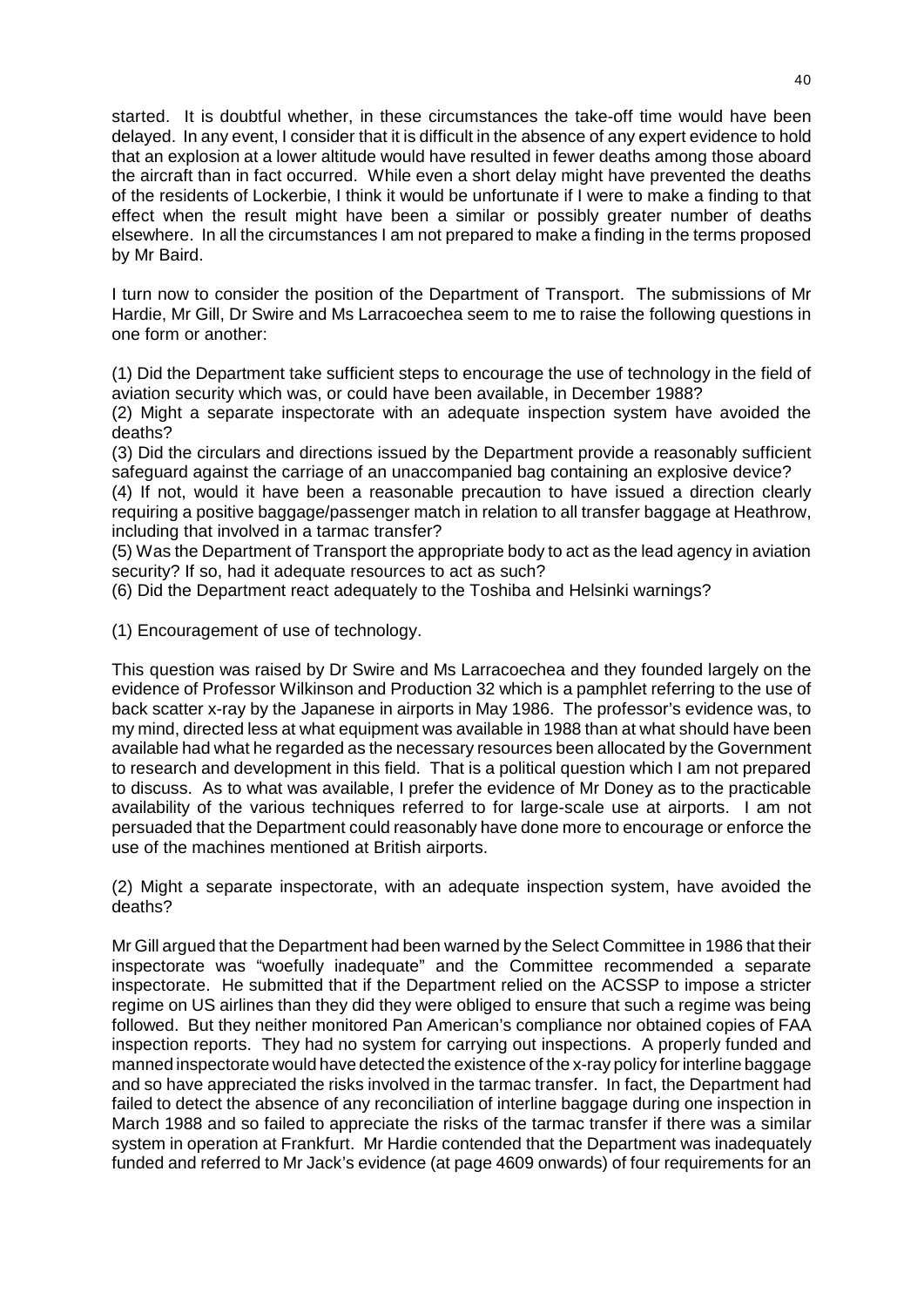adequate inspection system which were not met prior to December 1988. He asked me to consider whether an inspectorate, properly funded, might have avoided the disaster

Mr McEachran pointed out that between April and November 1988 there had been 136 inspections at British airports, including 39 at Heathrow (Jack 4580). The FAA inspectors had visited Heathrow only once between March and December 1988 and normally visited only once or twice a year. Was there any evidence that it would have been reasonable in 1988 to have had a larger complement of inspectors? A bigger agency like the FAA did not inspect any more often than did the Department. Would more inspectors and more inspections have picked up the breaches of the Department's requirements? Neither the Department nor the FAA had detected them in 1988. Only if an interline passenger failed to show at the gate while the inspector was there would a breach of those requirements have been obvious. Accordingly, there was no evidence that a separate inspectorate with more inspectors would have (a) detected the lack of reconciliation of interline bags at Heathrow (b) deduced that the system at Frankfurt was similar; and (c) recognised the risk involved in the tarmac transfer, as claimed by Mr Gill. The FAA had been no more successful in detecting breaches of the ACSSP.

While the resources available to the aviation security division of the Department in 1988 were insufficient to allow it to provide an adequate system of inspection, I am not prepared to find that a separate inspectorate with an adequate system might have prevented the disaster. I am satisfied that even if its establishment of seven aviation security advisers who were part-time inspectors had been filled, that would not have been sufficient to carry out a reasonable system of inspection of over 50 airports and about 230 airlines. The most they could hope to do, in my opinion, was to visit each of the major airports reasonably frequently, with a specific purpose or a particular airline in mind, and ask questions about the procedures being followed without inspecting every aspect of the operation. I consider I am entitled to take this view from the evidence of Mr Jack and Mr Harris that the Department did not see itself as performing a policing role, or as differentiating between the inspection and advice aspects of a security adviser's role. It further seems to me that in instituting prior to December 1988, a project designed to produce a better system of planning inspections and recording the results of them, the Department recognised that the system which they were then operating was inadequate and that a more systematic monitoring of the performance of airlines and airports was necessary. I am also of the view that such monitoring would probably involve the division of duties formerly performed by the security advisers, so as to form a separate inspectorate as recommended by the Select Committee. However, I am not prepared to hold that such an inspectorate, if it had continued to confine itself to monitoring compliance with the Department's directions and circulars as interpreted by the Department, might have prevented the disaster. In the first place, I consider that a member of such an inspectorate might have appreciated that interline baggage was being x-rayed by Pan American at Heathrow. I do not see why he should have appreciated that this involved the abandonment of any reconciliation procedure. On the Department's interpretation of its directions, he would only be concerned with reconciliation in the event of the failure of an interline passenger to board the aircraft and it is unlikely that this would occur during his inspection. In any event, I do not accept Mr Gill's submission that an inspector should have applied his mind to the question of whether the interline procedure at Frankfurt was the same as at Heathrow and so have appreciated the risks involved in the tarmac transfer. Only if he had done so might he have taken steps which would have avoided the disaster.

In these circumstances, I am not prepared to find that a separate inspectorate, or a more effective inspection system, might have prevented the accident, so long as the Department continued to regard reconciliation as a precaution aimed at the "no-show" passenger.

(3) Did the Department's recommendations provide a reasonably sufficient safeguard against the carriage of an unaccompanied bag containing an explosive device?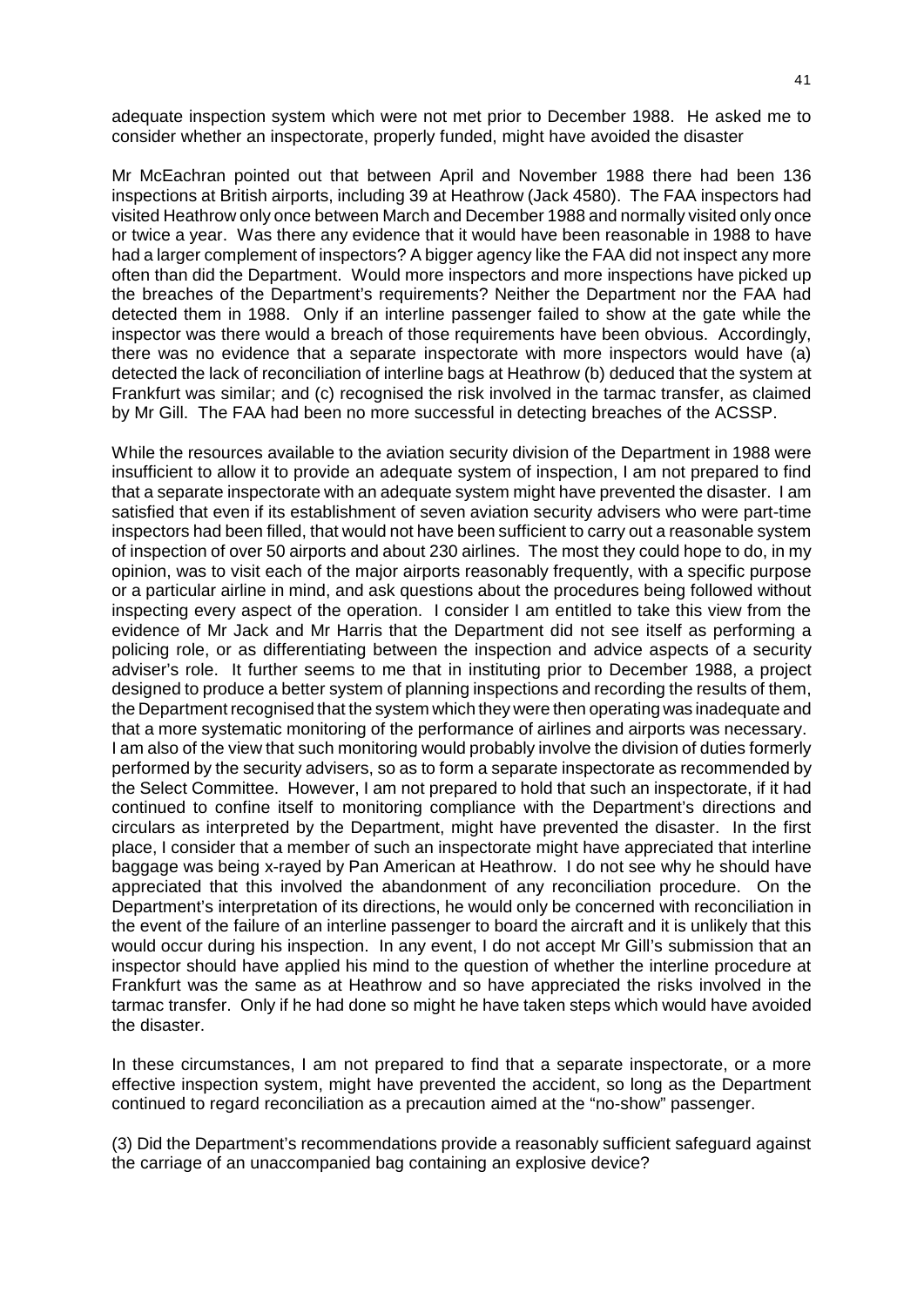I approach this question on the basis that I am satisfied on the evidence that a system of reconciliation which depended on the failure of a passenger to appear at the gate would probably not disclose the presence of an unaccompanied bag containing an explosive device. As I have already said, I consider that a person who had introduced such a bag into the system of a particular airline by interlining into a particular airport would be unlikely to check in with the airline at that airport and then fail to appear at the gate. To do so would be to draw the attention of the airline to the fact that the bag was unaccompanied and so risk the discovery of the device. In these circumstances the direction of August 1985 (Production 71) would have been ineffective as a means of identifying such a bag as would the circular of 6 July 1987 (Production 64). The circular (Production 21/1), had it been implemented according to its terms, might have resulted in an unaccompanied bag being discovered during the tarmac transfer and should have resulted in such a bag being discovered among interline bags at Heathrow. But it is clear that it was not so implemented by Pan American and no steps were taken to persuade them to do so, due to the interpretation put on it by the Department and its inspectors. Accordingly, the Department's policy in regard to reconciliation failed to provide protection against an extra bag either in the interline system at Heathrow or in the tarmac transfer.

(4) Would it have been a reasonable precaution to have issued a direction clearly requiring a positive baggage/passenger match in respect of all transfer baggage at Heathrow, including that involved in a tarmac transfer?

Mr Hardie submitted, as I understood him, that this would have been a reasonable precaution, as did Mr Gill. Mr McEachran submitted that the Department was entitled to rely on measures taken in another state as far as security of baggage is concerned. He claimed that this was the effect of the concept of host state responsibility. I confess that I had understood from the evidence that this concept placed the responsibility for regulating security in relation to departing flights on the country from which they were departing, rather than placing the responsibility on the country from which a particular piece of baggage originated. If Mr McEachran is right, then the United Kingdom was responsible for the safety of Flight 103 only in so far as it was threatened by baggage originating in this country, but not when the threatening bag originated elsewhere. I am not prepared to accept this argument. It seems to me that host-state responsibility implies that the state from which a flight takes off has the duty to consider what precautions are necessary in relation to that flight and cannot rely on the efficiency of security procedures elsewhere without checking on what these procedures are. But Mr McEachran also submitted that it would not have been reasonable to expect a positive reconciliation of tarmac transfer baggage. He argued that this would be similar to suggesting that all the baggage of passengers who remained in an aircraft as it went through Heathrow should be examined. No evidence had been led to show how "effective passenger/baggage reconciliation" would work as applied to London Heathrow or countrywide or how feasible it would have been in 1988. The witnesses Harris, Jack and Sonesen set their face against tarmac reconciliation or counting of bags. The court should not substitute its lay view for that of the experts.

I accept Mr McEachran's point that the feasibility of a country-wide direction is quite different from the practicability of requiring positive reconciliation of bags being transferred from one particular flight to another. But I do not see why any such direction need be country-wide in its application. It could, as I see it, be issued for Heathrow only, or restricted to certain airports and to these flights where tarmac transfers are permitted. I think I am entitled to infer that the number of such flights at Heathrow would be similar, if not identical, to those for which a dispensation as to hand baggage was provided in the circular which is Production 66.

In these circumstances, I am not prepared to assess the feasibility of positive reconciliation on the basis that it must be applied countrywide or not at all. It has been found feasible to x-ray tarmac transfer baggage. I cannot see why it should not have been equally feasible in 1988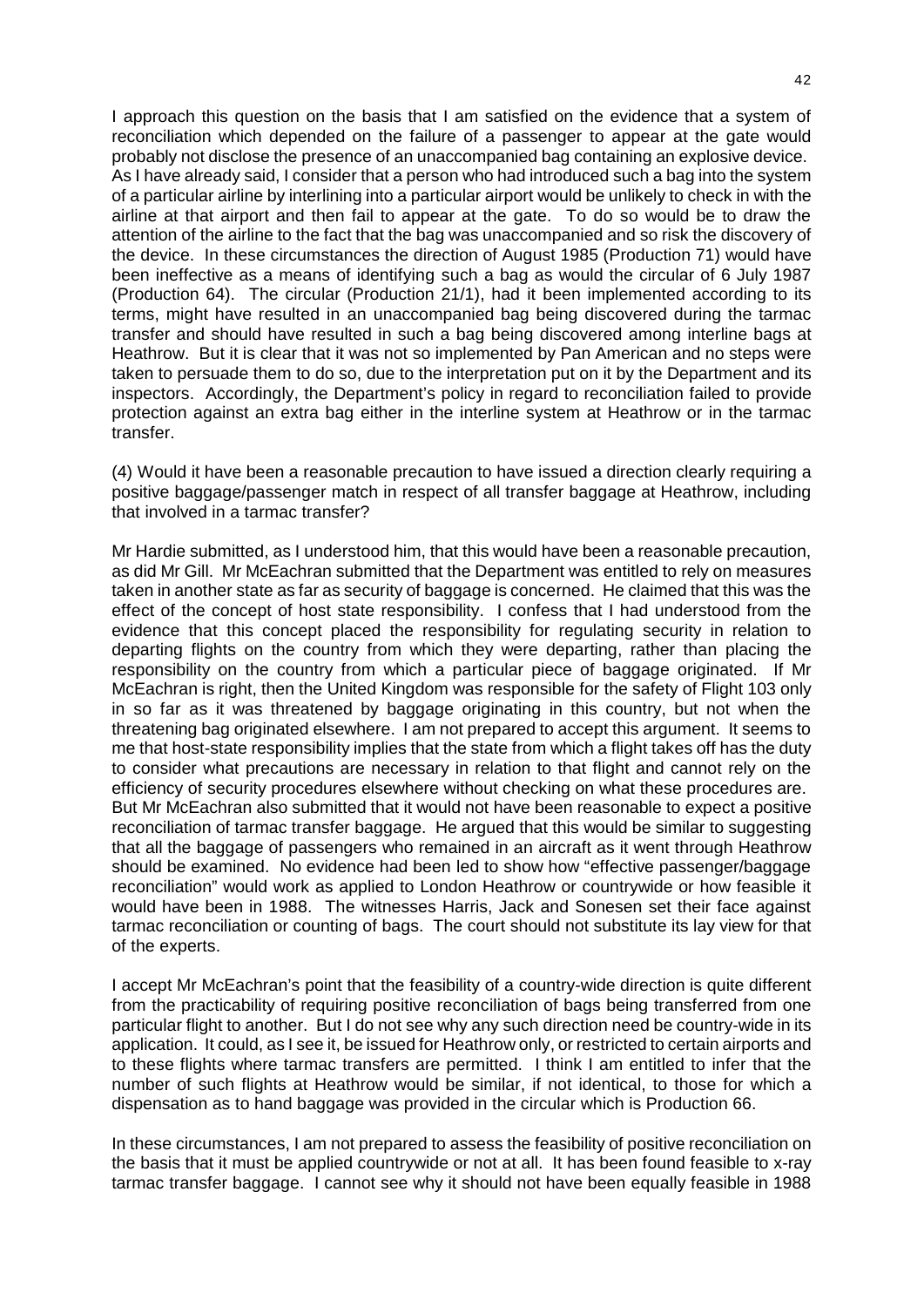to count the bags by a "clicker" as Mr Hardie suggested and Mr Jack appeared to consider was at least possible.

However, before I can make a finding on this matter in terms of Section 6(1)(c) of the Act, I must be satisfied that such a direction might have prevented the deaths. I have come to the view that on all the evidence it is unlikely that it would have done so. If Section 15C (1)(a) of the ACSSP did not persuade Pan American to carry out a positive reconciliation of tarmac transfer baggage at Heathrow, I doubt if a direction in similar terms from the Department of Transport would have done so. All the evidence is that Pan American knew that there were UK requirements which were binding on them but that they paid scant regard to them on the basis that the ACSSP rules were likely to be more stringent and that compliance with the latter would involve compliance with the former. For that reason, I have declined to make a finding that the issuing of such a direction was a reasonable precaution which might have prevented the deaths. On the other hand, I think I am entitled to find under Section 6(1)(e) that the Department's directions and circulars, as interpreted by them, did not provide reasonable protection against an undetected unaccompanied bag being transferred to Flight 103. I consider that fact to be relevant to the circumstances of the deaths, and in these circumstances, I have made finding (20).

(5) Was the Department of Transport the appropriate body to act as the lead agency in aviation security? If so, had it sufficient resources to act as such?

I consider the first question to be a political one and I am not prepared to comment on it. In regard to the second question I do not wish to add anything to my comments in answer to Question 2 above indicating that the Department had insufficient resources to attempt to enforce compliance with its regulations.

(6) Did the Department react adequately to the Toshiba and Helsinki warnings?

Mr Jack said that he first learned of the finding of an improvised explosive device in a Toshiba radio cassette player from the security services on 17 November 1988 and then received the FAA bulletin on 18 November. He did not know what procedure the FAA had for notifying individual US agencies of information but he assumed that US airlines operating in the United Kingdom would have received the bulletin. The Department of Transport normally advised the major British airports that a bulletin was on its way. On receipt of the bulletin on 18 November Mr Jack passed on its contents to the British security services and asked them to assess the threat and its potential targets. He accepted that it might be directed at airports and civil aviation. On 22 November 1988 he received some information from the security services and decided to issue a warning to United Kingdom airlines and airports. This was done by telex (Production 68). It described the device and indicated that it would be difficult to discover by x-ray. It also stated that he would hope to send out further information as to the device, including photographs and the area of threat. He did not recommend any action because he had no material on which to judge how far any threat remained after the discovery of the devices and the arrests made but he indicated that screening staff should be informed of the position.

On 8 December 1988 he saw a German pamphlet containing coloured photographs of a Toshiba radio cassette player bomb and he selected three of them to be copied and sent out with a further circular. He "initiated a bid" to have these reproduced by the Department. He was frustrated by the delay in producing the photographs but also by the lack of any assessment of the area of threat from the security services. In the event, he decided to draft a circular to be sent out whenever the photographs became available. This was dated 19 December (Production 69) but it was not sent out until the second week in January 1989. Had the photographs become available before 19 December he would have issued a circular there and then. The reasons for the delay in producing the photographs appear to have been (1) this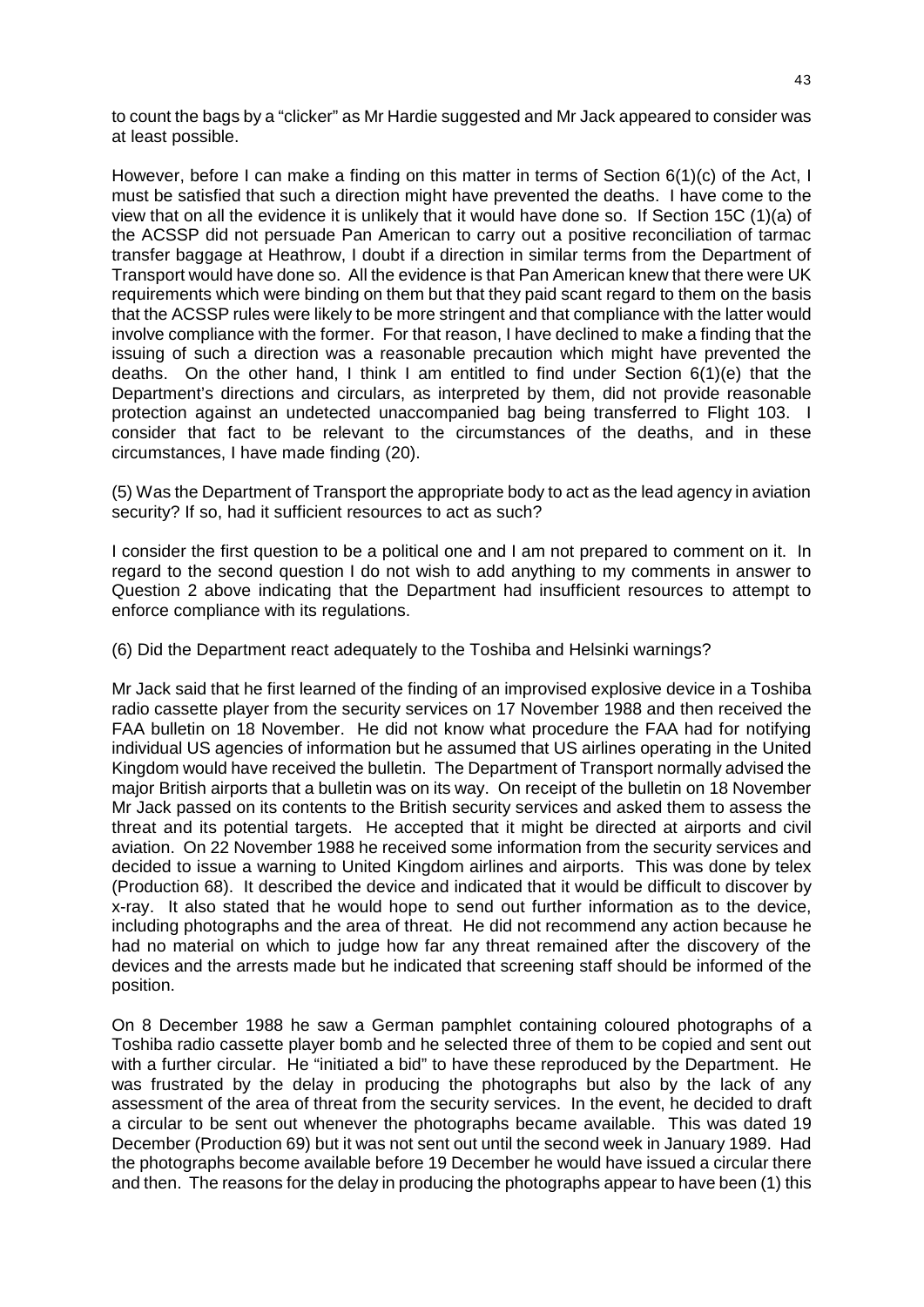was the first occasion on which the Department had circulated photographs with circulars and there were doubts about the best procedure; (2) mistakes were made in the procedure for affixing captions to the photographs; (3) by the time the photographs were ready for reproduction it was close to the Christmas holiday and it was considered that they should not be sent to a private firm for processing until after the holidays for security reasons;

(4) Mr Jack and Mr Harris each left it to the other to impress the urgency of the matter on the administration section.

Mr Hardie suggested that while there was no evidence to the effect that immediate distribution of the photographs might have avoided the accident, I might wish to comment on the delay which in fact occurred. Mr Gill's submission was to a similar effect. Mr McEachran argued that in suggesting that the information should be passed on to security staff, the Department had gone further than the FAA in this matter and Mr Jack had good reasons for not sending his first circular to US airlines. He had been criticised because of the delay in implementing a decision to circulate photographs, which was a step nobody else had thought of taking.

I consider that Mr Jack responded with reasonable promptness in issuing his telex of 22 November and that he was justified in restricting it to British airlines and airports when he knew that the FAA had issued its own bulletin. Had he realised that Pan American, in its Task Force Wire to its own security staff would withhold a good deal of the information contained in the FAA bulletin, he might have reconsidered that decision.

The delay in circulating the photographs was most unfortunate but it was a new activity for the Aviation Security division and perhaps hitches were inevitable. I can understand Mr Jack's wish to include in the second circular information as to the area of threat which he had hoped to provide along with the photographs. It is ironic that the delay in sending out the photographs for reproduction was unjustified because the process took only six hours and could have been completed before the Christmas holidays.

I do not propose to say any more on this matter or to make any finding in regard to it, because I do not consider it relevant to the circumstances of the deaths.

In regard to the Helsinki warning, Mr Jack said that he received the FAA bulletin and on 12 December passed on the information contained therein to the British security services for their evaluation of the threat. He did not himself evaluate its credibility. He did not consider any action necessary as he knew that US airlines and, in particular, Pan American had been informed of the warning. The assessment of the security services that the warning had little credibility was passed to the Department on 23 December 1988.

Mr Gill submitted that Mr Jack should have given an interim warning, and should have chased up the security assessment. His reaction contrasted with that of the FAA. He should, in any event, have ensured that security at Heathrow was as effective as possible. Mr McEachran submitted that Mr Jack was justified in regarding the absence of a report from the security services as indicating the absence of any serious threat.

There was no evidence before me to suggest that this warning should have been accorded any degree of credibility and I do not consider that the fact that the FAA took action in regard to it alters that position. Even if it were to be given credence its specific nature meant that measures to meet the threat posed by it should also be specific. I agree with Mr McEachran's submission that in the circumstances Mr Jack was entitled to rely on the absence of an urgent assessment from the security services as an indication that the threat was not serious, at least as far as the United Kingdom was concerned. In all the circumstances, I do not consider that any action by the Department was called for.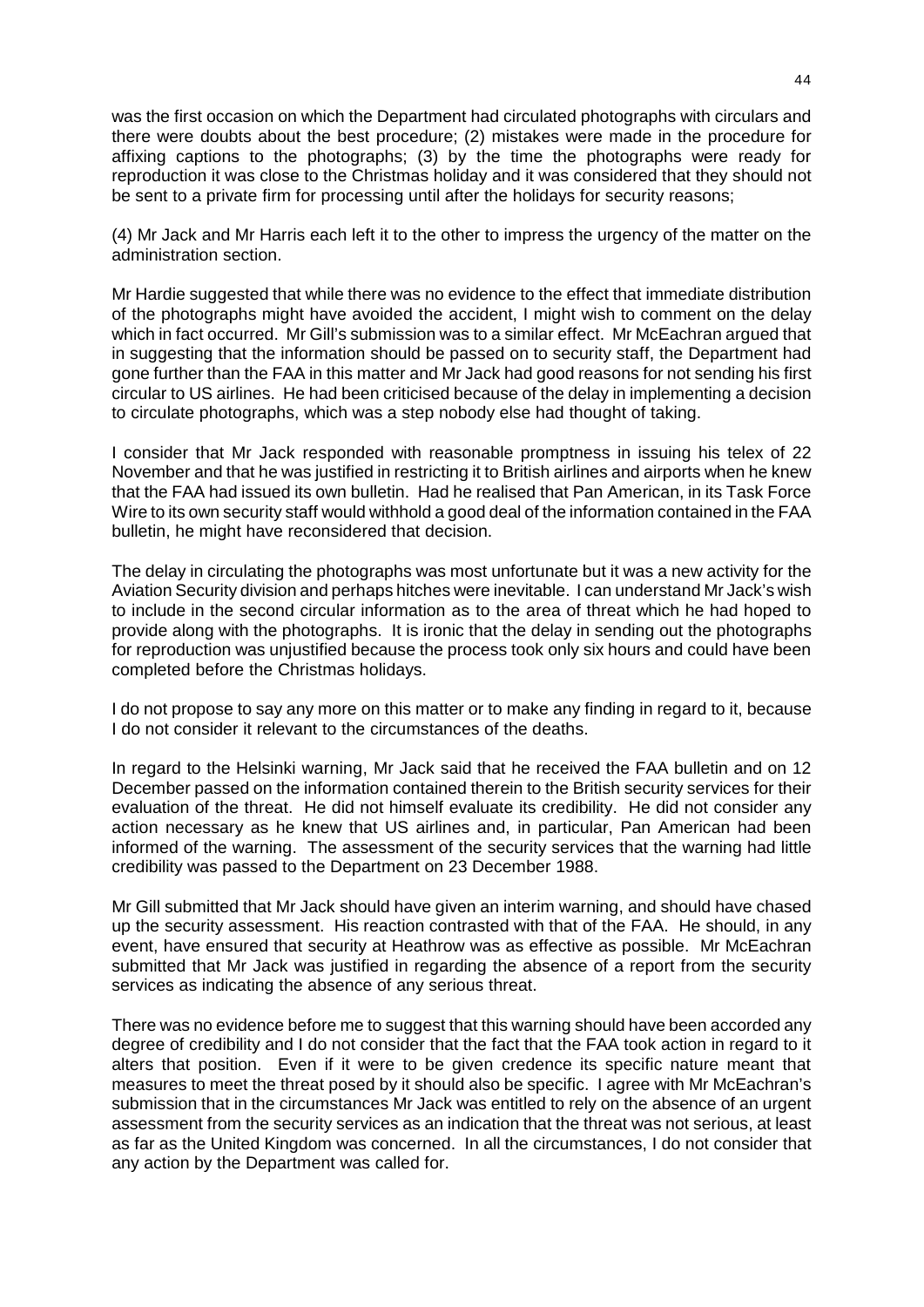Having examined the submissions made in relation to Pan American and the Department of Transport, I turn to the positions of Alert and the British Airport Authority. I do not think it proper to make negative findings in my determination and would only comment that there was no evidence which persuaded me that either of these organisations or their employees contributed to the occurrence of the disaster in any way.

I now turn to matters on which it was suggested that I should comment in this Note. Ms Larracoechea was concerned throughout the Inquiry with the fact that information about the Toshiba warning and the Helsinki warning had not been made available to the public and, in particular, the crew of the aircraft. In the case of the Helsinki warning, she was particularly concerned that staff of the US Embassy had been told of it and given an opportunity of changing their travel plans. She had hoped to obtain from Pan American during the Inquiry, booking lists which might have shown that bookings on Pan American flights had been cut during the relevant period because staff had taken that opportunity, but these were not made available. However, she founded on Productions 26/4, 26/5 and 26/6 as showing that a large number of persons had changed their bookings to other airlines. In that situation, she claimed that Pan American had an obligation to publish details of the warning to the public and to their employees.

I have found it difficult to put these productions in chronological order but it seems to me 26/4 came first in time, followed by 26/6 and then 26/5. In none of these messages is it stated at first hand that there was a wholesale switch of bookings. Mr Huebner's message (Production 26/4) passes on a report from Moscow that about 80% of the holiday traffic from the embassy were re-booking, but does not state that as being within his own knowledge. Mr Sonesen then sends a message to Moscow (Production 26/6) asking for details of lost revenue and Moscow replies saying simply that many were trying to change to other airlines. I do not regard that as concrete evidence that a substantial number of passengers due to fly on Flight 103 did in fact cancel their bookings. Ms Larracoechea led the evidence of one witness who had tried to book a special student flight on Flight 103 on 21 December 1988 but had been told none was available. I do not accept this as evidence that at one time the aircraft as a whole was fully booked and that a large number of passengers later switched to other airlines or other flights. The only witness who suggested that crew members should have been told of the warning was Miss Lardy, who assented to a leading question to that effect. On the other hand, Captain Smith, a witness led by Dr Swire, was clear that a threat contained only in a telephone call should never be made public. Ms Larracoechea founded upon a passage in the evidence of Professor Wilkinson to the effect that a threat should be made public only if an airline felt it could not be met by specific security measures and if it was felt necessary to inform its own employees or state employees of the threat. While it is true that the FAA bulletin was made public in the Moscow Embassy, I am satisfied that this was an unofficial and unauthorised publication. The bulletin itself said that it was being circulated to embassies for passing on to security personnel at airports and that it was not to be communicated to anybody else. Accordingly, I do not think the situation envisaged by Professor Wilkinson arose. In all the circumstances I reject the contention that Pan American had a duty to pass on this information to their flight crews or to the public.

Ms Larracoechea asked me to suggest that a further judicial inquiry should be held to deal with such matters as the operation of the international security network in relation to aviation security; the passing of information on threats to a privileged few; the Helsinki threat itself; and Pan American's bookings, but I am not prepared to do so.

Dr Swire suggested that I might wish to comment on Captain Smith's remark that an airline which delayed a flight for security reasons was penalised by being relegated to the end of the queue for take-off slots. In the absence of any evidence as to the feasibility of giving such a flight some degree of priority in the queue, I have no comment to make.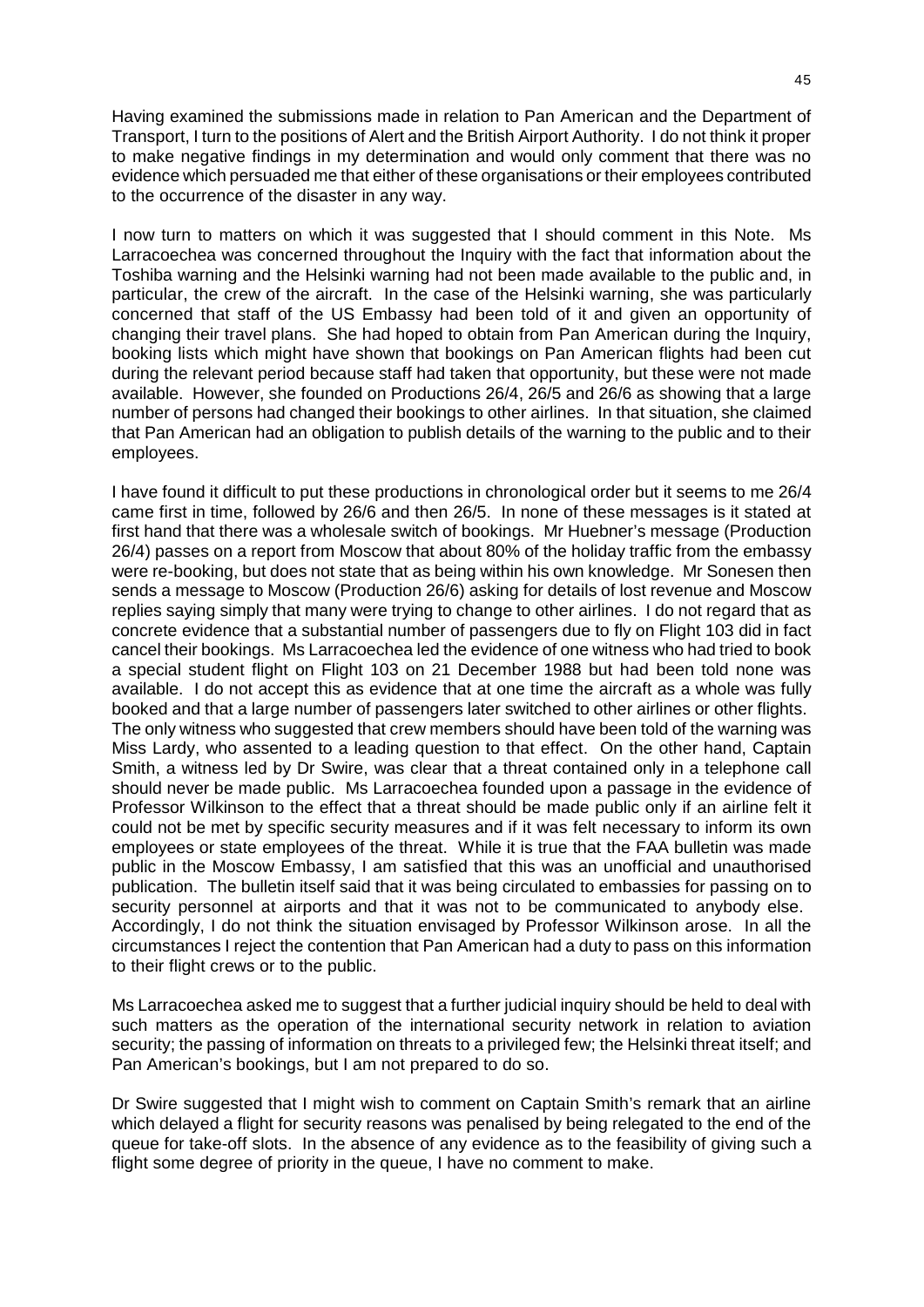Finally, I must turn to the suggestions made by Mr Gill and others as to the aftermath of the Lockerbie disaster.

I heard evidence from a number of relatives of the victims who expressed concern, and sometimes stronger feelings, about their treatment at Lockerbie in the aftermath of the disaster, which had added to their distress. It is only fair to say that their intention was less to criticise the actings of the authorities than to suggest how plans for future emergencies could make better provision for the support of relatives and the avoidance of unnecessary distress to them. They fully recognised the strain under which all the agencies involved were working and were appreciative of what had been done for them.

I had some doubts as to whether these matters could properly form a basis for findings in fact "relevant to the the circumstances of the deaths" but as the Crown had specifically devoted part of its evidence to the operation of the emergency services immediately following the disaster, I decided that I must give them due consideration. I appreciate, however, that the Crown evidence was mainly directed at showing that no failure on the part of the emergency services had contributed to any of the deaths.

One concern which was expressed by a number of witnesses related to the exclusion of the relatives from the process of recovering the bodies and identifying them. This was most vividly expressed by Mr Coker whose twin sons were among the victims. He spoke of his strong desire and sense that it was his paternal duty to see the bodies of his sons and participate in their identification and how his exclusion from that process was very disturbing to him. He said that those carrying out the investigation must bear in mind that each of the people killed was somebody's loved one. "The twins were my sons, not Pan American's sons and not the sons of the Scottish police", he said. Ms Larracoechea said it must be appreciated that each relative was an individual with individual needs in relation to viewing the body, knowing the exact position where it was found, and the personal property of the deceased. Other relatives spoke of their regret and resentment that they had not been given the opportunity of seeing the bodies of their loved ones. Professor Rachel Rosser, who has been studying the psychological consequences to those bereaved in a disaster, gave evidence that if relatives were given the option of seeing and touching the bodies or even the partial remains, the incidence of what she termed pathological grief could be reduced.

In considering this matter, I must take as my starting point the decision of the police to proceed from the beginning on the basis that they were probably dealing with a criminal act of mass murder. That decision was fully justified and the consequence was that the requirements of the criminal investigation had to take priority over the wishes and instincts of the relatives. It followed that once the decision was taken that nobody who had been aboard the aircraft was likely to have survived, the bodies had to be recovered systematically after life had been pronounced extinct in the presence of police witnesses and photographs had been taken. At the same time, a meticulous search for evidence was carried out over a wide area and until a particular location had been thoroughly scrutinised, relatives had to be excluded from it and could not be shown where the bodies of their loved ones had been found. In a situation where so many of the bodies had been mutilated, I can well understand the decision of the Crown that visual identification by relatives in the form of attempting to pick out one body among those which happened to be in the mortuary at the time, should not be included in the identification process. Accordingly, I would not be prepared to make a finding that this was an unreasonable decision which caused unnecessary distress to the relatives. While I fully appreciate Mr Coker's feelings, I consider that until his sons had been identified and all the possible evidence afforded by their bodies had been noted, they had to be under the control of the police and the prosecuting authorities. The suggestion of Professor Busuttil and Dr Jones in their paper (Production 708) that when the identification of a victim is complete or nearly so, a relative might be invited to confirm it by looking at a photograph and, if desired, viewing the body in isolation from others is worthy of consideration but it depends upon suitable accommodation